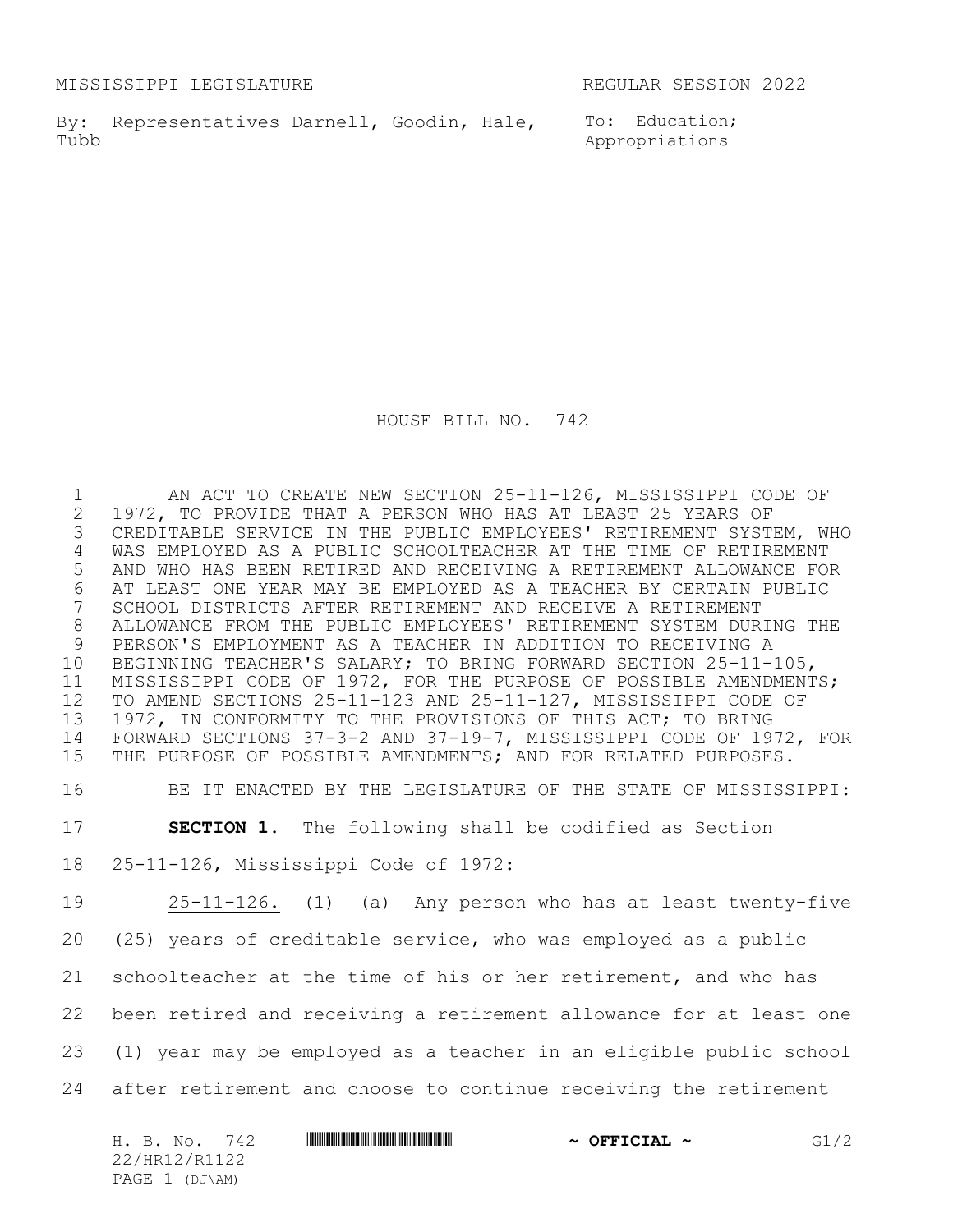allowance under this article during his or her employment as a teacher after retirement in addition to receiving the salary authorized under Section 37-19-7 for teachers with zero to three (3) years of teaching experience with a Class A certification for the duration of his or her post-retirement reemployment.

 (b) For purposes of this section, an eligible public school is:

 (i) A school that is in a school district located in a geographic area of the state designated as a critical teacher shortage area by the State Board of Education;

 (ii) A school that is assigned a "C," "D" or "F" performance rating under the statewide accountability system for the most recent school year; or

 (iii) A school that is designated a Title 1 school under the Elementary and Secondary Education Act (ESEA), as amended.

 (2) (a) The retired teacher may be employed as a teacher, continue receiving his or her retirement allowance and be a contributing member of the system without accruing additional retirement benefits. This method is designed specifically to provide funding for the system to actuarially offset any pension liability by providing the employer contribution plus three percent (3%) of earned compensation as the employee contribution of employees hired under the authority of this section.

22/HR12/R1122 PAGE 2 (DJ\AM)

#### H. B. No. 742 **HRININIA RIPLINIA COFFICIAL** ~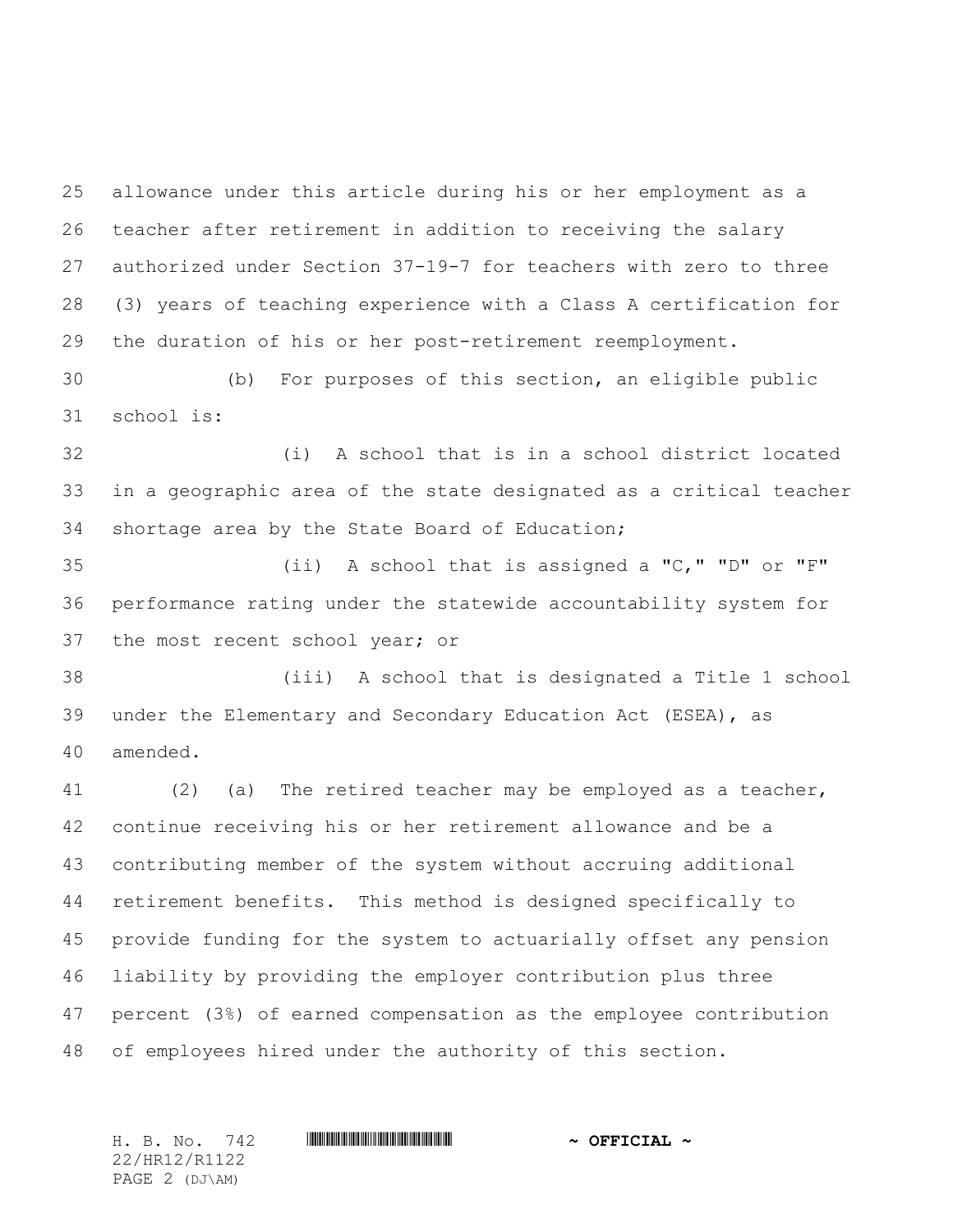(b) The State Department of Education shall transfer to the system the Mississippi Adequate Education Program funds of local school districts that on or after July 1, 2021, hire retired members as teachers under this section and other funds that otherwise would have been payable to the districts if the districts had not taken advantage of this section. The crediting of assets and financing shall follow the provisions of Section 25-11-123.

 (c) Local educational agencies shall transfer to the system the Mississippi Adequate Education Program funds of local school districts that on or after July 1, 2021, hire retired members as teachers under this section and other funds that otherwise would have been payable to the districts if the districts had not taken advantage of this section. The crediting of assets and financing must follow the provisions of Section 25-11-123.

 (3) A person may be hired under this section subject to the following conditions:

 (a) The retired member holds any teacher's professional license or certificate as may be required in Section 37-3-2.

 (b) The superintendent of the employing school district certifies in writing to the State Department of Education that the retired member has the requisite experience, training and expertise for the position to be filled and that no other qualified person is available to fill the position.

|  | H. B. No. 742  |  | $\sim$ OFFICIAL $\sim$ |
|--|----------------|--|------------------------|
|  | 22/HR12/R1122  |  |                        |
|  | PAGE 3 (DJ\AM) |  |                        |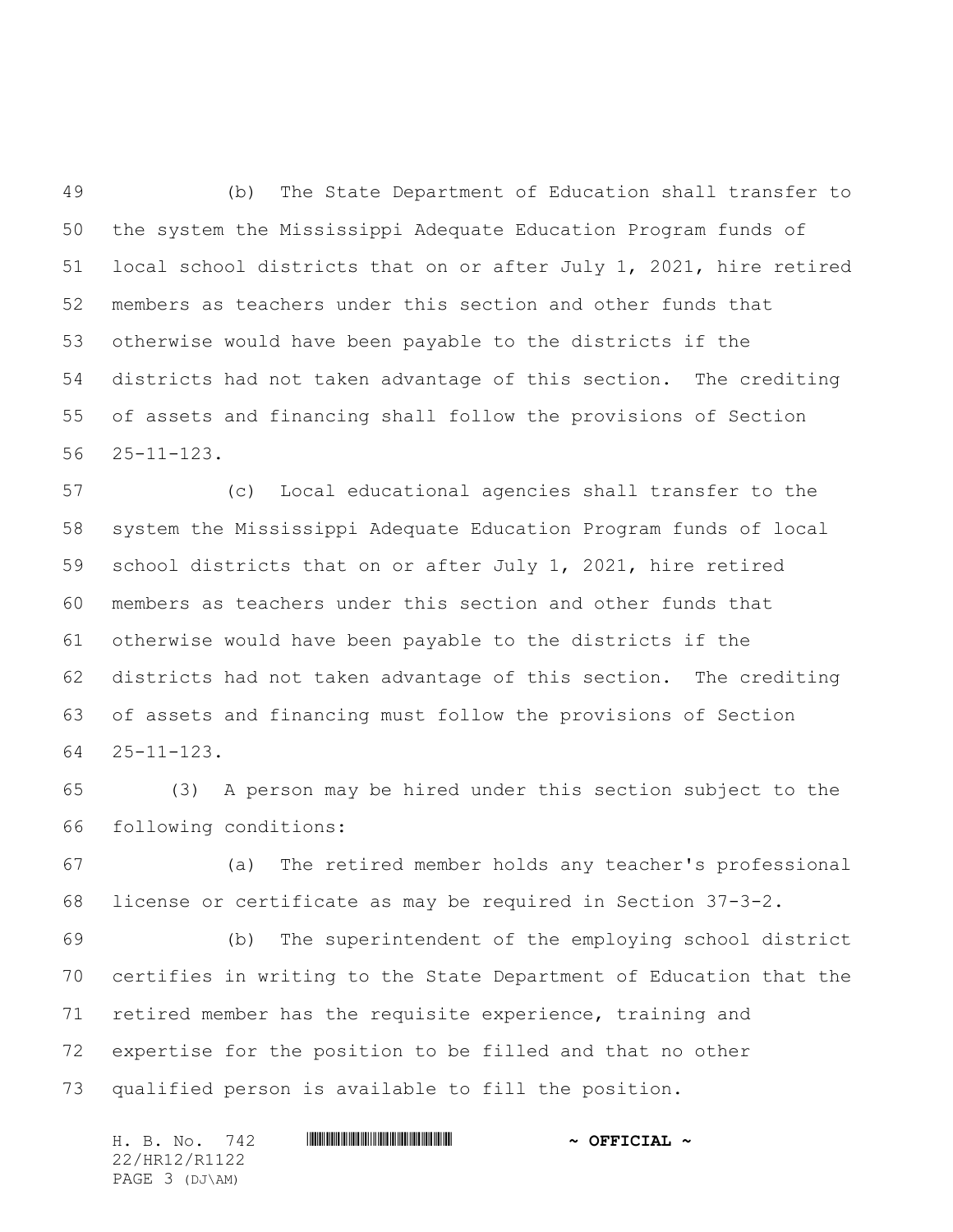(c) The superintendent of the employing school district or the principal of the school at which the person will teach certifies that there was no preexisting arrangement for the person to be hired.

 (d) The person had a satisfactory performance review for the most recent period before retirement.

 (4) The State Superintendent of Public Education shall report the names of those persons who are employed under this section to the Executive Director of the Public Employees' Retirement System.

 **SECTION 2.** Section 25-11-105, Mississippi Code of 1972, is brought forward as follows:

25-11-105. **I. THOSE WHO ARE ELIGIBLE FOR MEMBERSHIP**

 The membership of this retirement system shall be composed as follows:

 (a) (i) All persons who become employees in the state service after January 31, 1953, and whose wages are subject to payroll taxes and are lawfully reported on IRS Form W-2, except those specifically excluded, or as to whom election is provided in 93 Articles 1 and 3, shall become members of the retirement system as a condition of their employment.

 (ii) From and after July 1, 2002, any individual who is employed by a governmental entity to perform professional services shall become a member of the system if the individual is paid regular periodic compensation for those services that is

H. B. No. 742 **HRININIA RIPLINIA COFFICIAL** ~ 22/HR12/R1122 PAGE 4 (DJ\AM)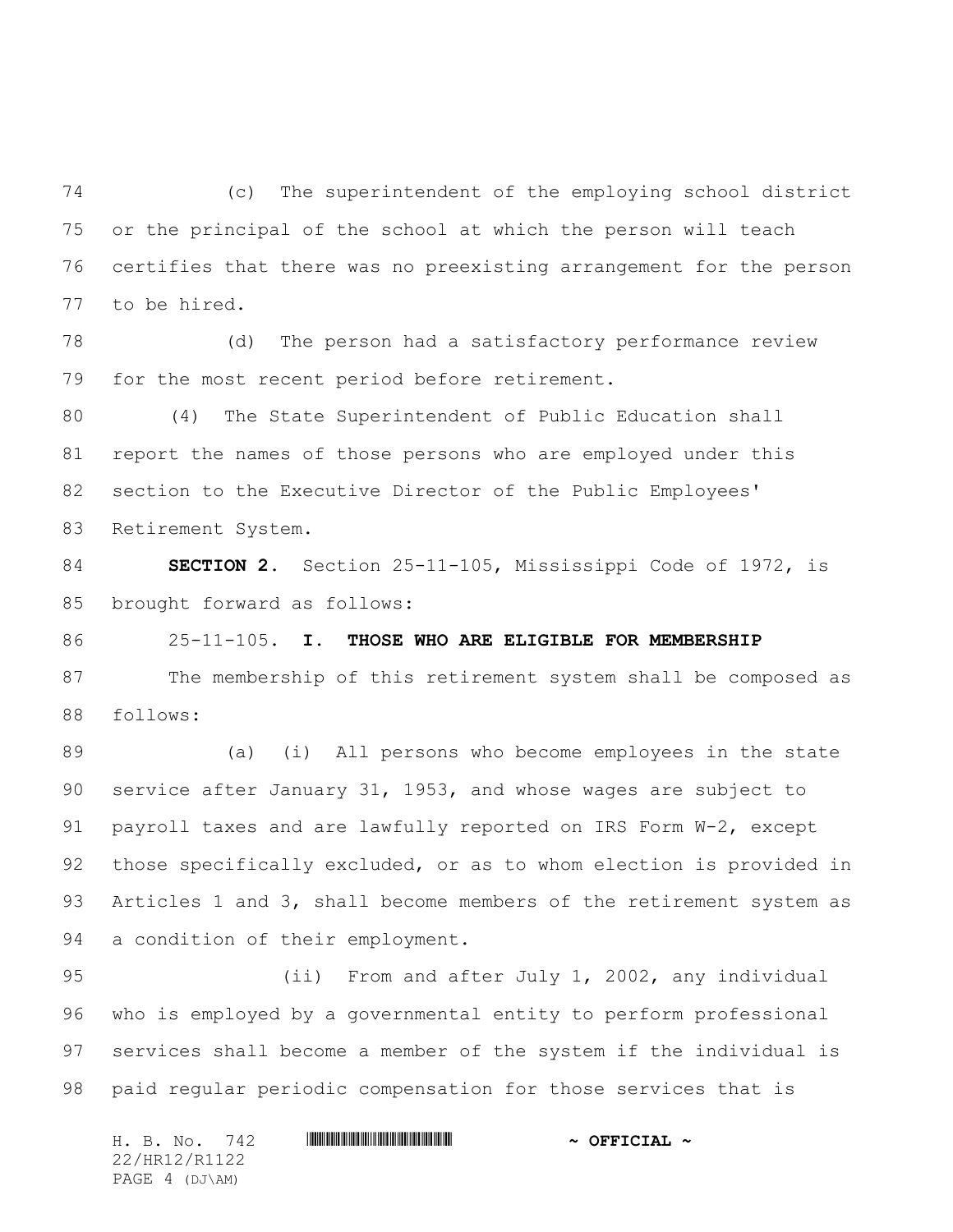subject to payroll taxes, is provided all other employee benefits and meets the membership criteria established by the regulations adopted by the board of trustees that apply to all other members of the system; however, any active member employed in such a position on July 1, 2002, will continue to be an active member for as long as they are employed in any such position.

 (b) All persons who become employees in the state service after January 31, 1953, except those specifically excluded or as to whom election is provided in Articles 1 and 3, unless they file with the board before the lapse of sixty (60) days of employment or sixty (60) days after the effective date of the cited articles, whichever is later, on a form prescribed by the board, a notice of election not to be covered by the membership of the retirement system and a duly executed waiver of all present and prospective benefits that would otherwise inure to them on account of their participation in the system, shall become members of the retirement system; however, no credit for prior service will be granted to members who became members of the system before July 1, 2007, until they have contributed to Article 3 of the retirement system for a minimum period of at least four (4) years, 119 or to members who became members of the system on or after July 1, 2007, until they have contributed to Article 3 of the retirement system for a minimum period of at least eight (8) years. Those members shall receive credit for services performed before January 1, 1953, in employment now covered by Article 3, but no credit

H. B. No. 742 **HRININIA RIPLINIA COFFICIAL** ~ 22/HR12/R1122 PAGE 5 (DJ\AM)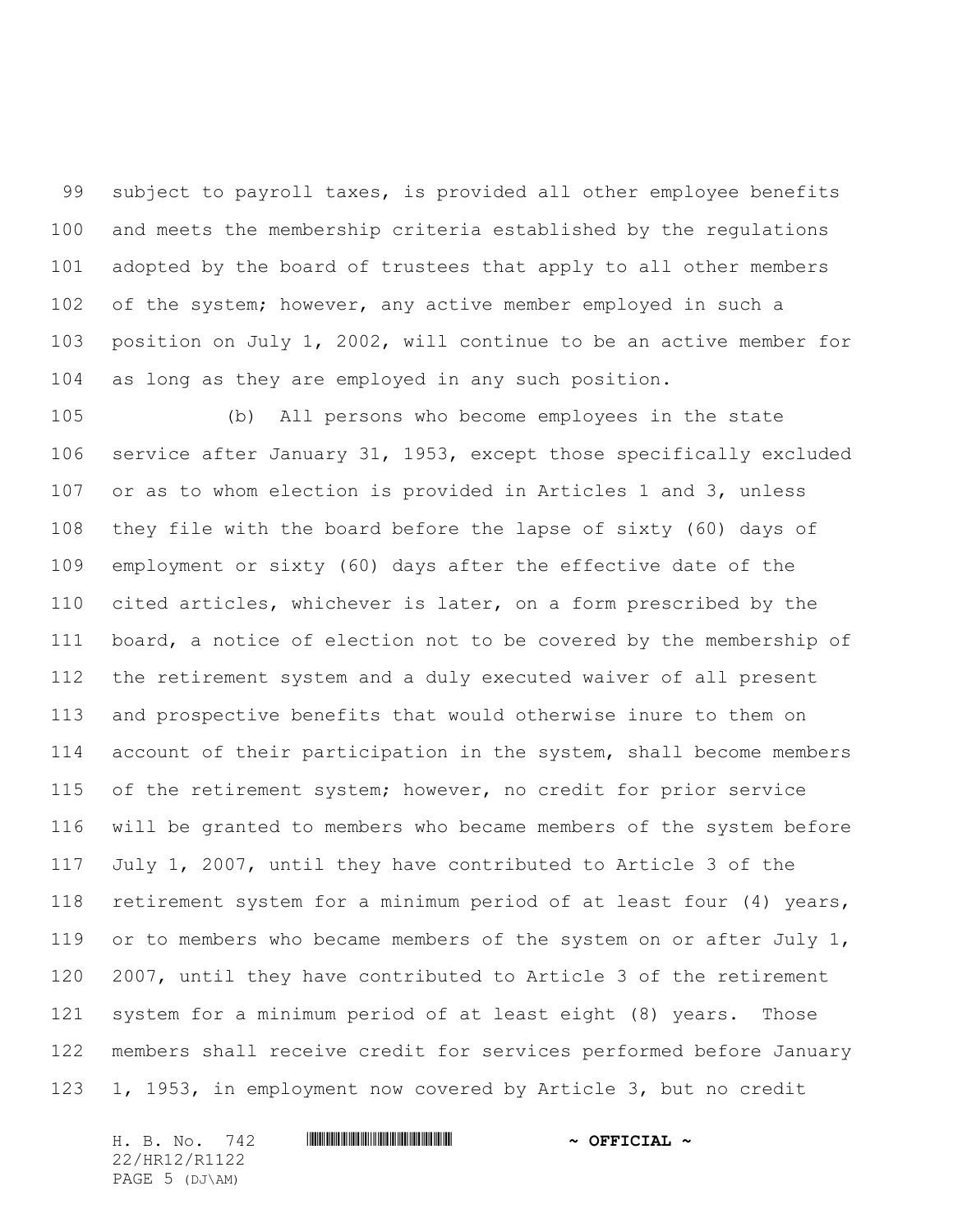shall be granted for retroactive services between January 1, 1953, 125 and the date of their entry into the retirement system, unless the employee pays into the retirement system both the employer's and the employee's contributions on wages paid him during the period from January 31, 1953, to the date of his becoming a contributing member, together with interest at the rate determined by the board of trustees. Members reentering after withdrawal from service shall qualify for prior service under the provisions of Section 25-11-117. From and after July 1, 1998, upon eligibility as noted above, the member may receive credit for such retroactive service provided:

 (i) The member shall furnish proof satisfactory to the board of trustees of certification of that service from the 137 covered employer where the services were performed; and

 (ii) The member shall pay to the retirement system on the date he or she is eligible for that credit or at any time thereafter before the date of retirement the actuarial cost for each year of that creditable service. The provisions of this subparagraph (ii) shall be subject to the limitations of Section 415 of the Internal Revenue Code and regulations promulgated under Section 415.

 Nothing contained in this paragraph (b) shall be construed to limit the authority of the board to allow the correction of reporting errors or omissions based on the payment of the employee and employer contributions plus applicable interest.

H. B. No. 742 **HRININIA RIPLINIA COFFICIAL** ~ 22/HR12/R1122 PAGE 6 (DJ\AM)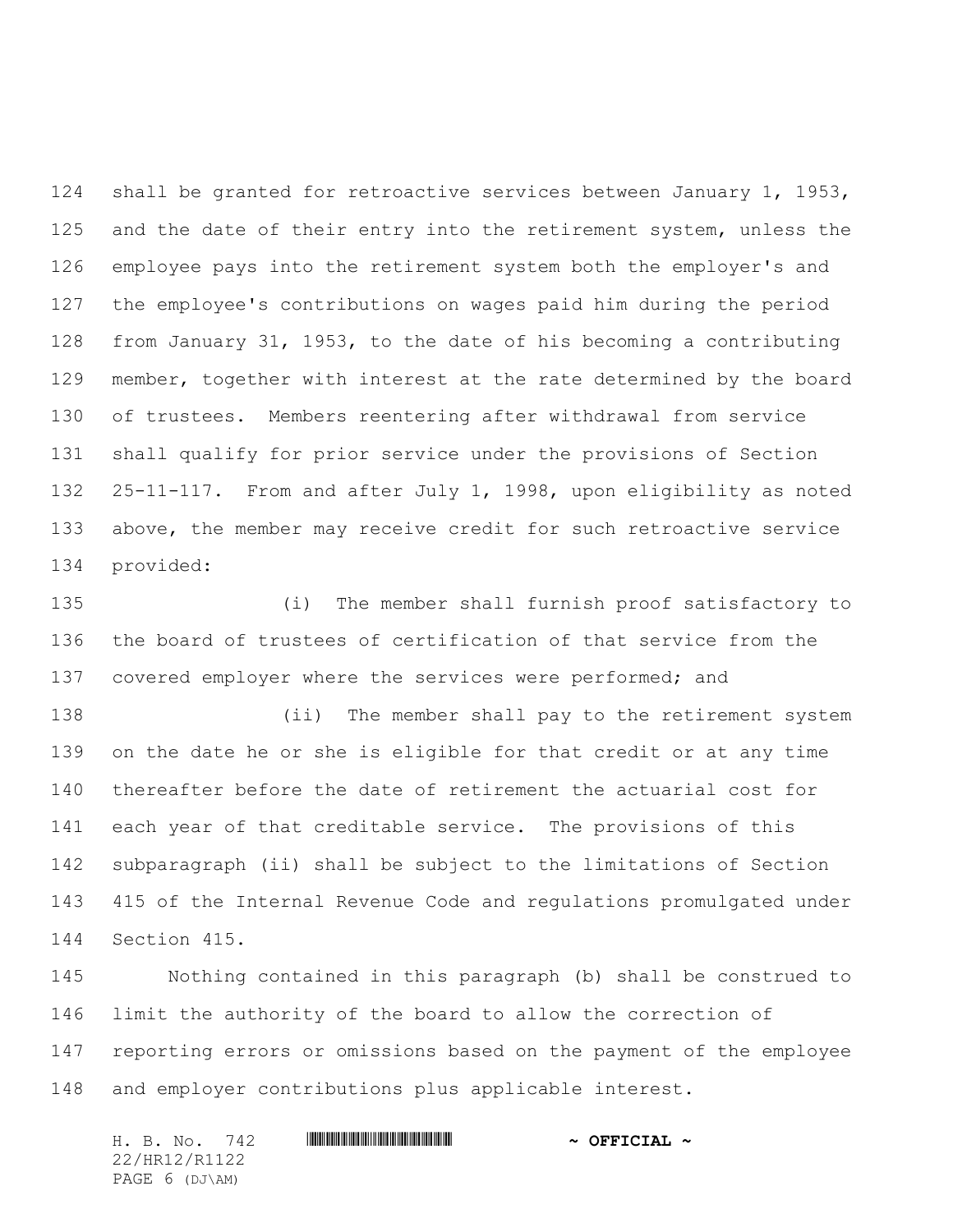(c) All persons who become employees in the state service after January 31, 1953, and who are eligible for membership in any other retirement system shall become members of this retirement system as a condition of their employment, unless they elect at the time of their employment to become a member of that other system.

 (d) All persons who are employees in the state service on January 31, 1953, and who are members of any nonfunded retirement system operated by the State of Mississippi, or any of its departments or agencies, shall become members of this system with prior service credit unless, before February 1, 1953, they file a written notice with the board of trustees that they do not elect to become members.

 (e) All persons who are employees in the state service on January 31, 1953, and who under existing laws are members of any fund operated for the retirement of employees by the State of Mississippi, or any of its departments or agencies, shall not be entitled to membership in this retirement system unless, before February 1, 1953, any such person indicates by a notice filed with the board, on a form prescribed by the board, his individual election and choice to participate in this system, but no such person shall receive prior service credit unless he becomes a member on or before February 1, 1953.

 (f) Each political subdivision of the state and each instrumentality of the state or a political subdivision, or both,

H. B. No. 742 **HRININIA RIPLINIA COFFICIAL** ~ 22/HR12/R1122 PAGE 7 (DJ\AM)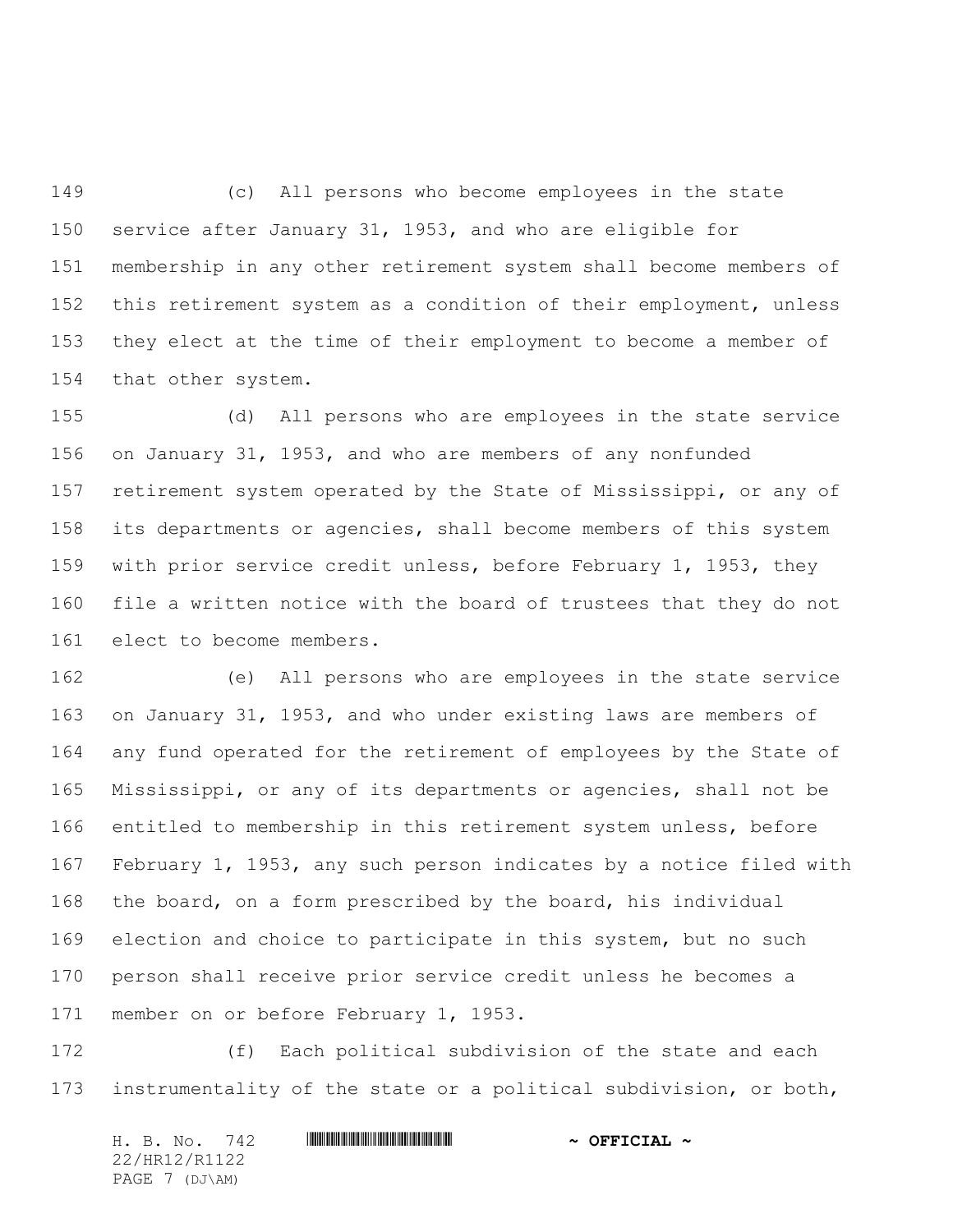174 is authorized to submit, for approval by the board of trustees, a plan for extending the benefits of this article to employees of any such political subdivision or instrumentality. Each such plan or any amendment to the plan for extending benefits thereof shall be approved by the board of trustees if it finds that the plan, or the plan as amended, is in conformity with such requirements as are provided in Articles 1 and 3; however, upon approval of the plan or any such plan previously approved by the board of trustees, the approved plan shall not be subject to cancellation or termination by the political subdivision or instrumentality. No such plan shall be approved unless:

 (i) It provides that all services that constitute employment as defined in Section 25-11-5 and are performed in the employ of the political subdivision or instrumentality, by any employees thereof, shall be covered by the plan, with the exception of municipal employees who are already covered by existing retirement plans; however, those employees in this class may elect to come under the provisions of this article;

 (ii) It specifies the source or sources from which the funds necessary to make the payments required by paragraph (d) of Section 25-11-123 and of paragraph (f)(v)2 and 3 of this section are expected to be derived and contains reasonable 196 assurance that those sources will be adequate for that purpose; (iii) It provides for such methods of administration of the plan by the political subdivision or

| H. B. No. 742  | $\sim$ OFFICIAL $\sim$ |
|----------------|------------------------|
| 22/HR12/R1122  |                        |
| PAGE 8 (DJ\AM) |                        |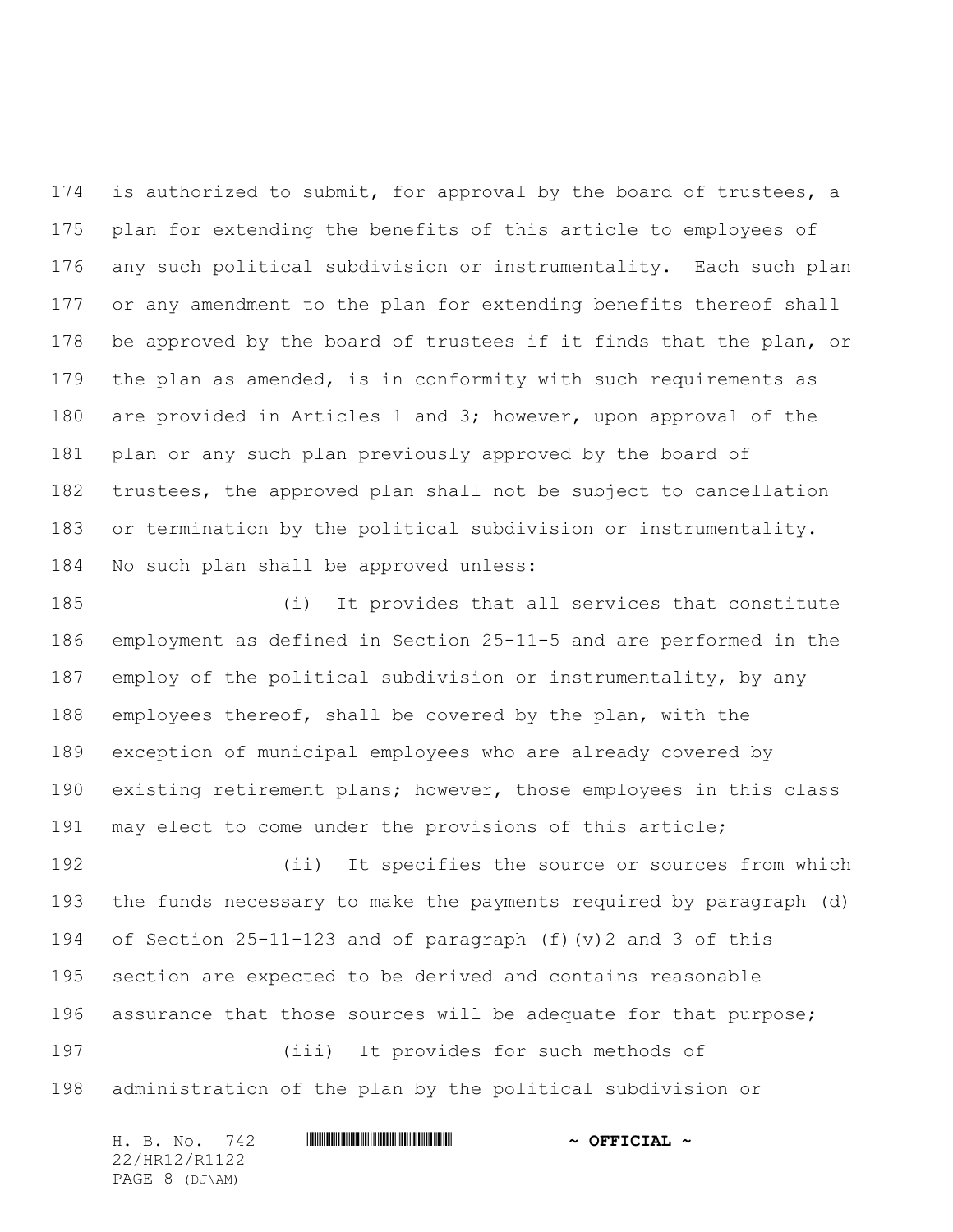instrumentality as are found by the board of trustees to be necessary for the proper and efficient administration thereof; (iv) It provides that the political subdivision or instrumentality will make such reports, in such form and

 containing such information, as the board of trustees may from time to time require;

 (v) It authorizes the board of trustees to terminate the plan in its entirety in the discretion of the board if it finds that there has been a failure to comply substantially with any provision contained in the plan, the termination to take effect at the expiration of such notice and on such conditions as may be provided by regulations of the board and as may be consistent with applicable federal law.

212 1. The board of trustees shall not finally refuse to approve a plan submitted under paragraph (f), and shall not terminate an approved plan without reasonable notice and opportunity for hearing to each political subdivision or instrumentality affected by the board's decision. The board's decision in any such case shall be final, conclusive and binding unless an appeal is taken by the political subdivision or instrumentality aggrieved by the decision to the Circuit Court of the First Judicial District of Hinds County, Mississippi, in accordance with the provisions of law with respect to civil causes by certiorari.

22/HR12/R1122 PAGE 9 (DJ\AM)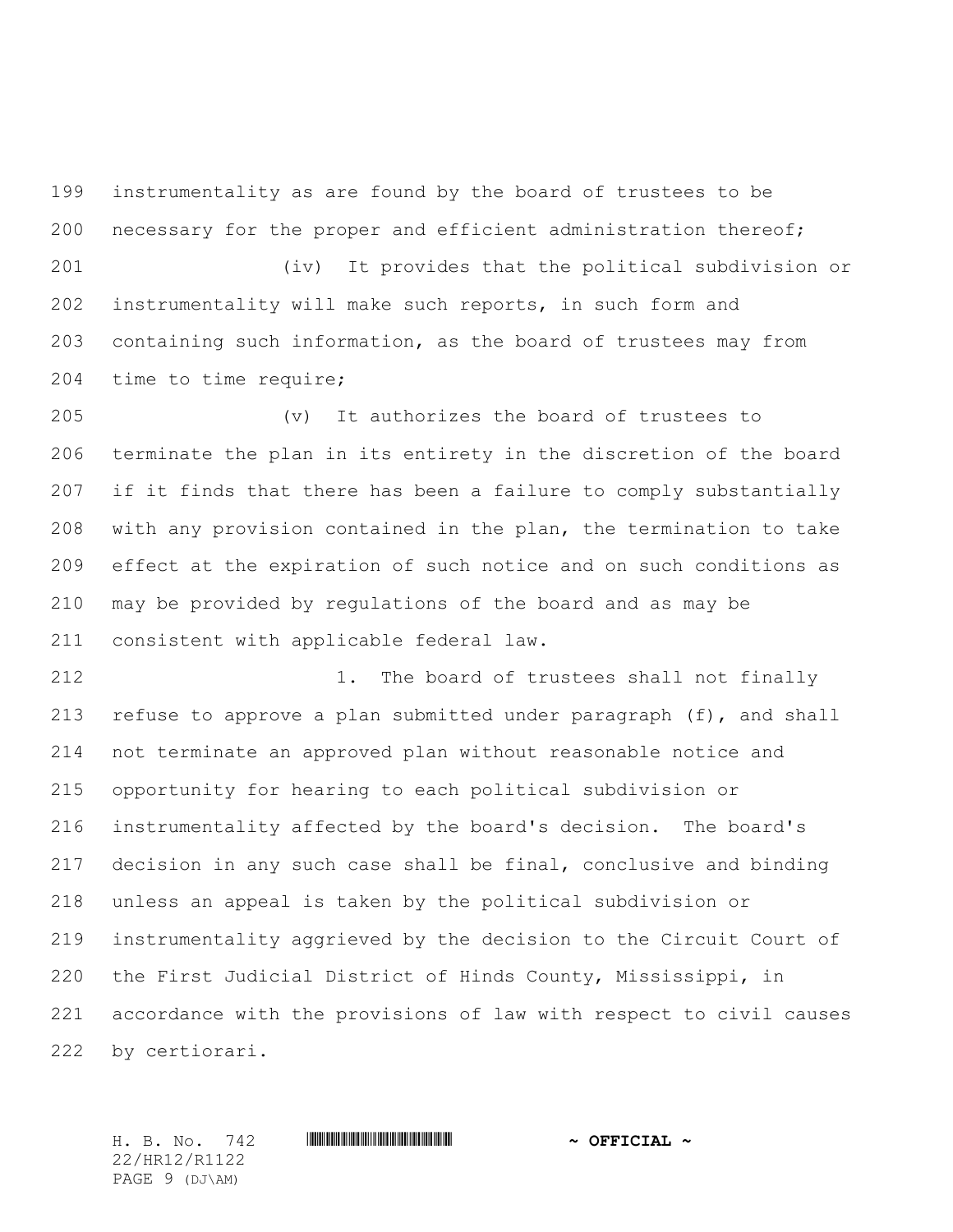2. Each political subdivision or instrumentality as to which a plan has been approved under this section shall pay into the contribution fund, with respect to wages (as defined in Section 25-11-5), at such time or times as the board of trustees may by regulation prescribe, contributions in the amounts and at the rates specified in the applicable agreement entered into by the board.

 3. Every political subdivision or instrumentality required to make payments under paragraph (f)(v)2 232 of this section is authorized, in consideration of the employees' retention in or entry upon employment after enactment of Articles 1 and 3, to impose upon its employees, as to services that are covered by an approved plan, a contribution with respect to wages (as defined in Section 25-11-5) not exceeding the amount provided in Section 25-11-123(d) if those services constituted employment within the meaning of Articles 1 and 3, and to deduct the amount of the contribution from the wages as and when paid. Contributions so collected shall be paid into the contribution fund as partial discharge of the liability of the political subdivisions or instrumentalities under paragraph (f)(v)2 of this section. Failure to deduct the contribution shall not relieve the employee or employer of liability for the contribution.

 4. Any state agency, school, political subdivision, instrumentality or any employer that is required to submit contribution payments or wage reports under any section of

| H. B. No. 742   | $\sim$ OFFICIAL $\sim$ |
|-----------------|------------------------|
| 22/HR12/R1122   |                        |
| PAGE 10 (DJ\AM) |                        |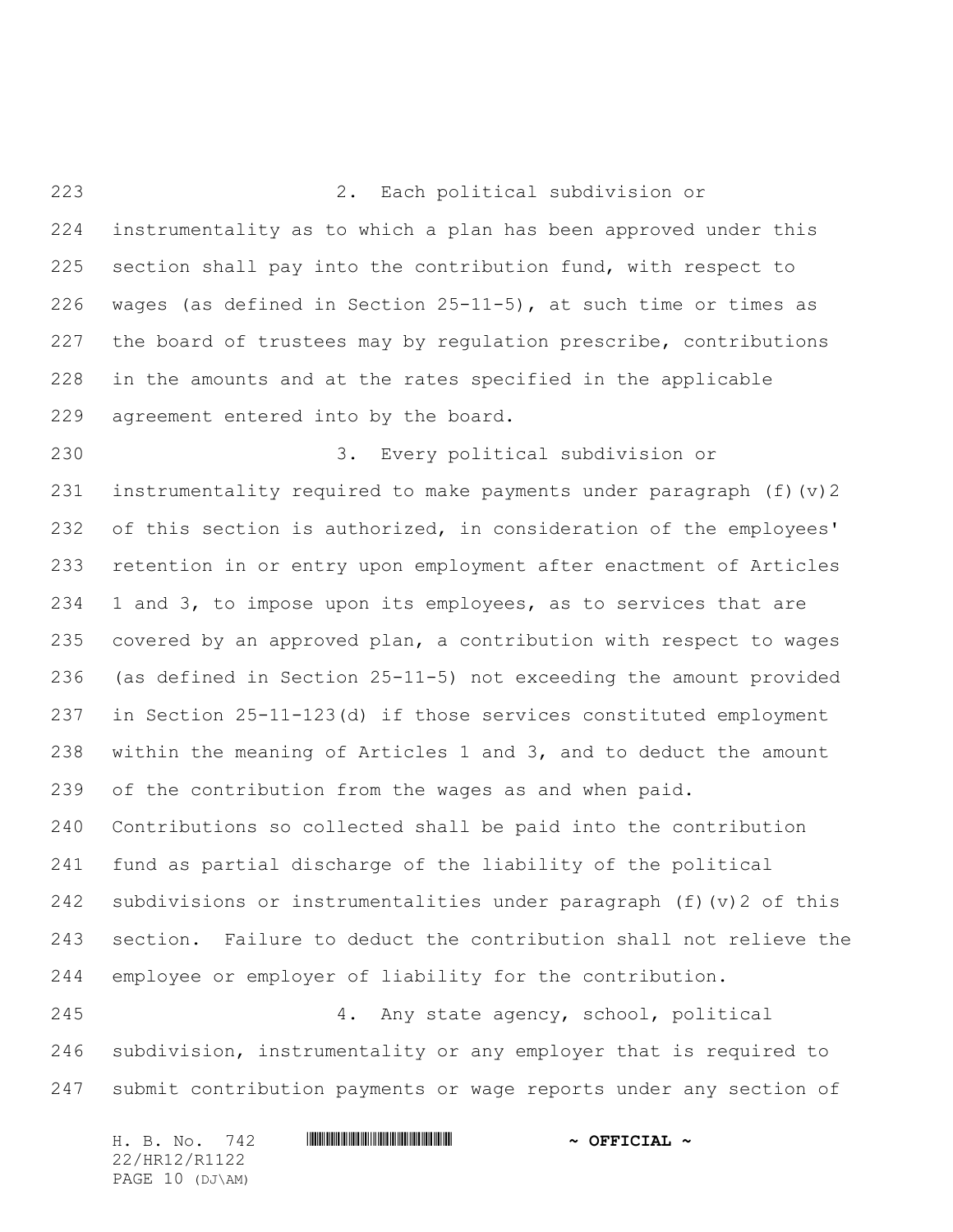this chapter shall be assessed interest on delinquent payments or wage reports as determined by the board of trustees in accordance with rules and regulations adopted by the board and delinquent payments, assessed interest and any other amount certified by the board as owed by an employer, may be recovered by action in a court of competent jurisdiction against the reporting agency liable therefor or may, upon due certification of delinquency and 255 at the request of the board of trustees, be deducted from any other monies payable to the reporting agency by any department or agency of the state.

 5. Each political subdivision of the state and each instrumentality of the state or a political subdivision or subdivisions that submit a plan for approval of the board, as provided in this section, shall reimburse the board for coverage 262 into the expense account, its pro rata share of the total expense of administering Articles 1 and 3 as provided by regulations of the board.

 (g) The board may, in its discretion, deny the right of membership in this system to any class of employees whose compensation is only partly paid by the state or who are occupying positions on a part-time or intermittent basis. The board may, in its discretion, make optional with employees in any such classes their individual entrance into this system.

 (h) An employee whose membership in this system is contingent on his own election, and who elects not to become a

| H. B. No. 742   | $\sim$ OFFICIAL $\sim$ |
|-----------------|------------------------|
| 22/HR12/R1122   |                        |
| PAGE 11 (DJ\AM) |                        |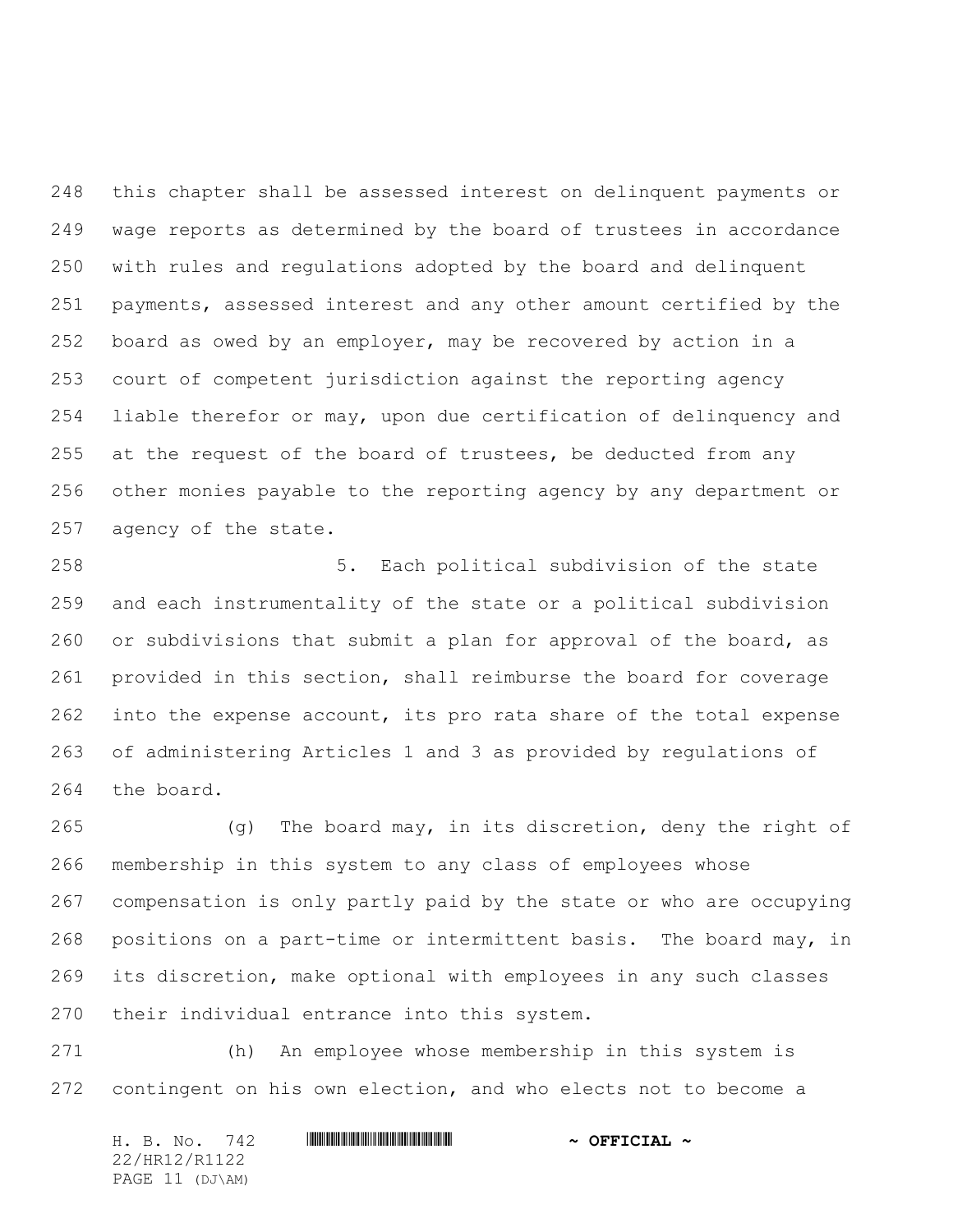273 member, may thereafter apply for and be admitted to membership; but no such employee shall receive prior service credit unless he becomes a member before July 1, 1953, except as provided in paragraph (b).

 (i) If any member of this system changes his employment to any agency of the state having an actuarially funded retirement system, the board of trustees may authorize the transfer of the member's creditable service and of the present value of the member's employer's accumulation account and of the present value of the member's accumulated membership contributions to that other system, provided that the employee agrees to the transfer of his accumulated membership contributions and provided that the other system is authorized to receive and agrees to make the transfer.

 If any member of any other actuarially funded system maintained by an agency of the state changes his employment to an agency covered by this system, the board of trustees may authorize the receipt of the transfer of the member's creditable service and of the present value of the member's employer's accumulation account and of the present value of the member's accumulated membership contributions from the other system, provided that the employee agrees to the transfer of his accumulated membership contributions to this system and provided that the other system is authorized and agrees to make the transfer.

22/HR12/R1122 PAGE 12 (DJ\AM)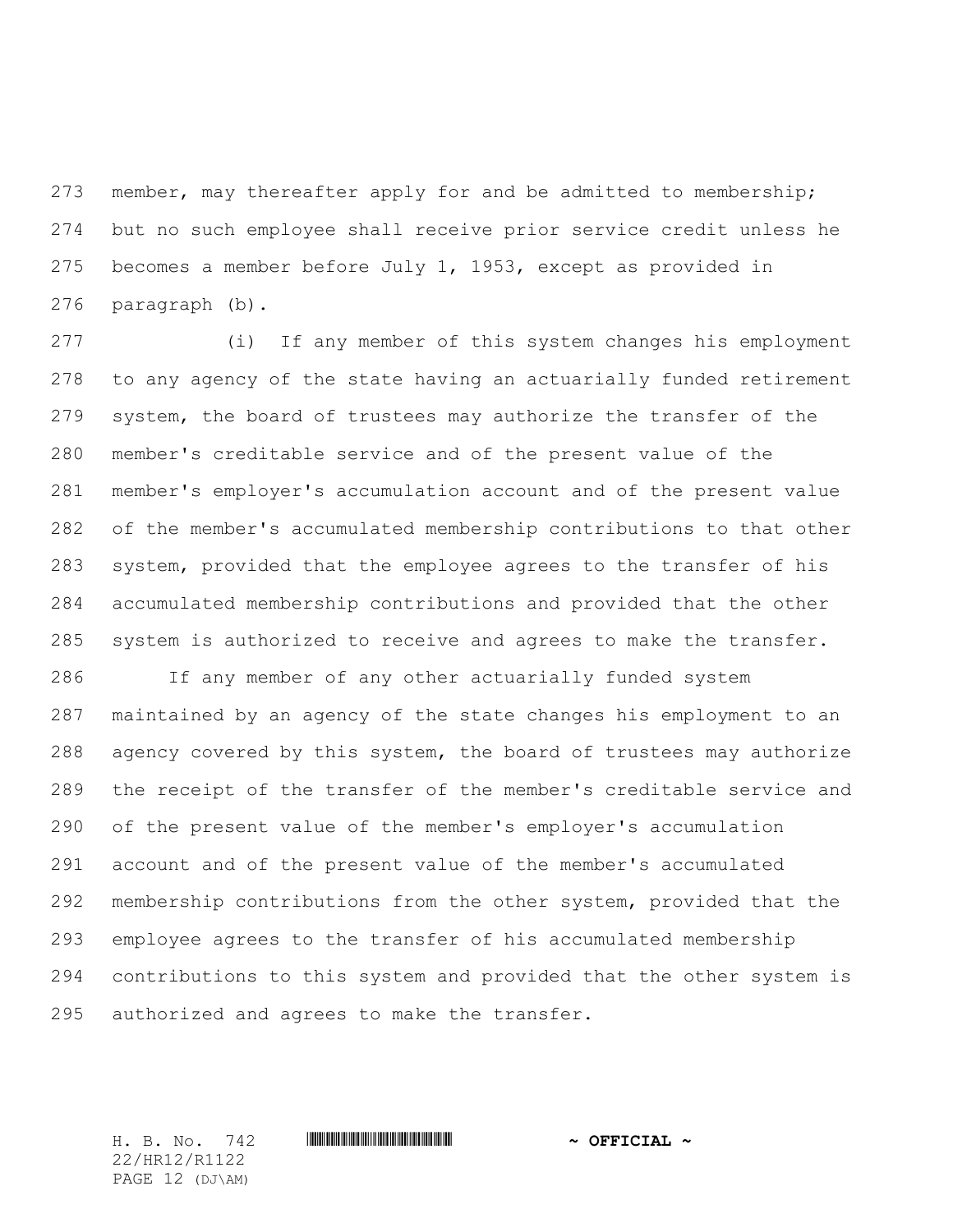(j) Wherever state employment is referred to in this section, it includes joint employment by state and federal agencies of all kinds.

 (k) Employees of a political subdivision or instrumentality who were employed by the political subdivision or instrumentality before an agreement between the entity and the Public Employees' Retirement System to extend the benefits of this article to its employees, and which agreement provides for the establishment of retroactive service credit, and who became members of the retirement system before July 1, 2007, and have remained contributors to the retirement system for four (4) years, or who became members of the retirement system on or after July 1, 2007, and have remained contributors to the retirement system for eight (8) years, may receive credit for that retroactive service with the political subdivision or instrumentality, provided that the employee and/or employer, as provided under the terms of the modification of the joinder agreement in allowing that coverage, pay into the retirement system the employer's and employee's contributions on wages paid the member during the previous employment, together with interest or actuarial cost as determined by the board covering the period from the date the service was rendered until the payment for the credit for the service was made. Those wages shall be verified by the Social Security Administration or employer payroll records. Effective July 1, 1998, upon eligibility as noted above, a member may receive credit

H. B. No. 742 **HRININIA RIPLINIA COFFICIAL** ~ 22/HR12/R1122 PAGE 13 (DJ\AM)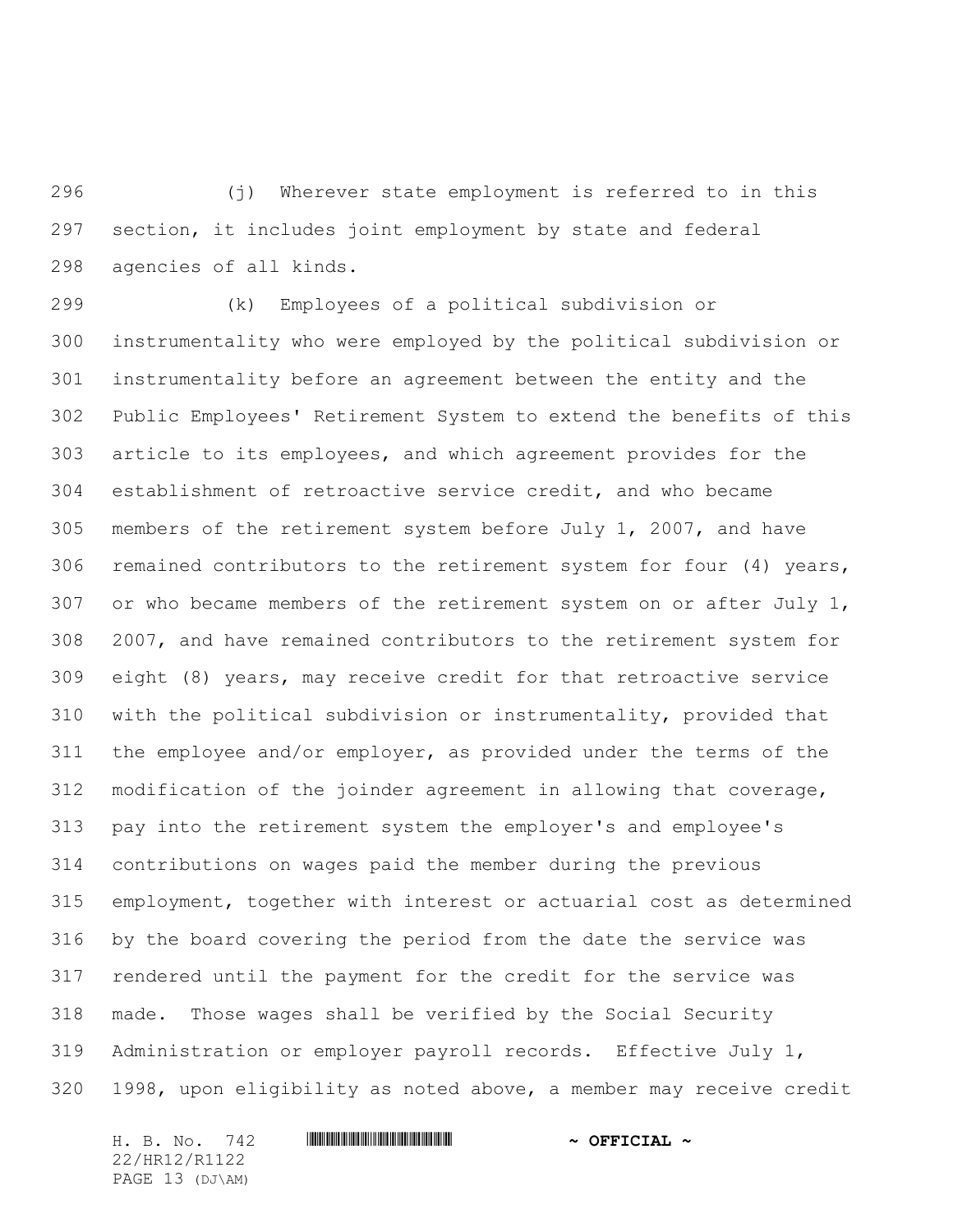for that retroactive service with the political subdivision or instrumentality provided:

 (i) The member shall furnish proof satisfactory to the board of trustees of certification of those services from the political subdivision or instrumentality where the services were rendered or verification by the Social Security Administration; and

 (ii) The member shall pay to the retirement system on the date he or she is eligible for that credit or at any time thereafter before the date of retirement the actuarial cost for each year of that creditable service. The provisions of this subparagraph (ii) shall be subject to the limitations of Section 415 of the Internal Revenue Code and regulations promulgated under Section 415.

 Nothing contained in this paragraph (k) shall be construed to limit the authority of the board to allow the correction of reporting errors or omissions based on the payment of employee and employer contributions plus applicable interest. Payment for that time shall be made beginning with the most recent service. Upon the payment of all or part of the required contributions, plus interest or the actuarial cost as provided above, the member shall receive credit for the period of creditable service for which full payment has been made to the retirement system.

 (l) Through June 30, 1998, any state service eligible for retroactive service credit, no part of which has ever been

| H. B. No. 742   | $\sim$ OFFICIAL $\sim$ |
|-----------------|------------------------|
| 22/HR12/R1122   |                        |
| PAGE 14 (DJ\AM) |                        |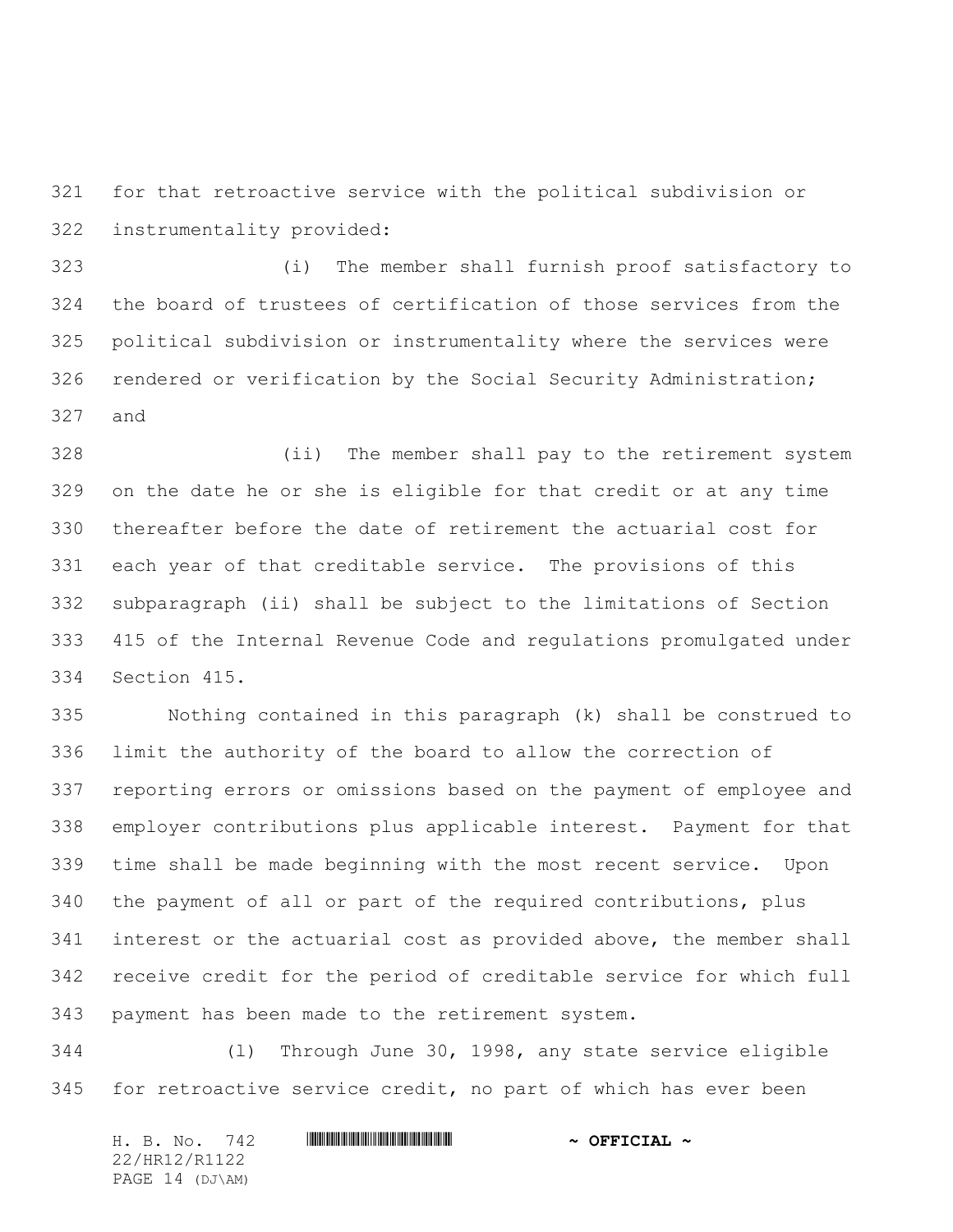reported, and requiring the payment of employee and employer 347 contributions plus interest, or, from and after July 1, 1998, any state service eligible for retroactive service credit, no part of which has ever been reported to the retirement system, and requiring the payment of the actuarial cost for that creditable service, may, at the member's option, be purchased in quarterly increments as provided above at the time that its purchase is otherwise allowed.

 (m) All rights to purchase retroactive service credit or repay a refund as provided in Section 25-11-101 et seq. shall terminate upon retirement.

# **II. THOSE WHO ARE NOT ELIGIBLE FOR MEMBERSHIP**

 The following classes of employees and officers shall not become members of this retirement system, any other provisions of Articles 1 and 3 to the contrary notwithstanding:

 (a) Patient or inmate help in state charitable, penal or correctional institutions;

 (b) Students of any state educational institution employed by any agency of the state for temporary, part-time or intermittent work;

 (c) Participants of Comprehensive Employment and Training Act of 1973 (CETA) being Public Law 93-203, who enroll on or after July l, 1979;

 (d) From and after July 1, 2002, individuals who are employed by a governmental entity to perform professional service

H. B. No. 742 **HRININIA RIPLINIA COFFICIAL** ~ 22/HR12/R1122 PAGE 15 (DJ\AM)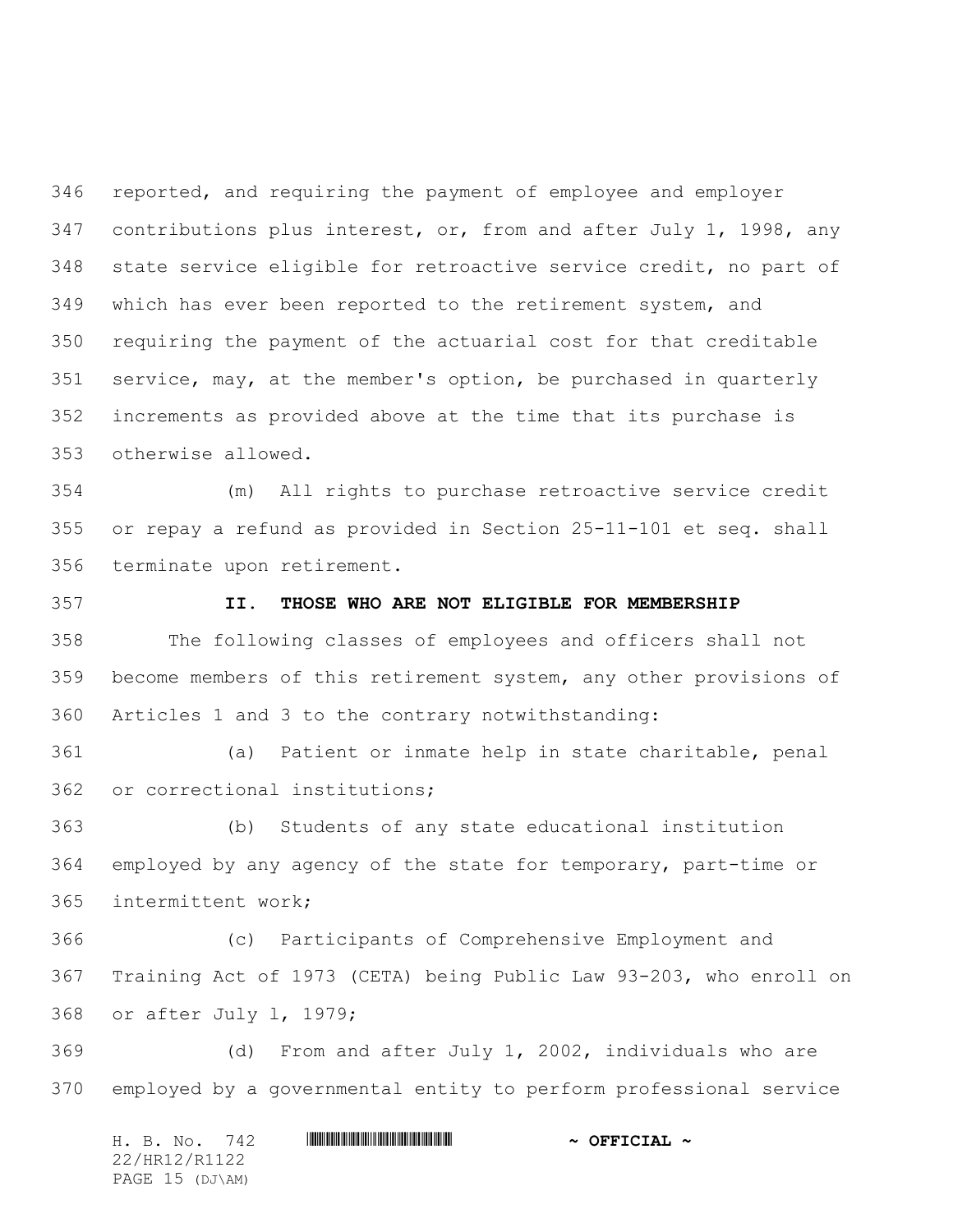on less than a full-time basis who do not meet the criteria established in I(a)(ii) of this section.

### **III. TERMINATION OF MEMBERSHIP**

 Membership in this system shall cease by a member withdrawing his accumulated contributions, or by a member withdrawing from active service with a retirement allowance, or by a member's death.

 **SECTION 3.** Section 25-11-123, Mississippi Code of 1972, is amended as follows:

 25-11-123. All of the assets of the system shall be credited according to the purpose for which they are held to one (1) of four (4) reserves; namely, the annuity savings account, the annuity reserve, the employer's accumulation account, and the expense account.

 (a) **Annuity savings account.** In the annuity savings account shall be accumulated the contributions made by members to provide for their annuities, including interest thereon which shall be posted monthly. Credits to and charges against the annuity savings account shall be made as follows:

 (1) Beginning July 1, 2010, except as otherwise provided by Section 25-11-126, the employer shall cause to be deducted from the salary of each member on each and every payroll of the employer for each and every payroll period nine percent (9%) of earned compensation as defined in Section 25-11-103. Future contributions shall be fixed biennially by the board on the

H. B. No. 742 **HRININIA RIPLINIA COFFICIAL** ~ 22/HR12/R1122 PAGE 16 (DJ\AM)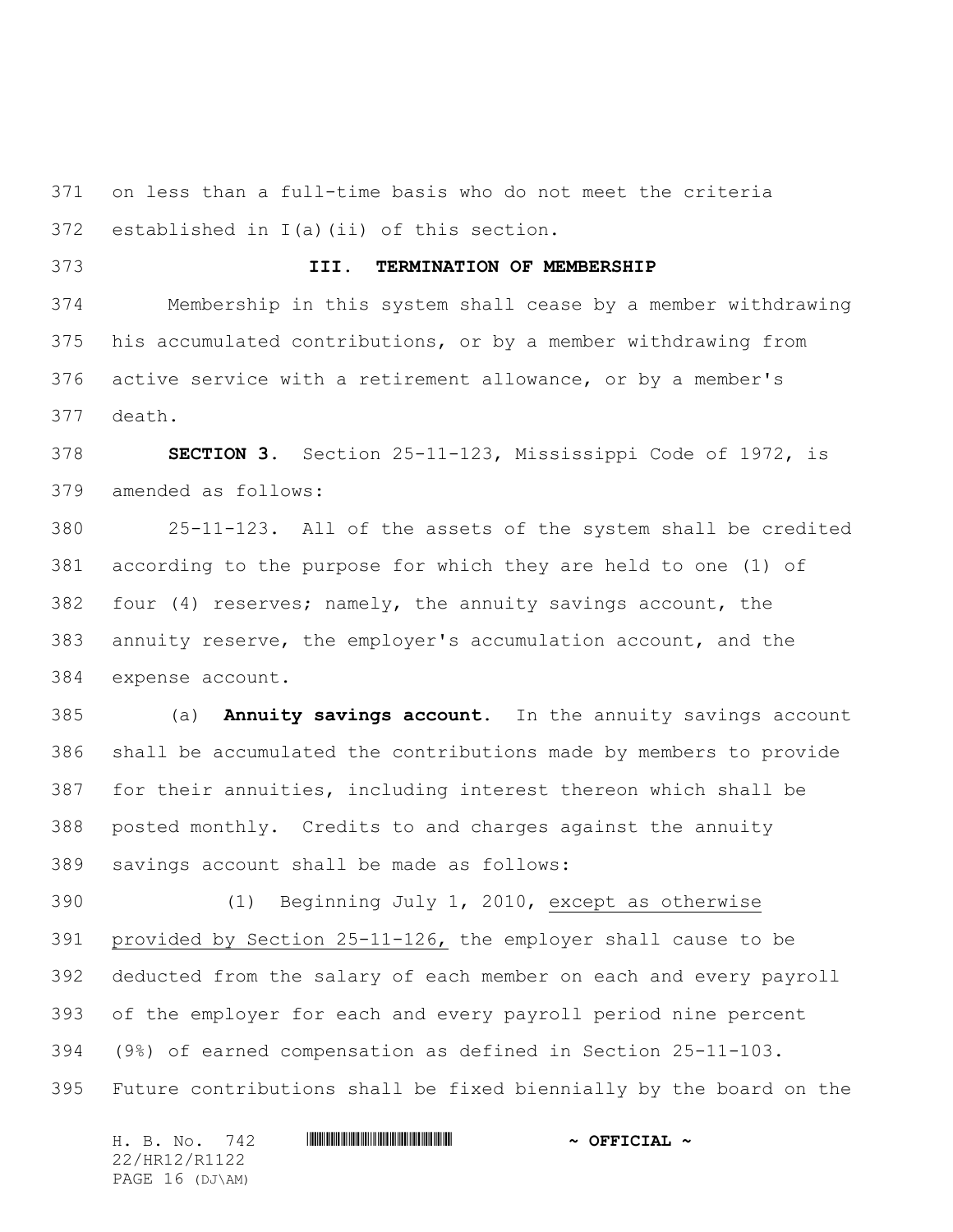basis of the liabilities of the retirement system for the various allowances and benefits as shown by actuarial valuation; however, any member earning at a rate less than Sixteen Dollars and Sixty-seven Cents (\$16.67) per month, or Two Hundred Dollars (\$200.00) per year, shall contribute not less than One Dollar (\$1.00) per month, or Twelve Dollars (\$12.00) per year.

 (2) The deductions provided in paragraph (1) of this subsection shall be made notwithstanding that the minimum compensation provided by law for any member is reduced by the deduction. Every member shall be deemed to consent and agree to the deductions made and provided for in paragraph (1) of this subsection and shall receipt for his full salary or compensation, and payment of salary or compensation less the deduction shall be a full and complete discharge and acquittance of all claims and demands whatsoever for the services rendered by the person during 411 the period covered by the payment, except as to the benefits provided under Articles 1 and 3. The board shall provide by rules for the methods of collection of contributions from members and the employer. The board shall have full authority to require the production of evidence necessary to verify the correctness of amounts contributed.

 (b) **Annuity reserve.** The annuity reserve shall be the account representing the actuarial value of all annuities in force, and to it shall be charged all annuities and all benefits in lieu of annuities, payable as provided in this article. If a

H. B. No. 742 **HRININIA RIPLINIA 1999 ~ OFFICIAL ~** 22/HR12/R1122 PAGE 17 (DJ\AM)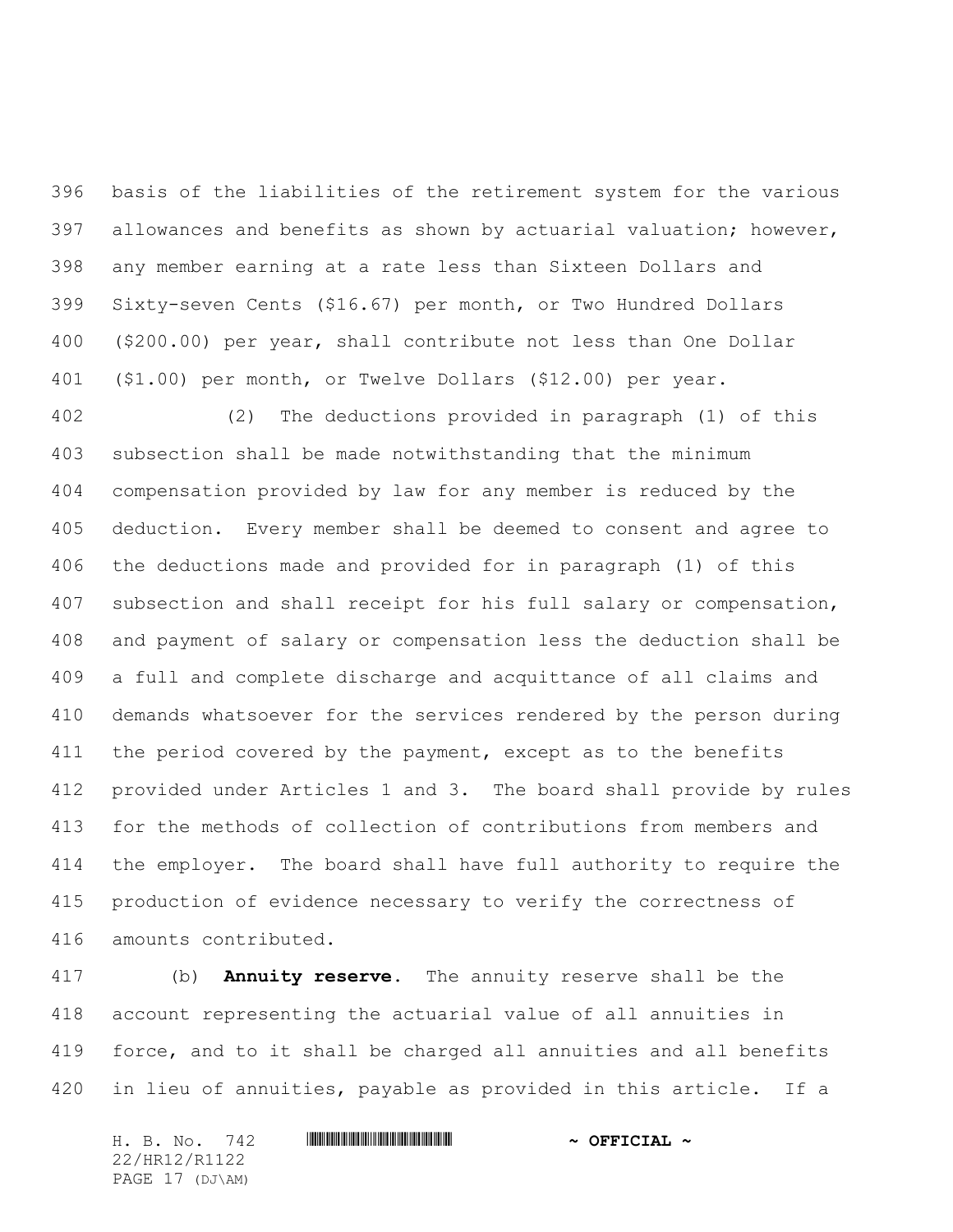beneficiary retired on account of disability is restored to active service with a compensation not less than his average final compensation at the time of his last retirement, the remainder of his contributions shall be transferred from the annuity reserve to the annuity savings account and credited to his individual account therein, and the balance of his annuity reserve shall be transferred to the employer's accumulation account.

 (c) **Employer's accumulation account.** The employer's accumulation account shall represent the accumulation of all reserves for the payment of all retirement allowances and other 431 benefits payable from contributions made by the employer, and against this account shall be charged all retirement allowances and other benefits on account of members. Credits to and charges against the employer's accumulation account shall be made as follows:

 (1) On account of each member there shall be paid monthly into the employer's accumulation account by the employers for the preceding fiscal year an amount equal to a certain percentage of the total earned compensation, as defined in Section 25-11-103, of each member. The percentage rate of those contributions shall be fixed biennially by the board on the basis of the liabilities of the retirement system for the various allowances and benefits as shown by actuarial valuation. Beginning January 1, 1990, the rate shall be fixed at nine and three-fourths percent (9-3/4%). The board shall reduce the

H. B. No. 742 **HRININIA RIPLINIA COFFICIAL** ~ 22/HR12/R1122 PAGE 18 (DJ\AM)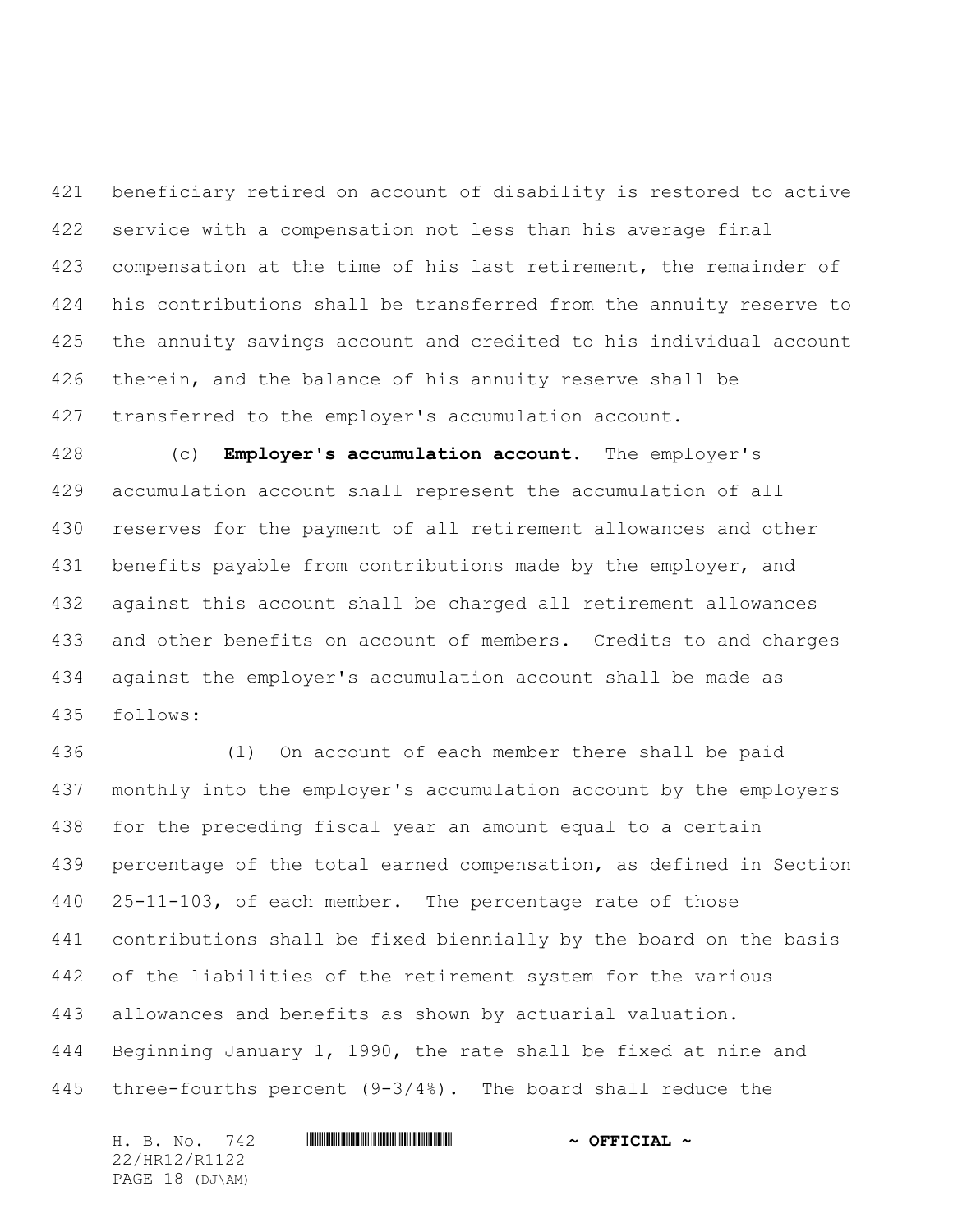employer's contribution rate by one percent (1%) from and after July 1 of the year following the year in which the board determines and the board's actuary certifies that the employer's contribution rate can be reduced by that amount without causing the unfunded accrued actuarial liability amortization period for the retirement system to exceed twenty (20) years. Political subdivisions joining Article 3 of the Public Employees' Retirement System after July 1, 1968, may adjust the employer's contributions by agreement with the Board of Trustees of the Public Employees' Retirement System to provide service credits for any period before execution of the agreement based upon an actuarial determination of employer's contribution rates.

 (2) On the basis of regular interest and of such mortality and other tables as are adopted by the board of trustees, the actuary engaged by the board to make each valuation required by this article during the period over which the accrued liability contribution is payable, immediately after making that valuation, shall determine the uniform and constant percentage of 464 the earnable compensation of each member which, if contributed by the employer on the basis of compensation of the member throughout his entire period of membership service, would be sufficient to provide for the payment of any retirement allowance payable on his account for that service. The percentage rate so determined shall be known as the "normal contribution rate." After the accrued liability contribution has ceased to be payable, the normal

H. B. No. 742 **HRININIA RIPLINIA COFFICIAL** ~ 22/HR12/R1122 PAGE 19 (DJ\AM)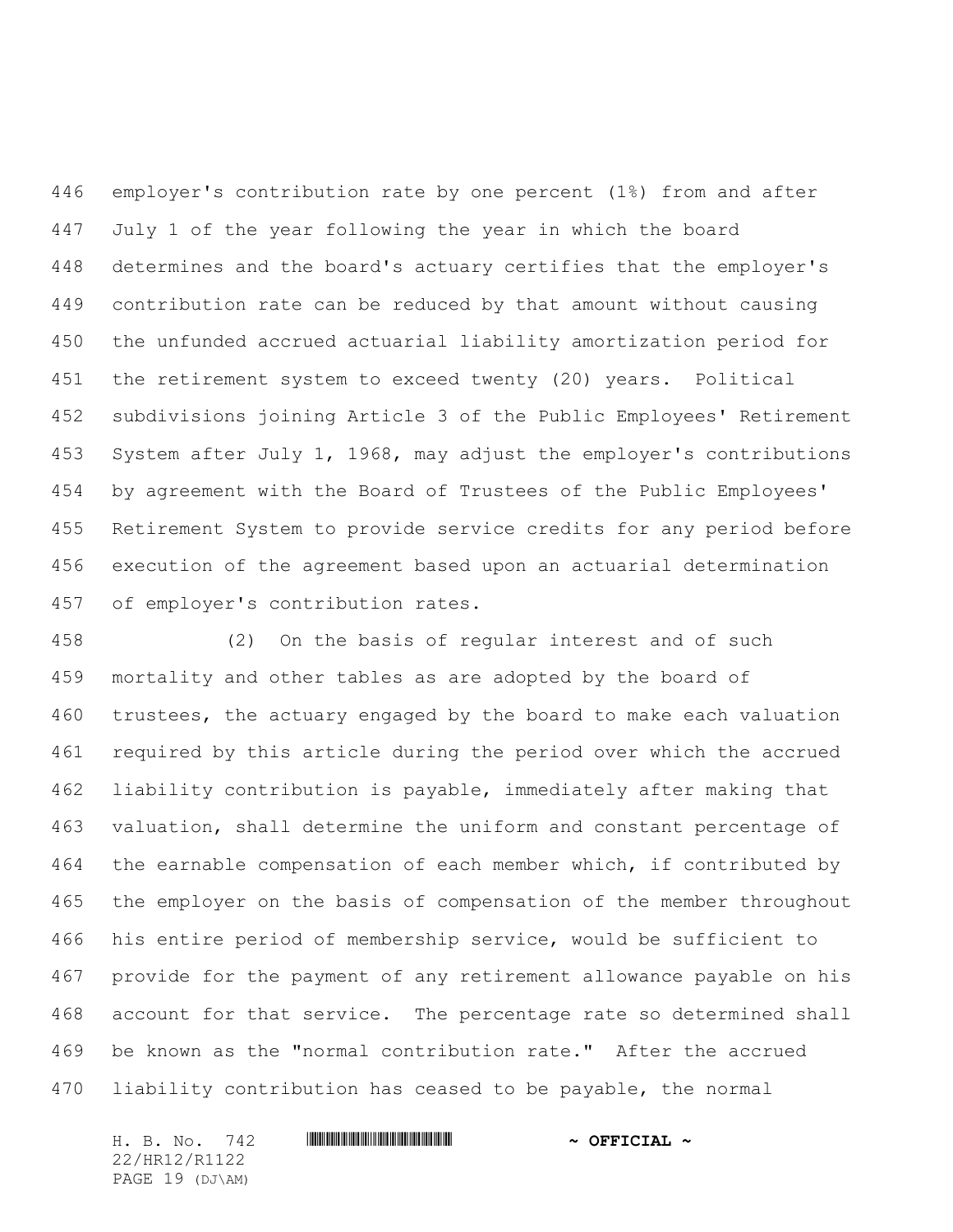contribution rate shall be the percentage rate of the salary of all members obtained by deducting from the total liabilities on account of membership service the amount in the employer's accumulation account, and dividing the remainder by one percent (1%) of the present value of the prospective future salaries of all members as computed on the basis of the mortality and service 477 tables adopted by the board of trustees and regular interest. The normal rate of contributions shall be determined by the actuary after each valuation.

 (3) The total amount payable in each year to the employer's accumulation account shall not be less than the sum of the percentage rate known as the "normal contribution rate" and the "accrued liability contribution rate" of the total compensation earnable by all members during the preceding year, provided that the payment by the employer shall be sufficient, when combined with the amounts in the account, to provide the allowances and other benefits chargeable to this account during the year then current.

 (4) The accrued liability contribution shall be discontinued as soon as the accumulated balance in the employer's accumulation account shall equal the present value, computed on the basis of the normal contribution rate then in force, or the prospective normal contributions to be received on account of all persons who are at that time members.

H. B. No. 742 \*HR12/R1122\* **~ OFFICIAL ~** 22/HR12/R1122 PAGE 20 (DJ\AM)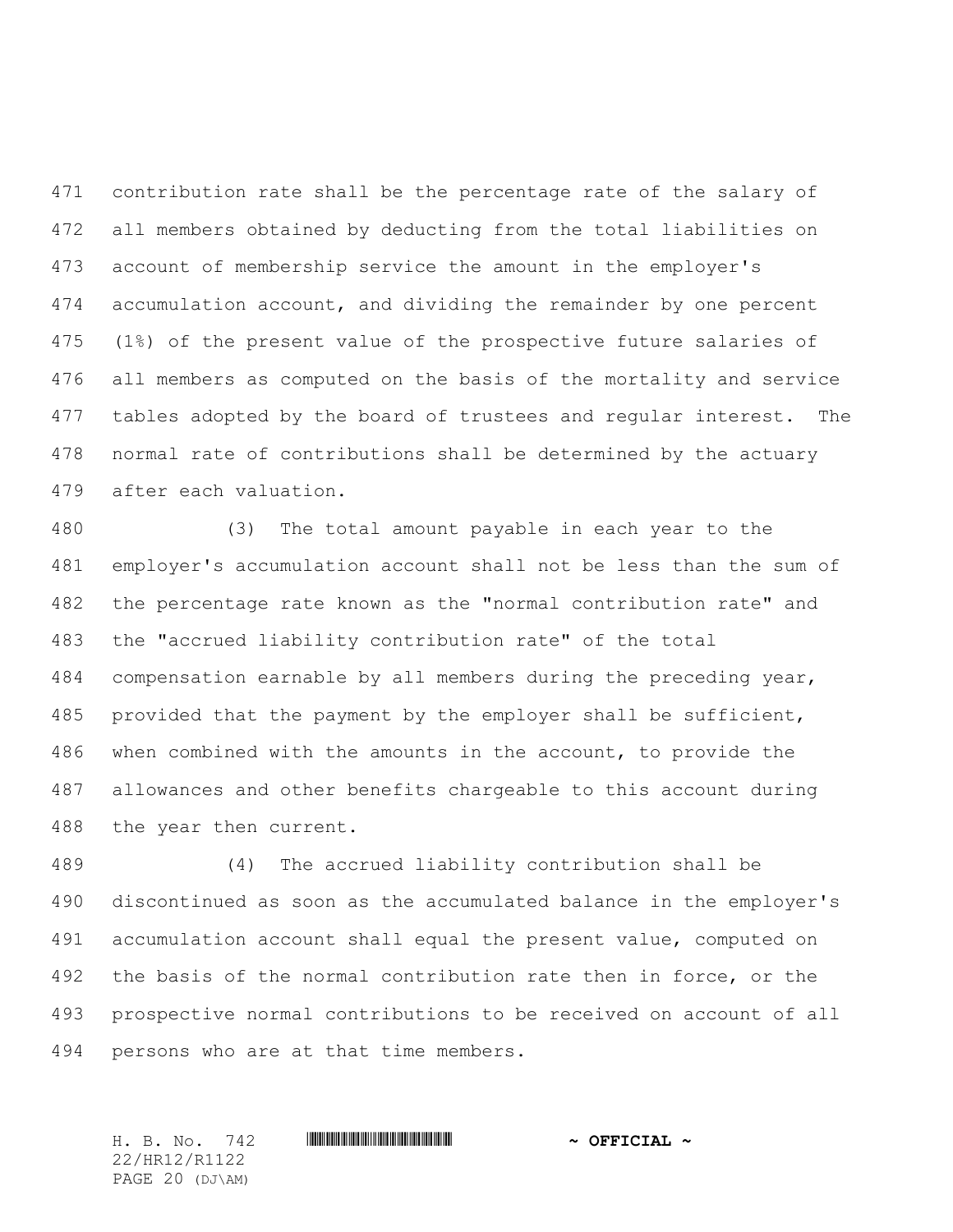(5) All allowances and benefits in lieu thereof, with the exception of those payable on account of members who receive no prior service credit, payable from contributions of the employer, shall be paid from the employer's accumulation account.

 (6) Upon the retirement of a member, an amount equal to his retirement allowance shall be transferred from the employer's accumulation account to the annuity reserve.

 (7) The employer's accumulation account shall be credited with any assets authorized by law to be credited to the account.

 (d) **Expense account.** The expense account shall be the account to which the expenses of the administration of the system shall be charged, exclusive of amounts payable as retirement allowances and as other benefits provided herein. The Legislature shall make annual appropriations in amounts sufficient to administer the system, which shall be credited to this account. There shall be transferred to the State Treasury from this account, not less than once per month, an amount sufficient for payment of the estimated expenses of the system for the succeeding thirty (30) days. Any interest earned on the expense account shall accrue to the benefit of the system. However, notwithstanding the provisions of Sections 25-11-15(10) and 25-11-105(f)(v)5, all expenses of the administration of the system shall be paid from the interest earnings, provided the interest earnings are in excess of the actuarial interest assumption as

22/HR12/R1122 PAGE 21 (DJ\AM)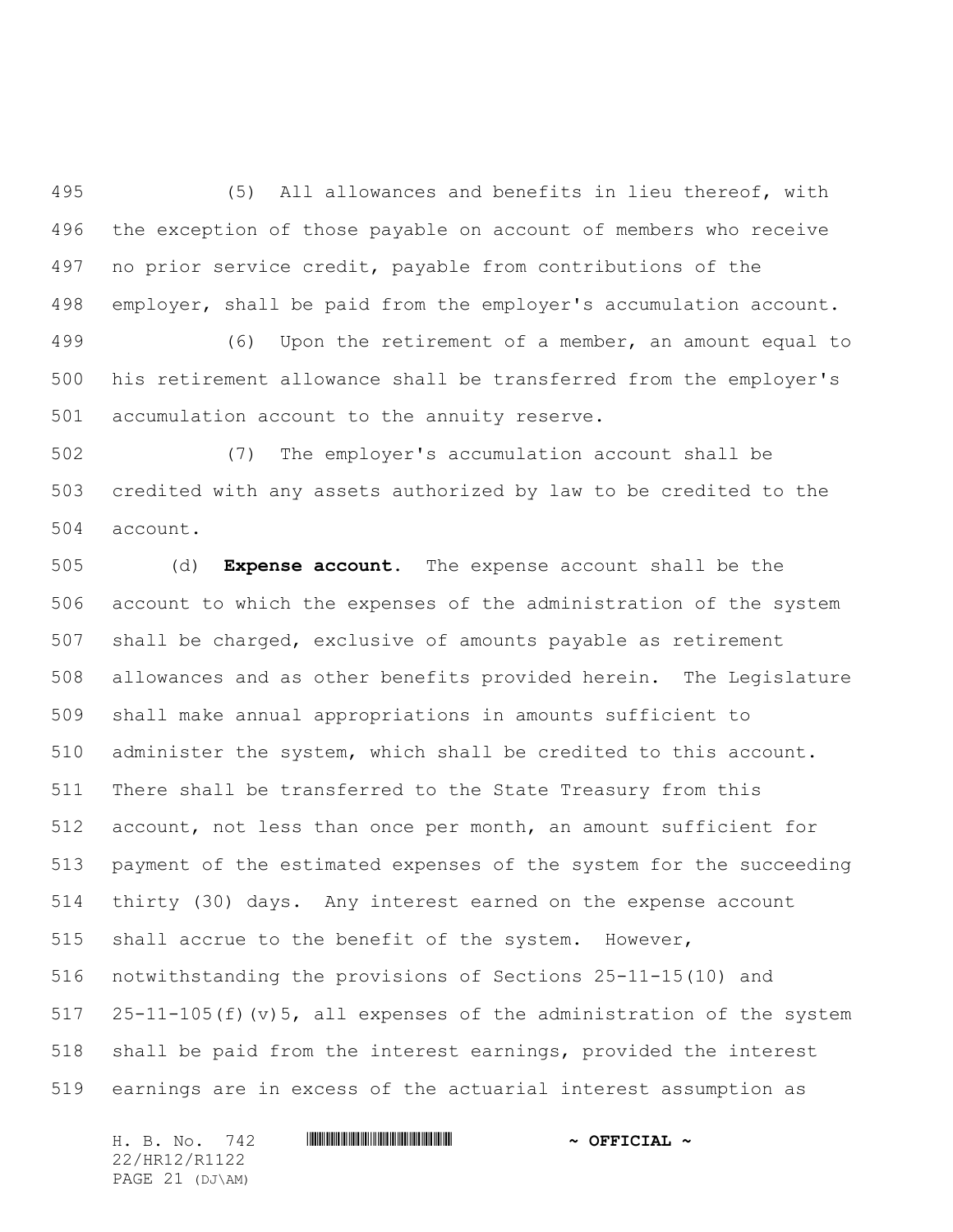determined by the board, and provided the present cost of the administrative expense fee of two percent (2%) of the contributions reported by the political subdivisions and instrumentalities shall be reduced to one percent (1%) from and after July 1, 1983, through June 30, 1984, and shall be eliminated thereafter.

 (e) **Collection of contributions.** The employer shall cause to be deducted on each and every payroll of a member for each and every payroll period, beginning subsequent to January 31, 1953, the contributions payable by the member as provided in Articles 1 and 3.

 The employer shall make deductions from salaries of employees as provided in Articles 1 and 3 and shall transmit monthly, or at such time as the board of trustees designates, the amount specified to be deducted to the Executive Director of the Public Employees' Retirement System. The executive director, after making a record of all those receipts, shall deposit such amounts as provided by law.

 (f) (1) Upon the basis of each actuarial valuation provided herein, the board of trustees shall biennially determine the normal contribution rate and the accrued liability contribution rate as provided in this section. The sum of these two (2) rates shall be known as the "employer's contribution rate." Beginning on earned compensation effective January 1, 1990, the rate computed as provided in this section shall be nine and

H. B. No. 742 **HRININIA RIPLINIA COFFICIAL** ~ 22/HR12/R1122 PAGE 22 (DJ\AM)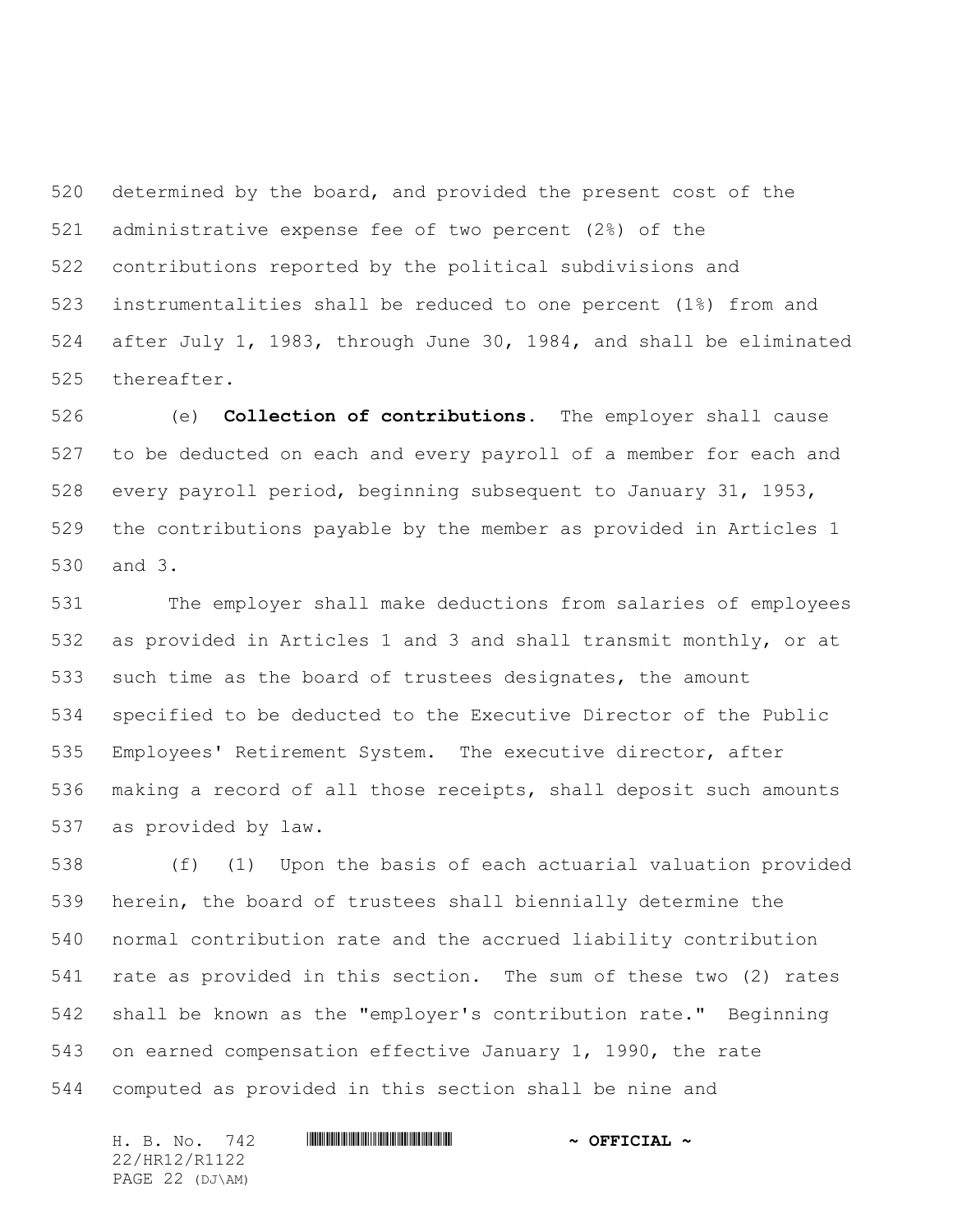three-fourths percent (9-3/4%). The board shall reduce the employer's contribution rate by one percent (1%) from and after July 1 of the year following the year in which the board determines and the board's actuary certifies that the employer's contribution rate can be reduced by that amount without causing the unfunded accrued actuarial liability amortization period for the retirement system to exceed twenty (20) years. The percentage rate of those contributions shall be fixed biennially by the board on the basis of the liabilities of the retirement system for the various allowances and benefits as shown by actuarial valuation.

 (2) The amount payable by the employer on account of normal and accrued liability contributions shall be determined by applying the employer's contribution rate to the amount of compensation earned by employees who are members of the system. Monthly, or at such time as the board of trustees designates, each department or agency shall compute the amount of the employer's contribution payable, with respect to the salaries of its employees who are members of the system, and shall cause that amount to be paid to the board of trustees from the personal service allotment of the amount appropriated for the operation of the department or agency, or from funds otherwise available to the agency, for the payment of salaries to its employees.

(3) Except as otherwise provided in Section 25-11-106:

22/HR12/R1122 PAGE 23 (DJ\AM)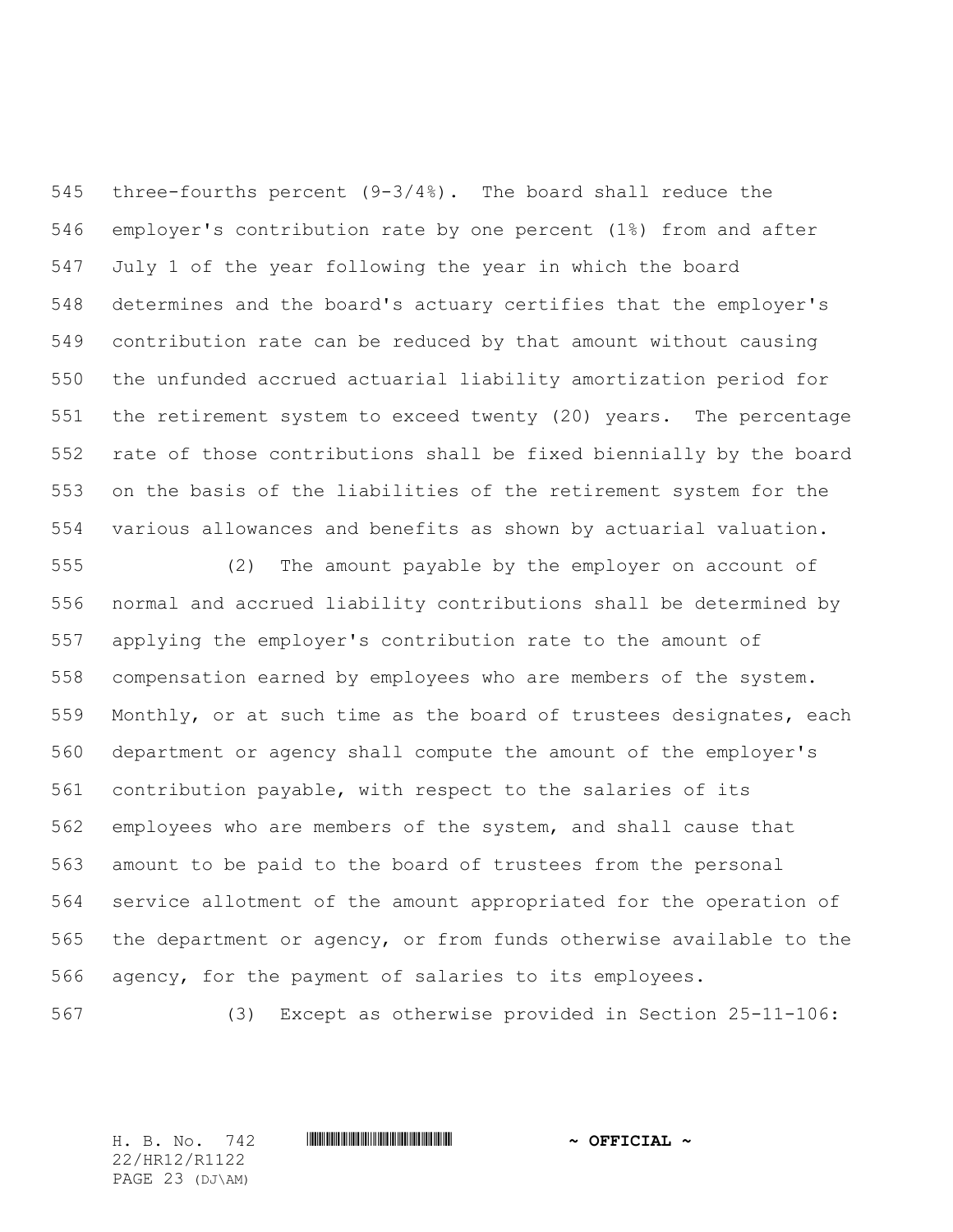(i) Constables shall pay employer and employee contributions on their net fee income as well as the employee contributions on all direct treasury or county payroll income.

 (ii) The county shall be responsible for the employer contribution on all direct treasury or county payroll income of constables.

 (4) Except as otherwise provided in Section 25-11-106.1, chancery and circuit clerks shall be responsible for both the employer and employee share of contributions on the proportionate share of net income attributable to fees, as well as the employee share of net income attributable to direct treasury or county payroll income, and the employing county shall be responsible for the employer contributions on the net income attributable to direct treasury or county payroll income.

 (5) Once each year, under procedures established by the system, each employer shall submit to the Public Employees' Retirement System a copy of their report to Social Security of all employees' earnings.

 (6) The board shall provide by rules for the methods of collection of contributions of employers and members. The amounts determined due by an agency to the various funds as specified in Articles 1 and 3 are made obligations of the agency to the board and shall be paid as provided herein. Failure to deduct those contributions shall not relieve the employee and employer from liability thereof. Delinquent employee contributions and any

H. B. No. 742 **HRININIA RIPLINIA COFFICIAL** ~ 22/HR12/R1122 PAGE 24 (DJ\AM)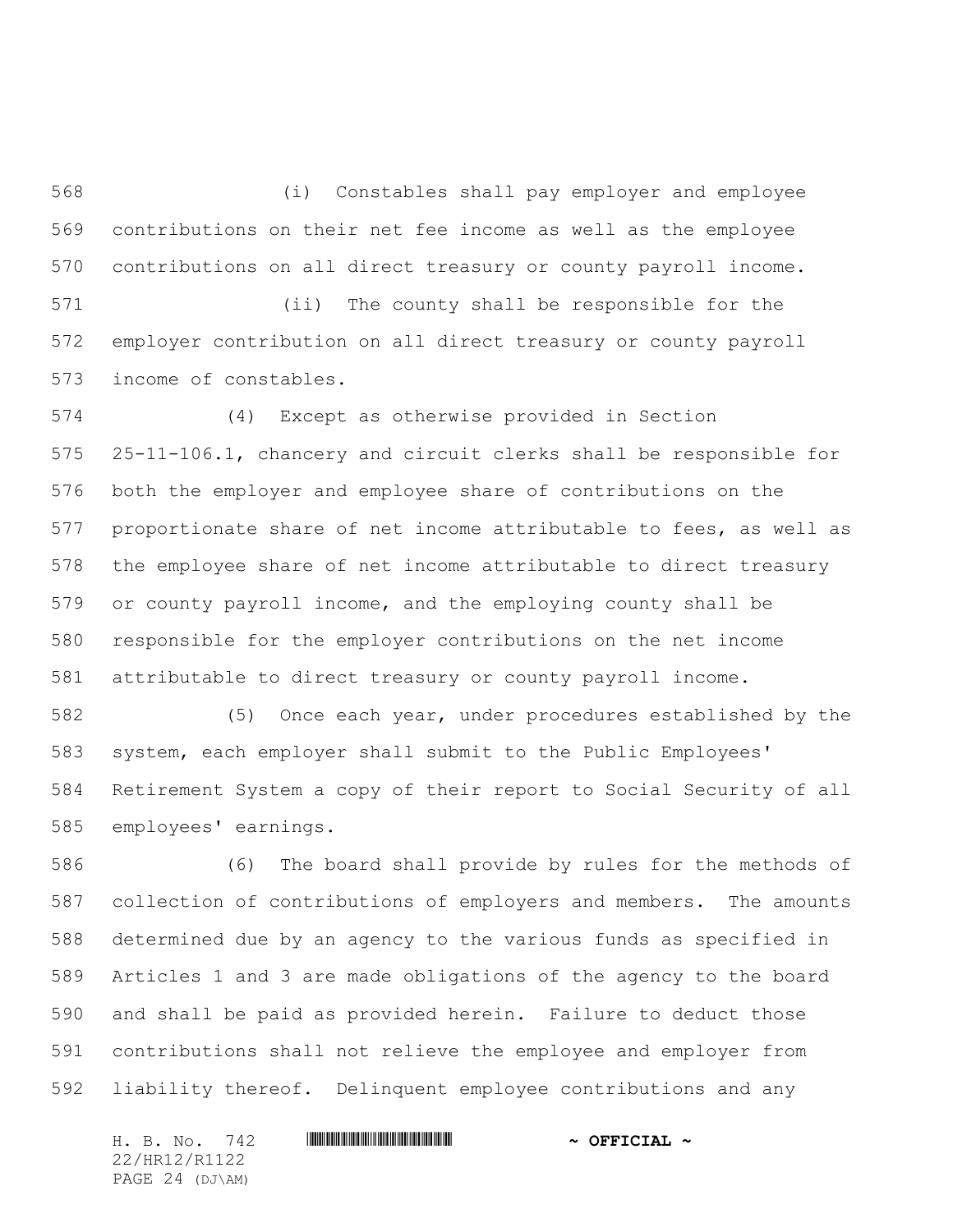accrued interest shall be the obligation of the employee and delinquent employer contributions and any accrued interest shall be the obligation of the employer. The employer may, in its discretion, elect to pay any or all of the interest on delinquent employee contributions. From and after July 1, 1996, under rules and regulations established by the board, all employers are authorized and shall transfer all funds due to the Public Employees' Retirement System electronically and shall transmit any wage or other reports by computerized reporting systems.

 **SECTION 4.** Section 25-11-127, Mississippi Code of 1972, is amended as follows:

 25-11-127. (1) (a) No person who is being paid a retirement allowance or a pension after retirement under this article shall be employed or paid for any service by the State of Mississippi, including services as an employee, contract worker, contractual employee or independent contractor, until the retired person has been retired for not less than ninety (90) consecutive days from his or her effective date of retirement. After the person has been retired for not less than ninety (90) consecutive days from his or her effective date of retirement or such later date as established by the board, he or she may be reemployed while being paid a retirement allowance under the terms and conditions provided in this section or in Section 25-11-126.

 (b) No retiree of this retirement system who is reemployed or is reelected to office after retirement shall

H. B. No. 742 **HRININIA RIPLINIA COFFICIAL** ~ 22/HR12/R1122 PAGE 25 (DJ\AM)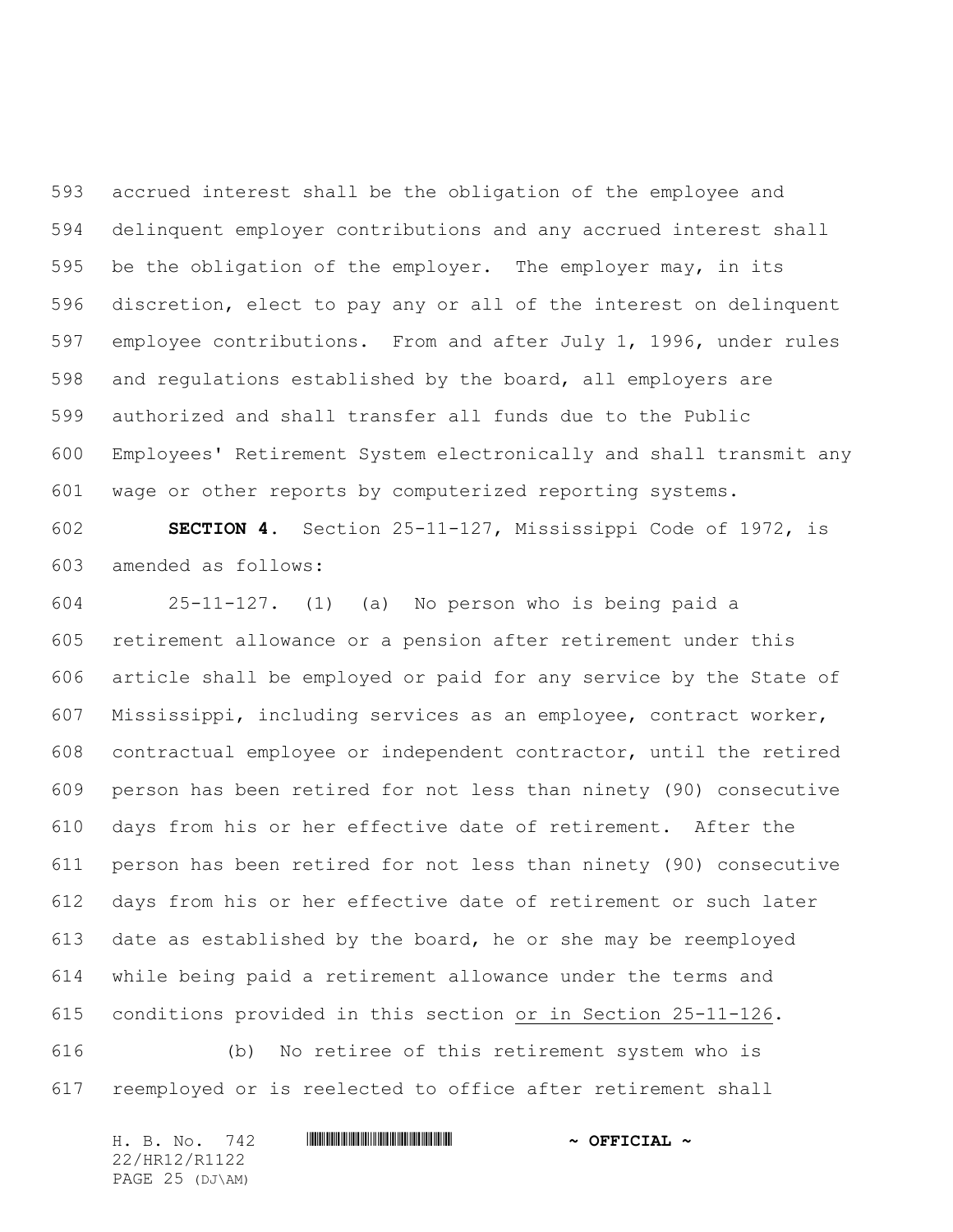continue to draw retirement benefits while so reemployed, except as provided in this section or in Section 25-11-126.

 (c) No person employed or elected under the exceptions provided for in this section shall become a member under Article 3 of the retirement system.

 (2) Except as otherwise provided in Section 25-11-126, any person who has been retired under the provisions of Article 3 and who is later reemployed in service covered by this article shall cease to receive benefits under this article and shall again become a contributing member of the retirement system. When the person retires again, if the person has been a contributing member of the retirement system during the reemployment and the reemployment exceeds six (6) months, the person shall have his or her benefit recomputed, including service after again becoming a member, provided that the total retirement allowance paid to the retired member in his or her previous retirement shall be deducted from the member's retirement reserve and taken into consideration in recalculating the retirement allowance under a new option selected.

 (3) The board shall have the right to prescribe rules and regulations for carrying out the provisions of this section.

 (4) The provisions of this section shall not be construed to prohibit any retiree, regardless of age, from being employed and drawing a retirement allowance either:

22/HR12/R1122 PAGE 26 (DJ\AM)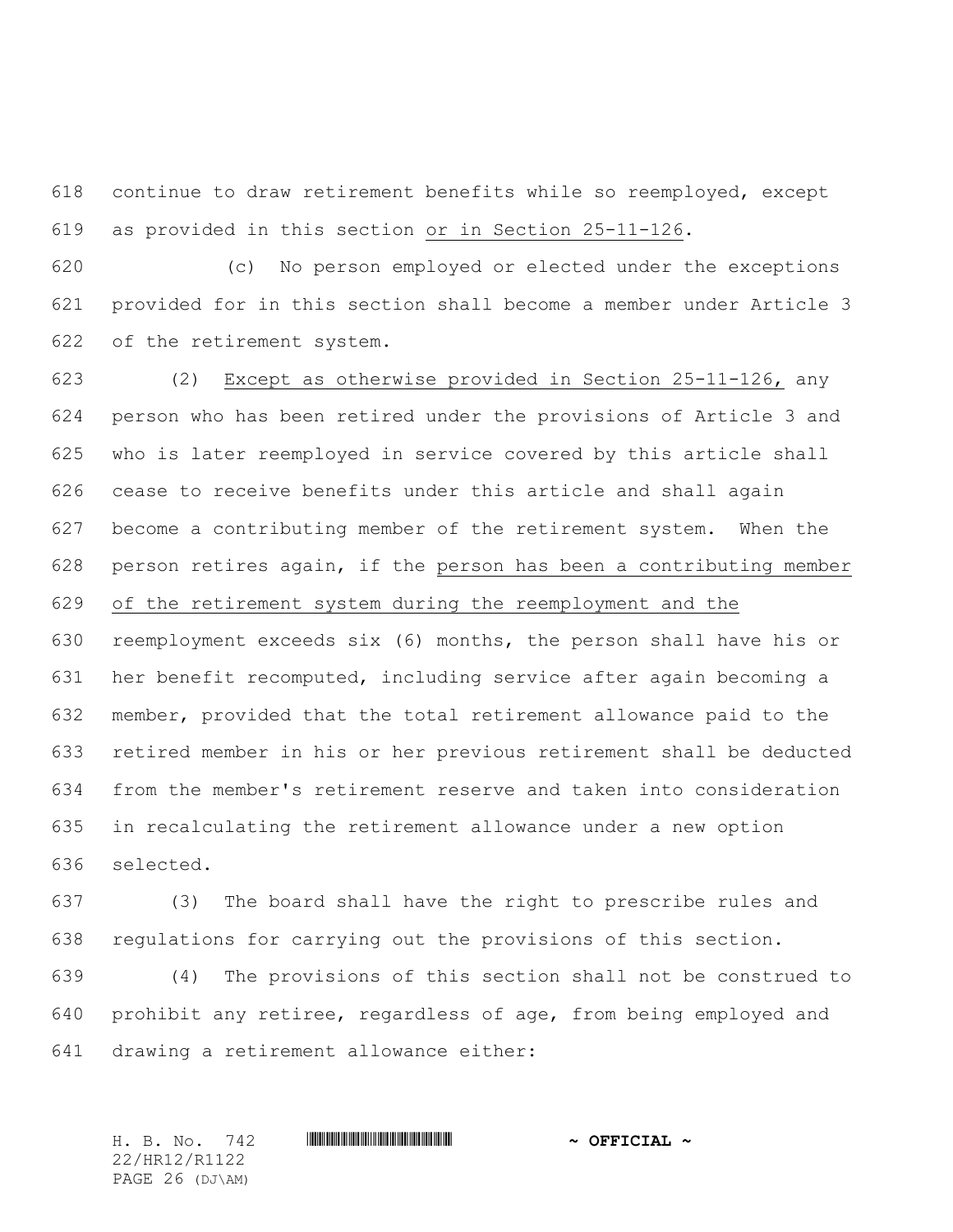(a) For a period of time not to exceed one-half (1/2) of the normal working days for the position in any fiscal year 644 during which the retiree will receive no more than one-half  $(1/2)$  of the salary in effect for the position at the time of employment, or

 (b) For a period of time in any fiscal year sufficient in length to permit a retiree to earn not in excess of twenty-five percent (25%) of retiree's average compensation.

 To determine the normal working days for a position under paragraph (a) of this subsection, the employer shall determine the required number of working days for the position on a full-time basis and the equivalent number of hours representing the full-time position. The retiree then may work up to one-half (1/2) of the required number of working days or up to one-half (1/2) of the equivalent number of hours and receive up to one-half (1/2) of the salary for the position. In the case of employment with multiple employers, the limitation shall equal one-half (1/2) of the number of days or hours for a single full-time position.

 Notice shall be given in writing to the executive director, setting forth the facts upon which the employment is being made, and the notice shall be given within five (5) days from the date of employment and also from the date of termination of the employment.

 (5) Except as otherwise provided in subsection (6) of this section, the employer of any person who is receiving a retirement

H. B. No. 742 **HRININIA RIPLINIA COFFICIAL** ~ 22/HR12/R1122 PAGE 27 (DJ\AM)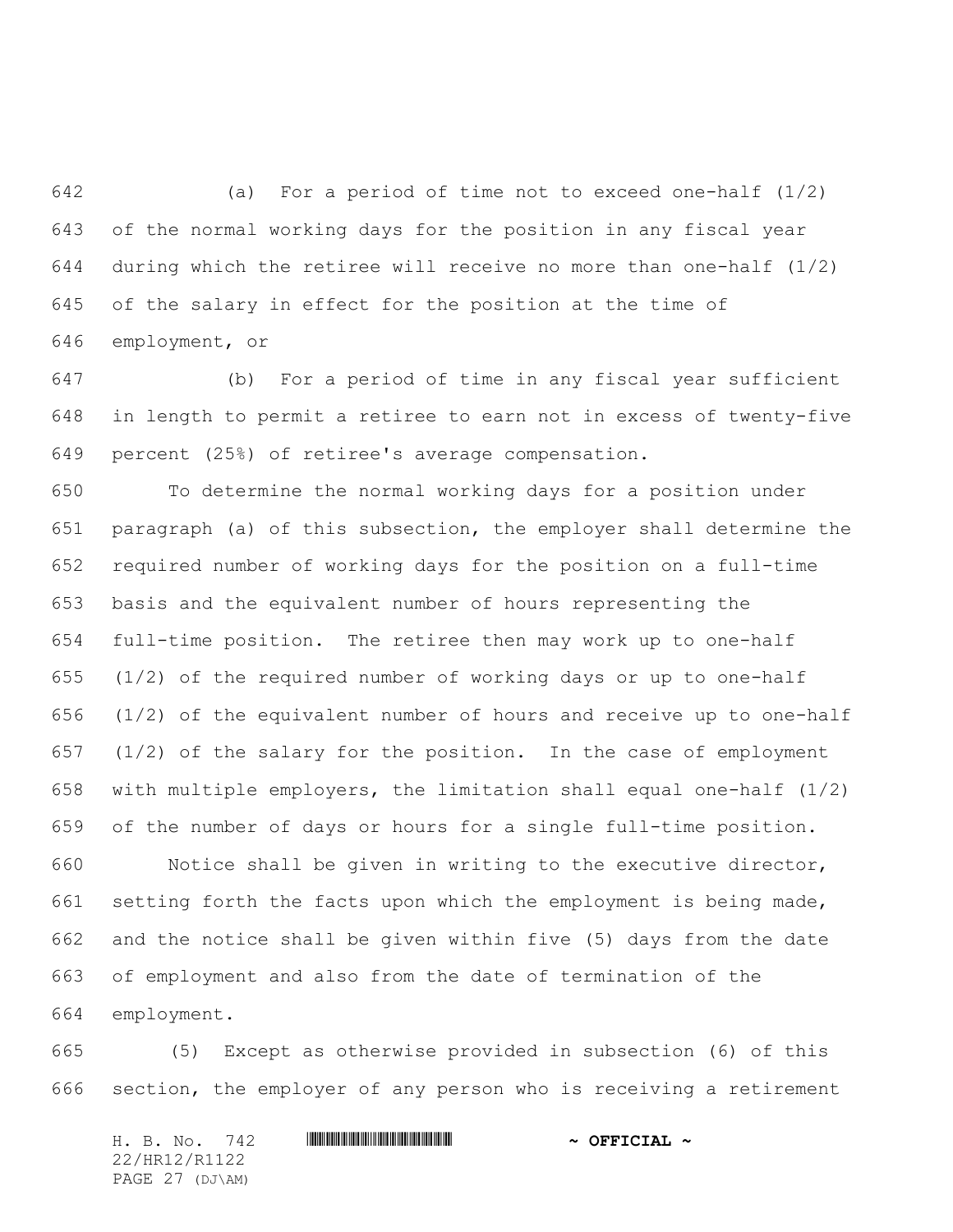allowance and who is employed in service covered by subsection (4) of this section as an employee or a contractual employee shall pay to the board the full amount of the employer's contribution on the amount of compensation received by the retiree for his or her employment in accordance with regulations prescribed by the board. The retiree shall not receive any additional creditable service in the retirement system as a result of the payment of the employer's contribution. This subsection does not apply to persons who are receiving a retirement allowance and who contract with an employer to provide services as a true independent contractor, as defined by the board through regulation.

 (6) (a) A member may retire and continue in municipal or county elective office provided that the member has reached the age and/or service requirement that will not result in a prohibited in-service distribution as defined by the Internal Revenue Service, or a retiree may be elected to a municipal or county office, provided that the person:

 (i) Files annually, in writing, in the office of the employer and the office of the executive director of the system before the person takes office or as soon as possible after retirement, a waiver of all salary or compensation and elects to receive in lieu of that salary or compensation a retirement allowance as provided in this section, in which event no salary or compensation shall thereafter be due or payable for those services; however, any such officer or employee may receive, in

H. B. No. 742 **HRININIA RIPLINIA COFFICIAL** ~ 22/HR12/R1122 PAGE 28 (DJ\AM)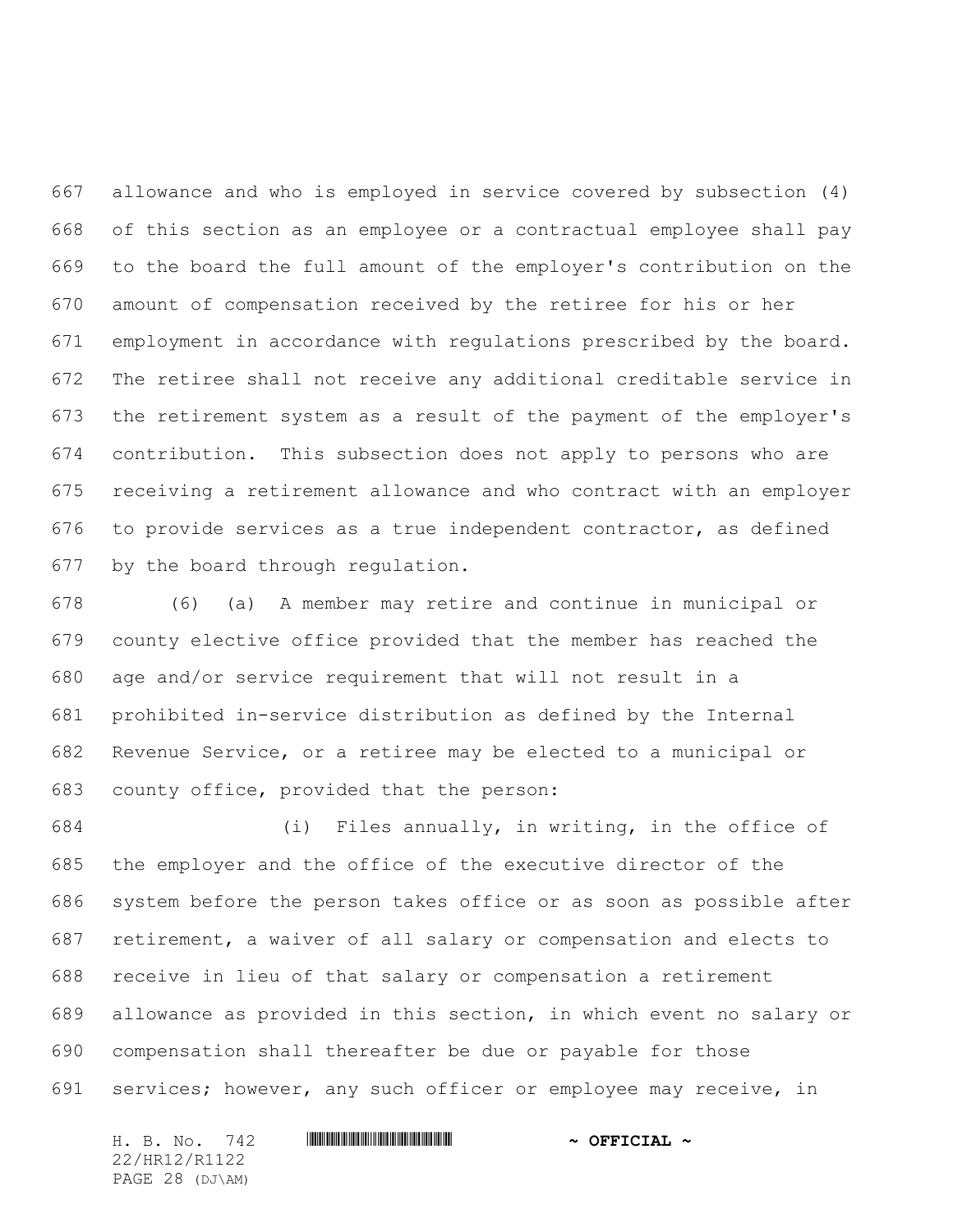addition to the retirement allowance, office expense allowance, mileage or travel expense authorized by any statute of the State of Mississippi; or

 (ii) Elects to receive compensation for that elective office in an amount not to exceed twenty-five percent (25%) of the retiree's average compensation. In order to receive compensation as allowed in this subparagraph, the retiree shall file annually, in writing, in the office of the employer and the office of the executive director of the system, an election to receive, in addition to a retirement allowance, compensation as allowed in this subparagraph.

 (b) The municipality or county in which the retired person holds elective office shall pay to the board the amount of the employer's contributions on the full amount of the regular compensation for the elective office that the retired person holds.

 (c) As used in this subsection, the term "compensation" does not include office expense allowance, mileage or travel expense authorized by a statute of the State of Mississippi.

 **SECTION 5.** Section 37-3-2, Mississippi Code of 1972, is brought forward as follows:

 37-3-2. (1) There is established within the State Department of Education the Commission on Teacher and Administrator Education, Certification and Licensure and Development. It shall be the purpose and duty of the commission

H. B. No. 742 **HRININIA RIPLINIA COFFICIAL** ~ 22/HR12/R1122 PAGE 29 (DJ\AM)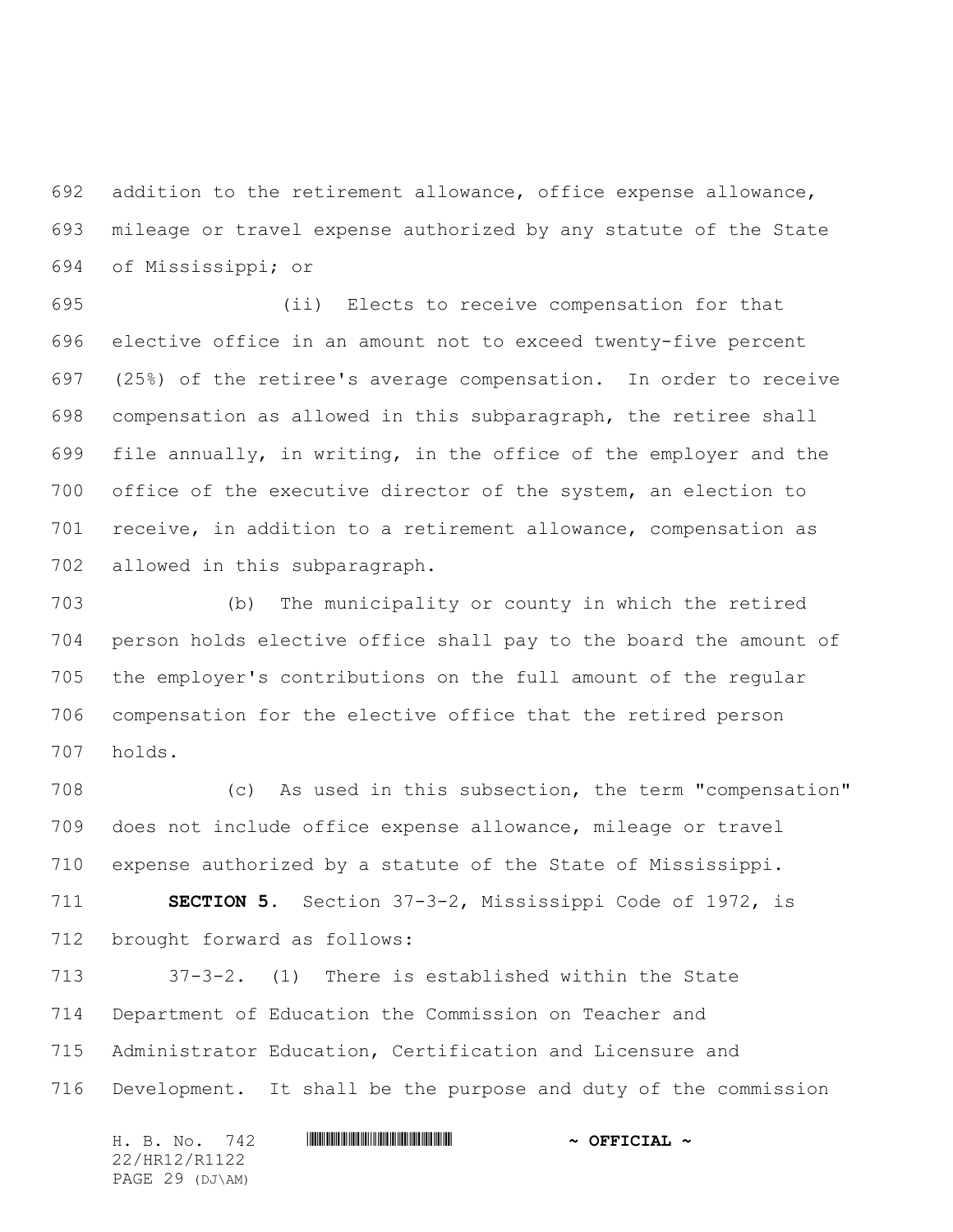to make recommendations to the State Board of Education regarding standards for the certification and licensure and continuing professional development of those who teach or perform tasks of an educational nature in the public schools of Mississippi.

 (2) (a) The commission shall be composed of fifteen (15) qualified members. The membership of the commission shall be composed of the following members to be appointed, three (3) from each of the four (4) congressional districts, as such districts existed on January 1, 2011, in accordance with the population calculations determined by the 2010 federal decennial census, including: four (4) classroom teachers; three (3) school administrators; one (1) representative of schools of education of public institutions of higher learning located within the state to be recommended by the Board of Trustees of State Institutions of Higher Learning; one (1) representative from the schools of education of independent institutions of higher learning to be recommended by the Board of the Mississippi Association of Independent Colleges; one (1) representative from public community and junior colleges located within the state to be recommended by the Mississippi Community College Board; one (1) local school board member; and four (4) laypersons. Three (3) members of the commission, at the sole discretion of the State Board of Education, shall be appointed from the state at large.

 (b) All appointments shall be made by the State Board of Education after consultation with the State Superintendent of

H. B. No. 742 **HRININIA RIPLINIA COFFICIAL** ~ 22/HR12/R1122 PAGE 30 (DJ\AM)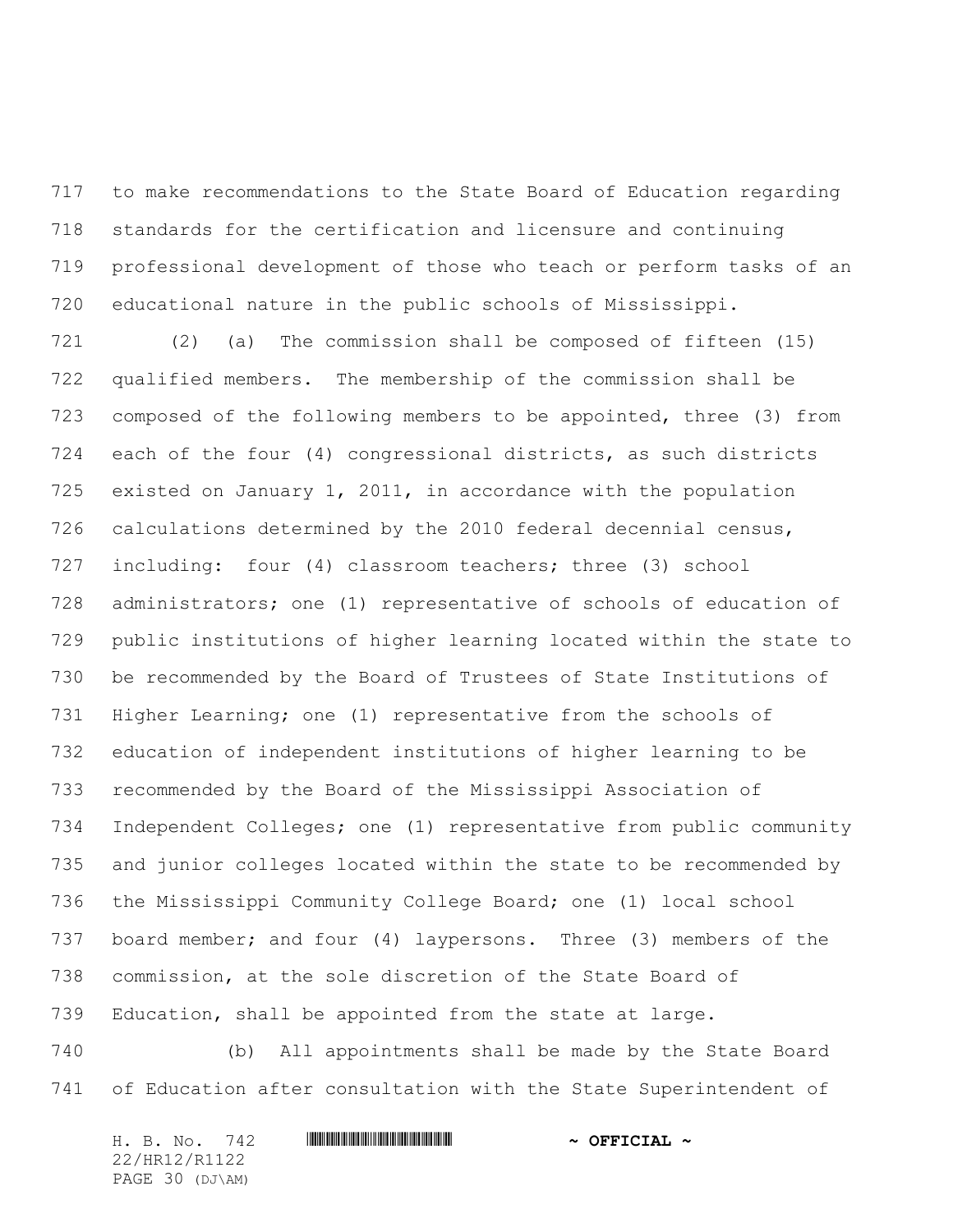Public Education. The first appointments by the State Board of Education shall be made as follows: five (5) members shall be appointed for a term of one (1) year; five (5) members shall be appointed for a term of two (2) years; and five (5) members shall be appointed for a term of three (3) years. Thereafter, all members shall be appointed for a term of four (4) years.

 (3) The State Board of Education when making appointments shall designate a chairman. The commission shall meet at least once every two (2) months or more often if needed. Members of the commission shall be compensated at a rate of per diem as authorized by Section 25-3-69 and be reimbursed for actual and necessary expenses as authorized by Section 25-3-41.

 (4) (a) An appropriate staff member of the State Department of Education shall be designated and assigned by the State Superintendent of Public Education to serve as executive secretary and coordinator for the commission. No less than two (2) other appropriate staff members of the State Department of Education shall be designated and assigned by the State Superintendent of Public Education to serve on the staff of the commission.

 (b) An Office of Educator Misconduct Evaluations shall be established within the State Department of Education to assist the commission in responding to infractions and violations, and in conducting hearings and enforcing the provisions of subsections (11), (12), (13), (14) and (15) of this section, and violations of the Mississippi Educator Code of Ethics.

H. B. No. 742 \*HR12/R1122\* **~ OFFICIAL ~** 22/HR12/R1122 PAGE 31 (DJ\AM)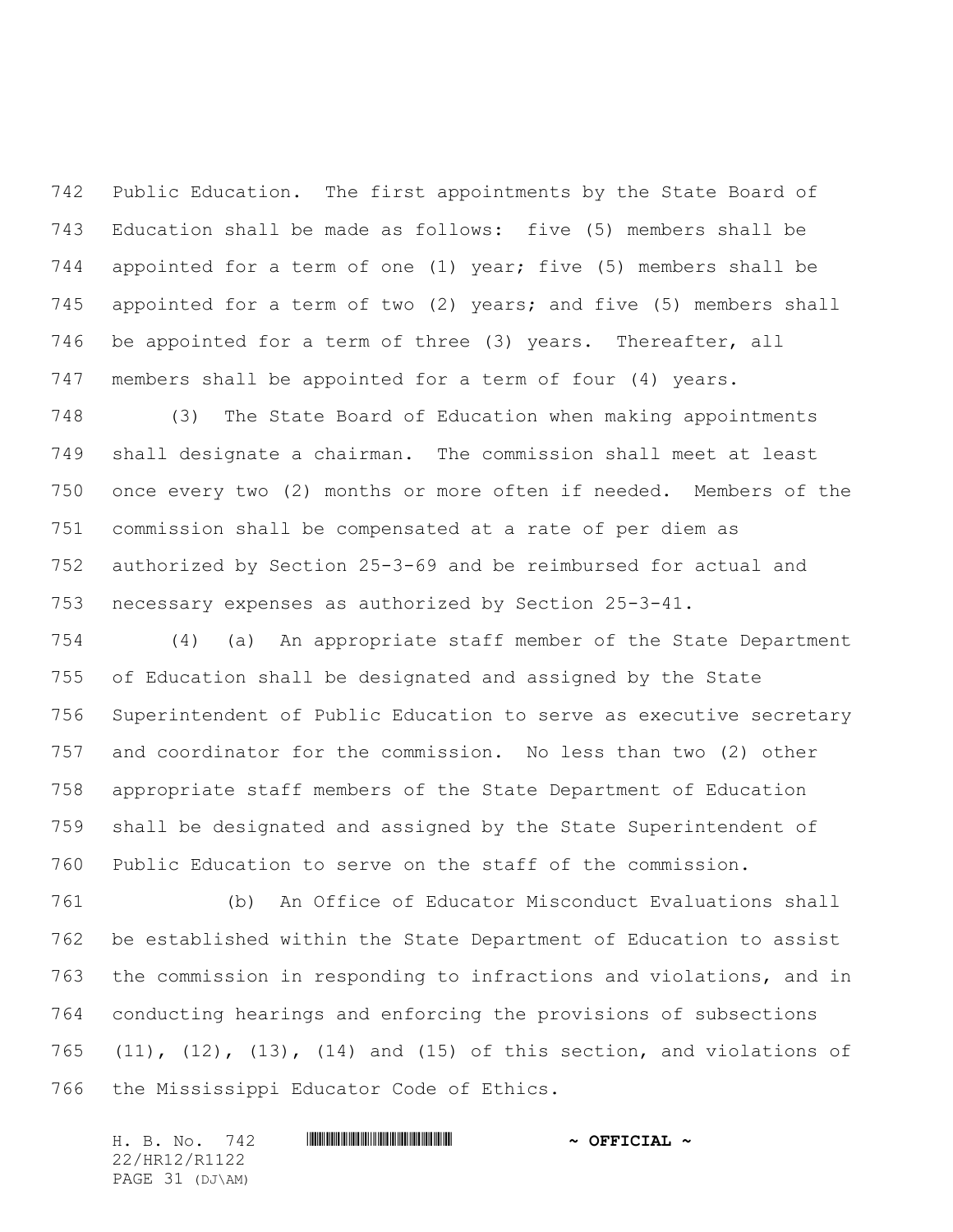(5) It shall be the duty of the commission to:

 (a) Set standards and criteria, subject to the approval of the State Board of Education, for all educator preparation 770 programs in the state;

 (b) Recommend to the State Board of Education each year approval or disapproval of each educator preparation program in the state, subject to a process and schedule determined by the State Board of Education;

 (c) Establish, subject to the approval of the State Board of Education, standards for initial teacher certification 777 and licensure in all fields;

 (d) Establish, subject to the approval of the State Board of Education, standards for the renewal of teacher licenses in all fields;

 (e) Review and evaluate objective measures of teacher performance, such as test scores, which may form part of the licensure process, and to make recommendations for their use;

 (f) Review all existing requirements for certification and licensure;

 (g) Consult with groups whose work may be affected by the commission's decisions;

 (h) Prepare reports from time to time on current practices and issues in the general area of teacher education and certification and licensure;

H. B. No. 742 \*HR12/R1122\* **~ OFFICIAL ~** 22/HR12/R1122 PAGE 32 (DJ\AM)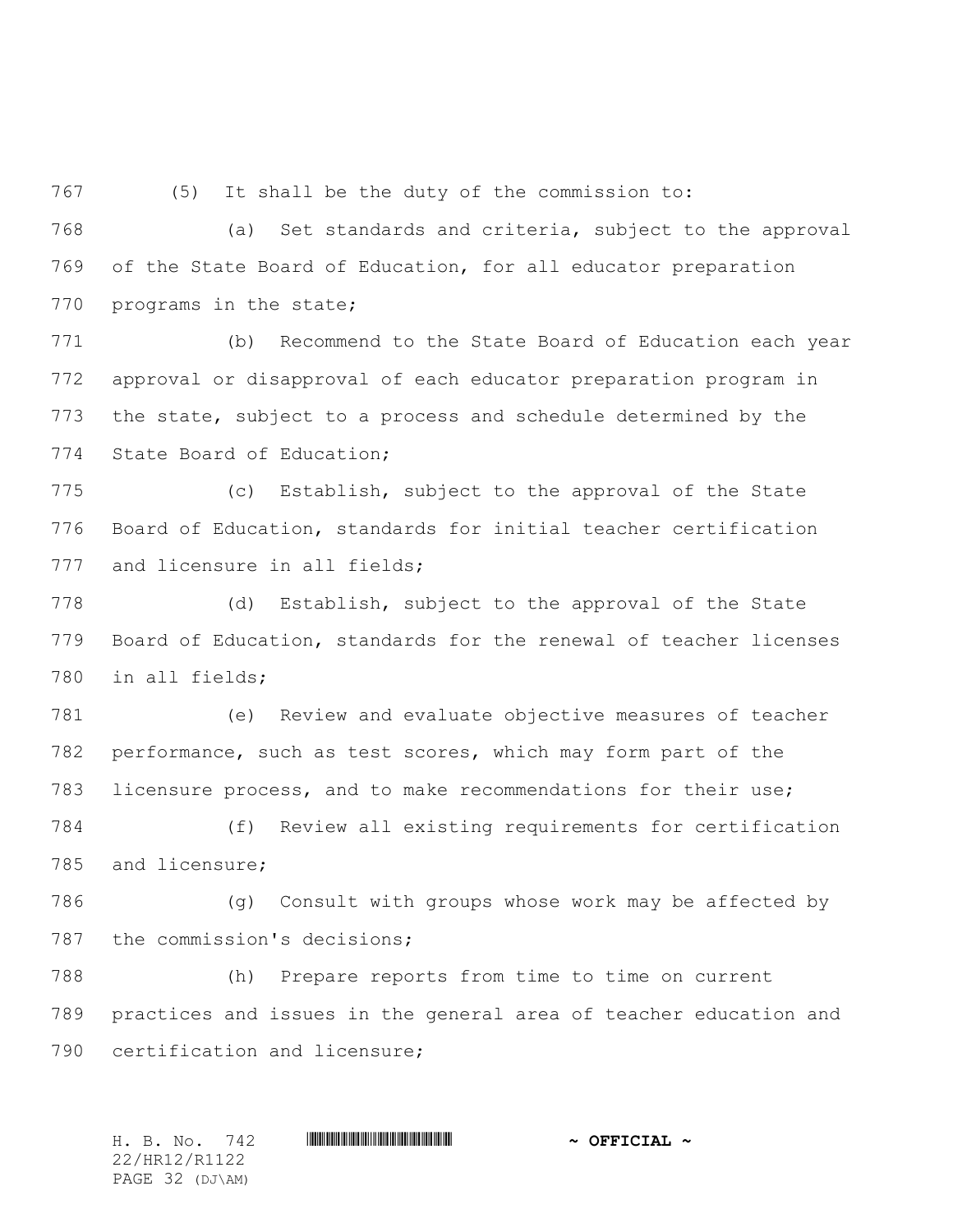(i) Hold hearings concerning standards for teachers' and administrators' education and certification and licensure with approval of the State Board of Education;

 (j) Hire expert consultants with approval of the State Board of Education;

 (k) Set up ad hoc committees to advise on specific areas; and

 (l) Perform such other functions as may fall within their general charge and which may be delegated to them by the State Board of Education.

 (6) (a) **Standard License - Approved Program Route**. An educator entering the school system of Mississippi for the first time and meeting all requirements as established by the State Board of Education shall be granted a standard five-year license. Persons who possess two (2) years of classroom experience as an assistant teacher or who have taught for one (1) year in an accredited public or private school shall be allowed to fulfill student teaching requirements under the supervision of a qualified participating teacher approved by an accredited college of education. The local school district in which the assistant teacher is employed shall compensate such assistant teachers at the required salary level during the period of time such individual is completing student teaching requirements. Applicants for a standard license shall submit to the department: 815 (i) An application on a department form;

22/HR12/R1122 PAGE 33 (DJ\AM)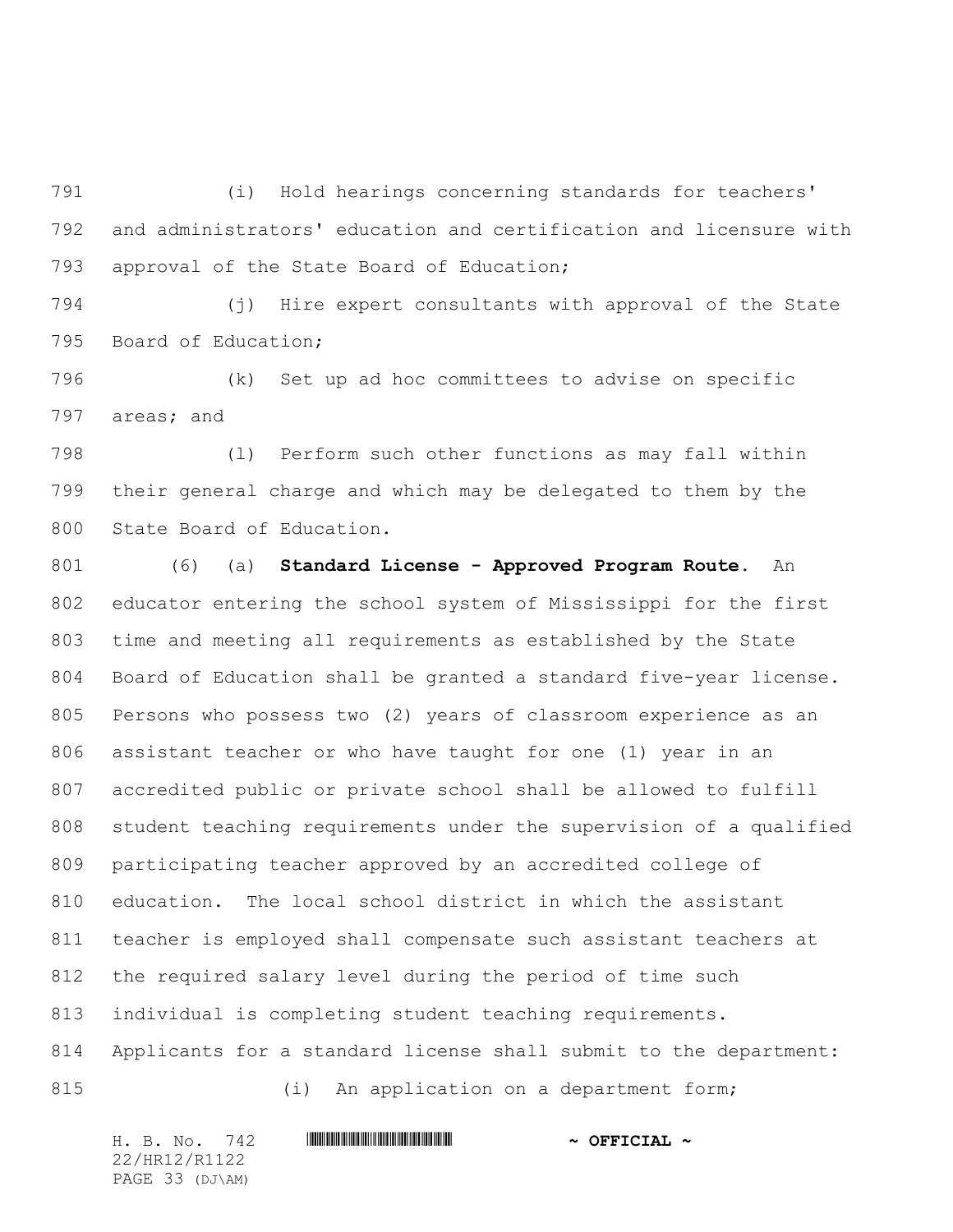(ii) An official transcript of completion of a teacher education program approved by the department or a nationally accredited program, subject to the following: Licensure to teach in Mississippi prekindergarten through kindergarten classrooms shall require completion of a teacher education program or a Bachelor of Science degree with child development emphasis from a program accredited by the American Association of Family and Consumer Sciences (AAFCS) or by the National Association for Education of Young Children (NAEYC) or by the National Council for Accreditation of Teacher Education (NCATE). Licensure to teach in Mississippi kindergarten, for those applicants who have completed a teacher education program, and in Grade 1 through Grade 4 shall require the completion of an interdisciplinary program of studies. Licenses for Grades 4 through 8 shall require the completion of an interdisciplinary program of studies with two (2) or more areas of concentration. Licensure to teach in Mississippi Grades 7 through 12 shall require a major in an academic field other than education, or a combination of disciplines other than education. Students preparing to teach a subject shall complete a major in the respective subject discipline. All applicants for standard licensure shall demonstrate that such person's college preparation in those fields was in accordance with the standards set forth by the National Council for Accreditation of Teacher Education (NCATE) or the National Association of State Directors of Teacher

22/HR12/R1122 PAGE 34 (DJ\AM)

H. B. No. 742 **HRININIA RIPLINIA COFFICIAL** ~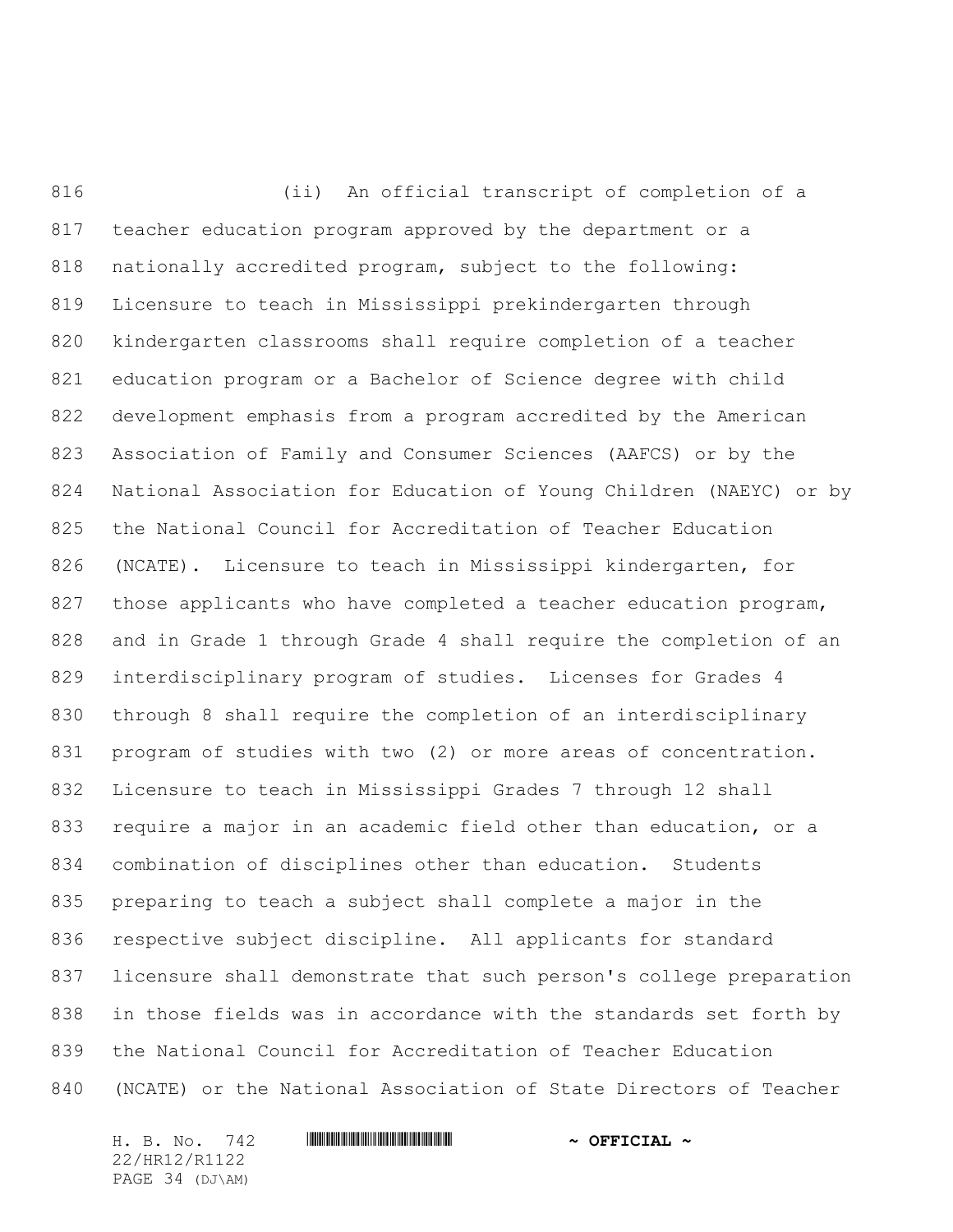Education and Certification (NASDTEC) or, for those applicants who have a Bachelor of Science degree with child development emphasis, the American Association of Family and Consumer Sciences (AAFCS). Effective July 1, 2016, for initial elementary education licensure, a teacher candidate must earn a passing score on a rigorous test of scientifically research-based reading instruction and intervention and data-based decision-making principles as 848 approved by the State Board of Education; (iii) A copy of test scores evidencing satisfactory completion of nationally administered examinations of achievement, such as the Educational Testing Service's teacher testing examinations; (iv) Any other document required by the State Board of Education; and (v) From and after July 1, 2020, no teacher candidate shall be licensed to teach in Mississippi who did not meet the following criteria for entrance into an approved teacher education program: 859 1. An ACT Score of twenty-one (21) (or SAT equivalent); or 2. Achieve a qualifying passing score on the Praxis Core Academic Skills for Educators examination as established by the State Board of Education; or 3. A minimum GPA of 3.0 on coursework prior to admission to an approved teacher education program.

|  | H. B. No. 742   |  | $\sim$ OFFICIAL $\sim$ |
|--|-----------------|--|------------------------|
|  | 22/HR12/R1122   |  |                        |
|  | PAGE 35 (DJ\AM) |  |                        |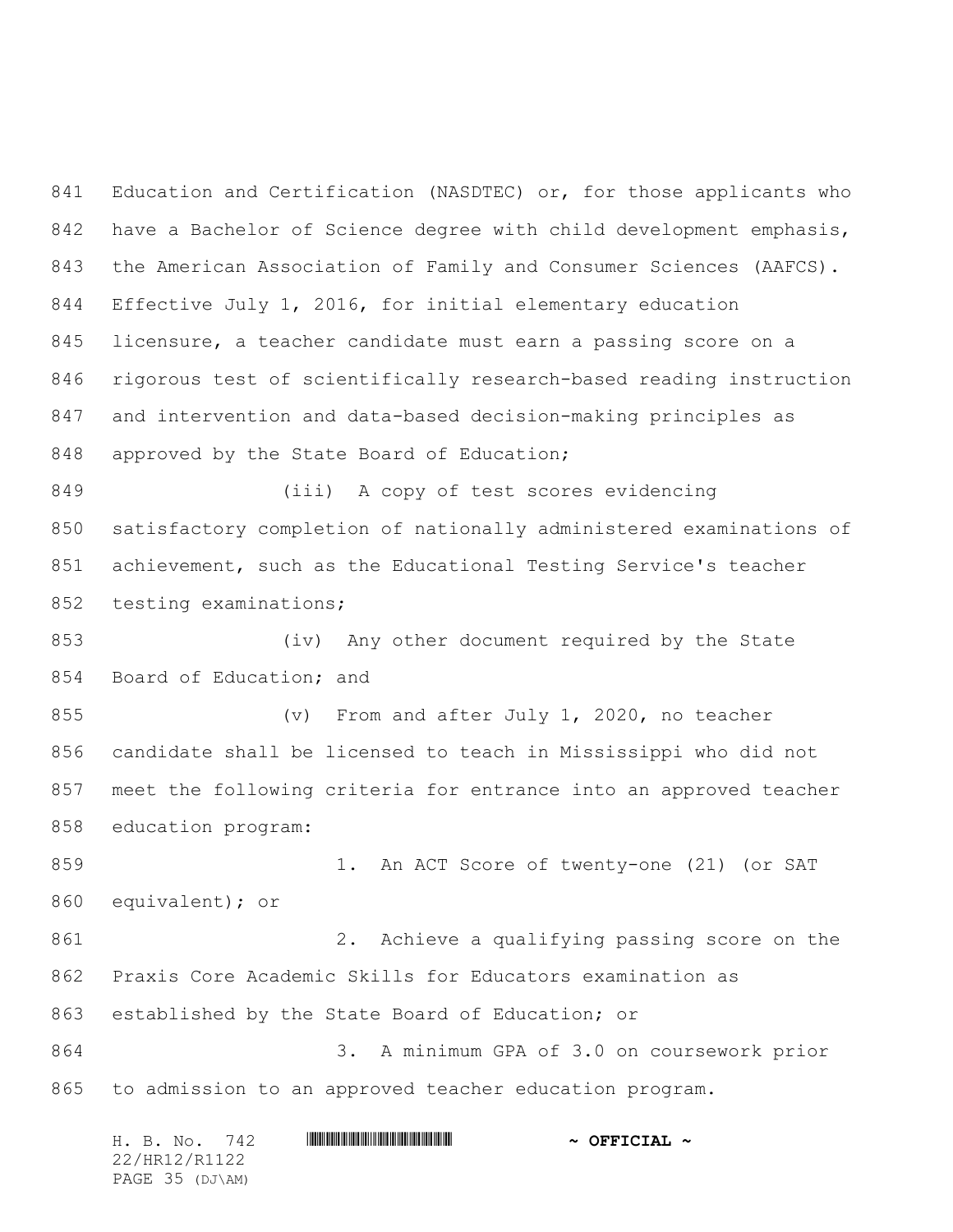(b) **Standard License - Nontraditional Teaching Route**. From and after July 1, 2020, no teacher candidate shall be licensed to teach in Mississippi under the alternate route who did not meet the following criteria:

 (i) An ACT Score of twenty-one (21) (or SAT equivalent); or

 (ii) Achieve a qualifying passing score on the Praxis Core Academic Skills for Educators examination as established by the State Board of Education; or

 (iii) A minimum GPA of 3.0 on coursework prior to admission to an approved teacher education program.

 Beginning July 1, 2020, an individual who has attained a passing score on the Praxis Core Academic Skills for Educators or an ACT Score of twenty-one (21) (or SAT equivalent) or a minimum GPA of 3.0 on coursework prior to admission to an approved teacher education program and a passing score on the Praxis Subject Assessment in the requested area of endorsement may apply for admission to the Teach Mississippi Institute (TMI) program to teach students in Grades 7 through 12 if the individual meets the requirements of this paragraph (b). The State Board of Education shall adopt rules requiring that teacher preparation institutions which provide the Teach Mississippi Institute (TMI) program for the preparation of nontraditional teachers shall meet the standards and comply with the provisions of this paragraph.

22/HR12/R1122 PAGE 36 (DJ\AM)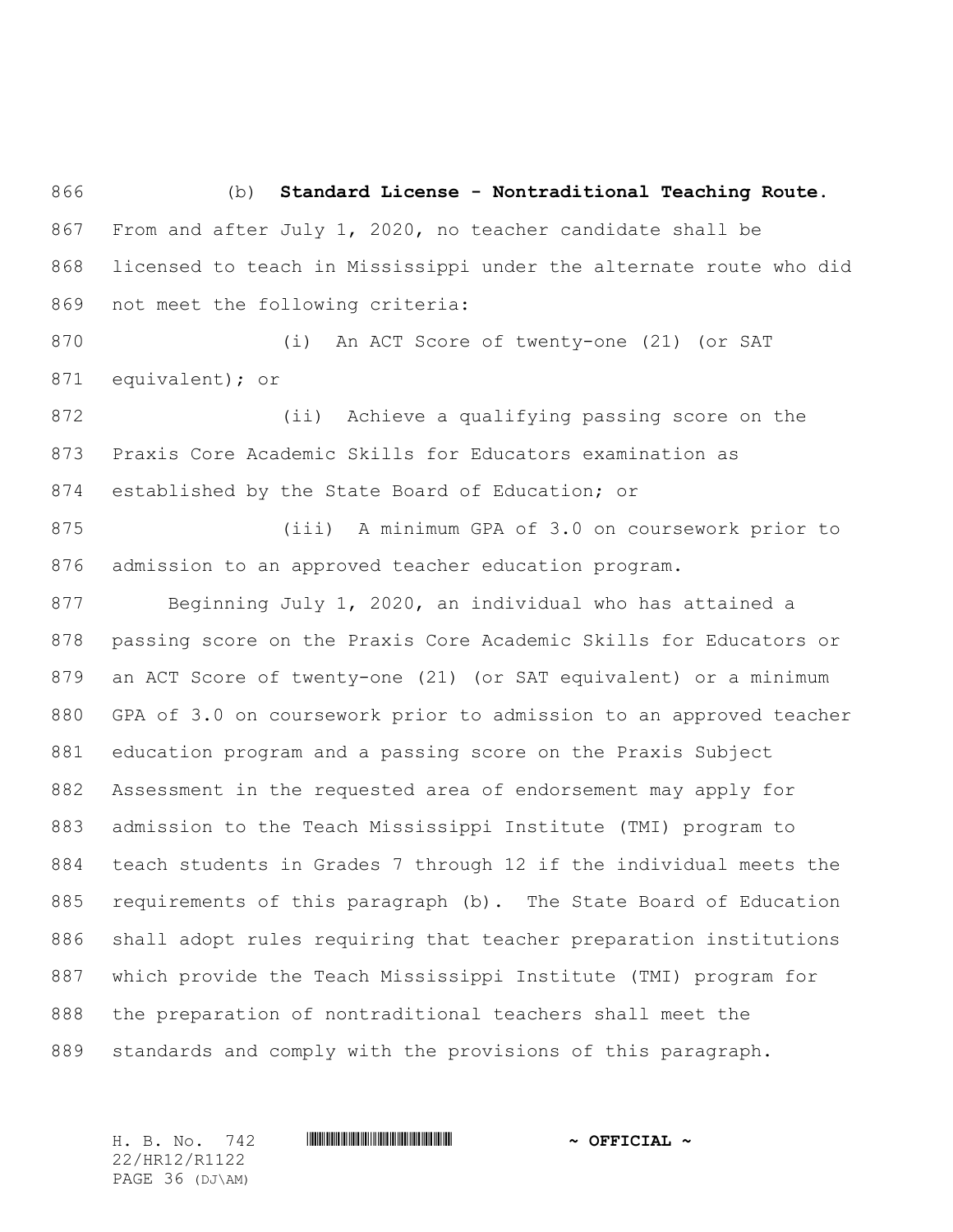(i) The Teach Mississippi Institute (TMI) shall include an intensive eight-week, nine-semester-hour summer program or a curriculum of study in which the student matriculates in the fall or spring semester, which shall include, but not be limited 894 to, instruction in education, effective teaching strategies, classroom management, state curriculum requirements, planning and instruction, instructional methods and pedagogy, using test results to improve instruction, and a one (1) semester three-hour supervised internship to be completed while the teacher is employed as a full-time teacher intern in a local school district. The TMI shall be implemented on a pilot program basis, with courses to be offered at up to four (4) locations in the state, with one (1) TMI site to be located in each of the three (3) Mississippi Supreme Court districts.

 (ii) The school sponsoring the teacher intern shall enter into a written agreement with the institution providing the Teach Mississippi Institute (TMI) program, under terms and conditions as agreed upon by the contracting parties, providing that the school district shall provide teacher interns seeking a nontraditional provisional teaching license with a one-year classroom teaching experience. The teacher intern shall successfully complete the one (1) semester three-hour intensive internship in the school district during the semester immediately following successful completion of the TMI and prior to the end of the one-year classroom teaching experience.

H. B. No. 742 **HRININIA RIPLINIA COFFICIAL** ~ 22/HR12/R1122 PAGE 37 (DJ\AM)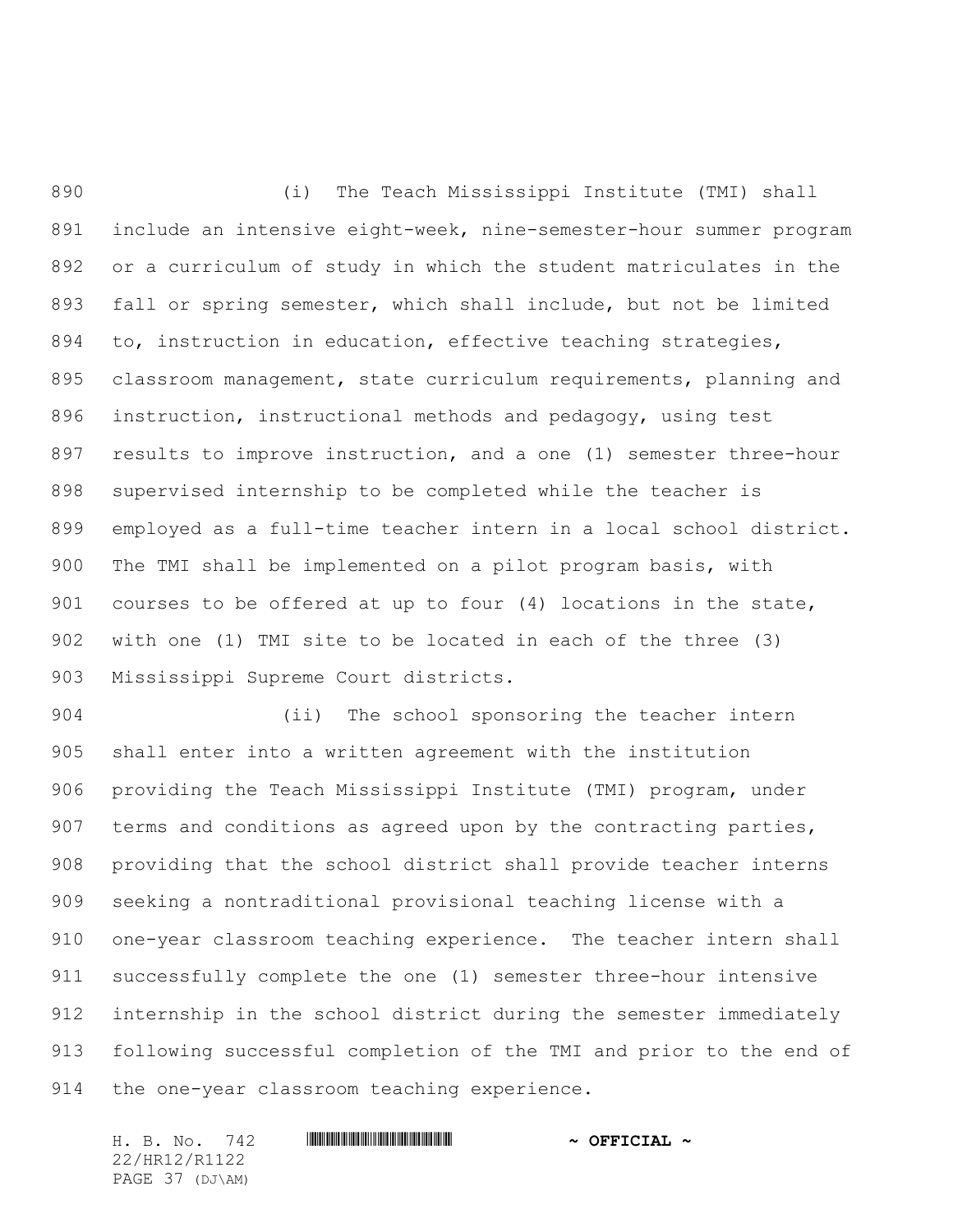(iii) Upon completion of the nine-semester-hour TMI or the fall or spring semester option, the individual shall submit his transcript to the commission for provisional licensure of the intern teacher, and the intern teacher shall be issued a provisional teaching license by the commission, which will allow the individual to legally serve as a teacher while the person completes a nontraditional teacher preparation internship program.

 (iv) During the semester of internship in the school district, the teacher preparation institution shall monitor the performance of the intern teacher. The school district that employs the provisional teacher shall supervise the provisional teacher during the teacher's intern year of employment under a nontraditional provisional license, and shall, in consultation with the teacher intern's mentor at the school district of employment, submit to the commission a comprehensive evaluation of the teacher's performance sixty (60) days prior to the expiration 931 of the nontraditional provisional license. If the comprehensive evaluation establishes that the provisional teacher intern's performance fails to meet the standards of the approved nontraditional teacher preparation internship program, the individual shall not be approved for a standard license.

 (v) An individual issued a provisional teaching license under this nontraditional route shall successfully complete, at a minimum, a one-year beginning teacher mentoring and

22/HR12/R1122 PAGE 38 (DJ\AM)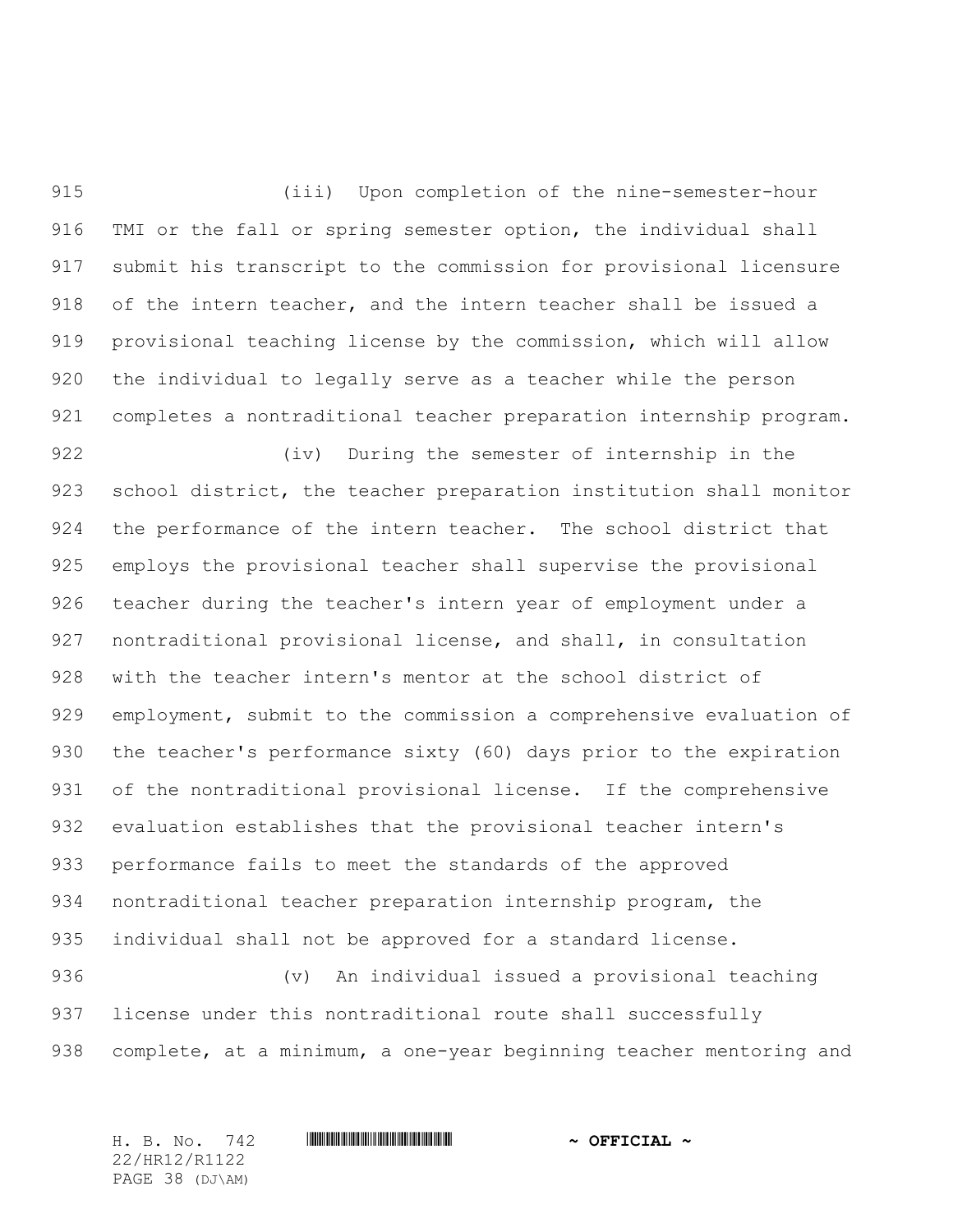induction program administered by the employing school district with the assistance of the State Department of Education.

 (vi) Upon successful completion of the TMI and the internship provisional license period, applicants for a Standard License - Nontraditional Route shall submit to the commission a transcript of successful completion of the twelve (12) semester hours required in the internship program, and the employing school district shall submit to the commission a recommendation for standard licensure of the intern. If the school district recommends licensure, the applicant shall be issued a Standard License - Nontraditional Route which shall be valid for a five-year period and be renewable.

 (vii) At the discretion of the teacher preparation institution, the individual shall be allowed to credit the twelve (12) semester hours earned in the nontraditional teacher internship program toward the graduate hours required for a Master of Arts in Teacher (MAT) Degree.

 (viii) The local school district in which the nontraditional teacher intern or provisional licensee is employed shall compensate such teacher interns at Step 1 of the required salary level during the period of time such individual is completing teacher internship requirements and shall compensate such Standard License - Nontraditional Route teachers at Step 3 of 962 the required salary level when they complete license requirements.

22/HR12/R1122 PAGE 39 (DJ\AM)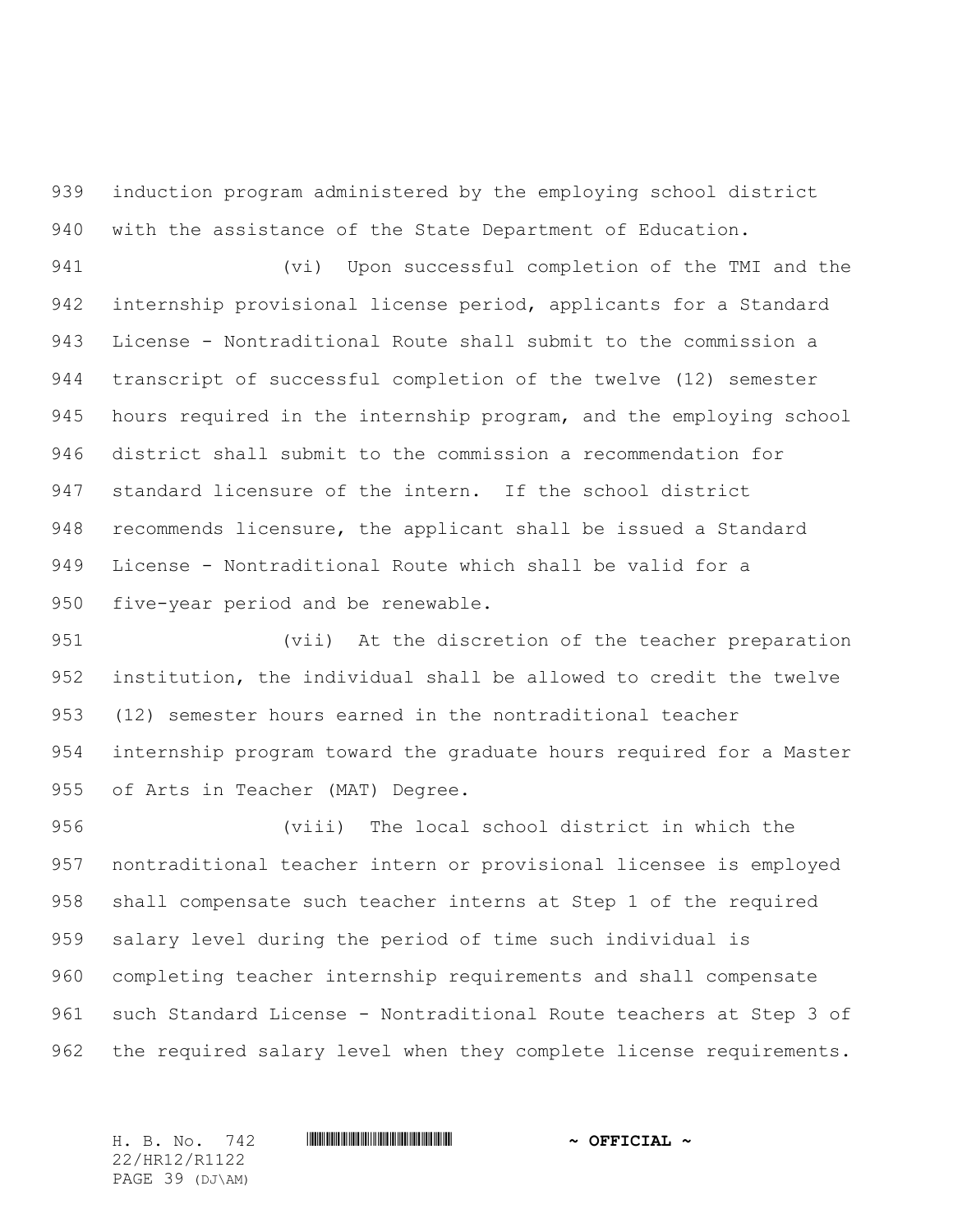Implementation of the TMI program provided for under this paragraph (b) shall be contingent upon the availability of funds appropriated specifically for such purpose by the Legislature. Such implementation of the TMI program may not be deemed to prohibit the State Board of Education from developing and implementing additional alternative route teacher licensure programs, as deemed appropriate by the board. The emergency certification program in effect prior to July 1, 2002, shall remain in effect.

 A Standard License - Approved Program Route shall be issued for a five-year period, and may be renewed. Recognizing teaching as a profession, a hiring preference shall be granted to persons holding a Standard License - Approved Program Route or Standard License - Nontraditional Teaching Route over persons holding any other license.

 (c) **Special License - Expert Citizen**. In order to allow a school district to offer specialized or technical courses, the State Department of Education, in accordance with rules and 981 regulations established by the State Board of Education, may grant a one-year expert citizen-teacher license to local business or other professional personnel to teach in a public school or nonpublic school accredited or approved by the state. Such person may begin teaching upon his employment by the local school board and licensure by the Mississippi Department of Education. The board shall adopt rules and regulations to administer the expert

H. B. No. 742 **HRININIA RIPLINIA COFFICIAL** ~ 22/HR12/R1122 PAGE 40 (DJ\AM)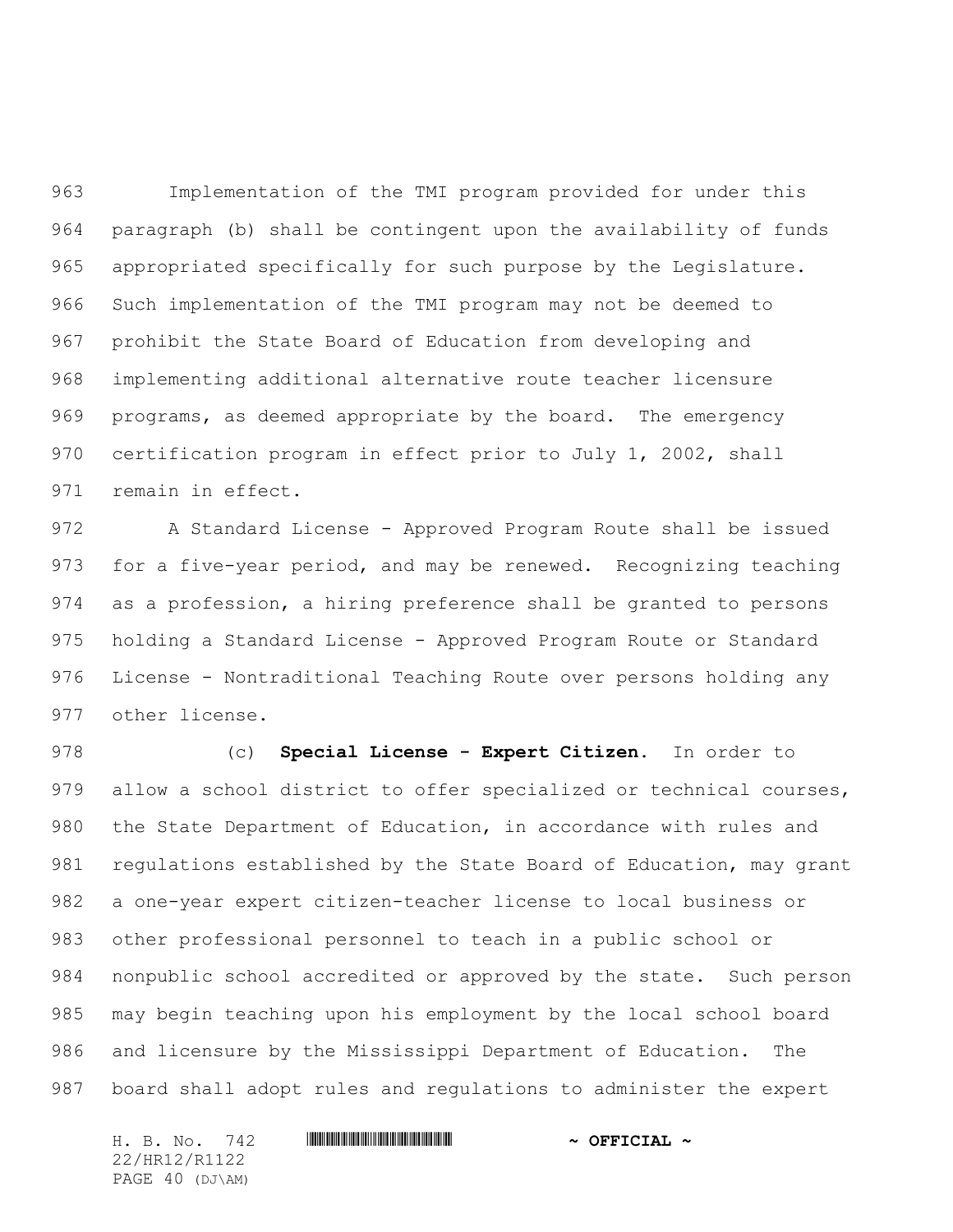citizen-teacher license. A Special License - Expert Citizen may be renewed in accordance with the established rules and regulations of the State Department of Education.

 (d) **Special License - Nonrenewable.** The State Board of Education is authorized to establish rules and regulations to 993 allow those educators not meeting requirements in paragraph (a), (b) or (c) of this subsection (6) to be licensed for a period of not more than three (3) years, except by special approval of the State Board of Education.

 (e) **Nonlicensed Teaching Personnel.** A nonlicensed person may teach for a maximum of three (3) periods per teaching day in a public school district or a nonpublic school accredited/approved by the state. Such person shall submit to the department a transcript or record of his education and experience which substantiates his preparation for the subject to be taught and shall meet other qualifications specified by the commission and approved by the State Board of Education. In no case shall any local school board hire nonlicensed personnel as authorized under this paragraph in excess of five percent (5%) of the total number of licensed personnel in any single school.

 (f) **Special License - Transitional Bilingual Education.** Beginning July 1, 2003, the commission shall grant special licenses to teachers of transitional bilingual education who possess such qualifications as are prescribed in this section. Teachers of transitional bilingual education shall be compensated

H. B. No. 742 **HRININIA RIPLINIA COFFICIAL** ~ 22/HR12/R1122 PAGE 41 (DJ\AM)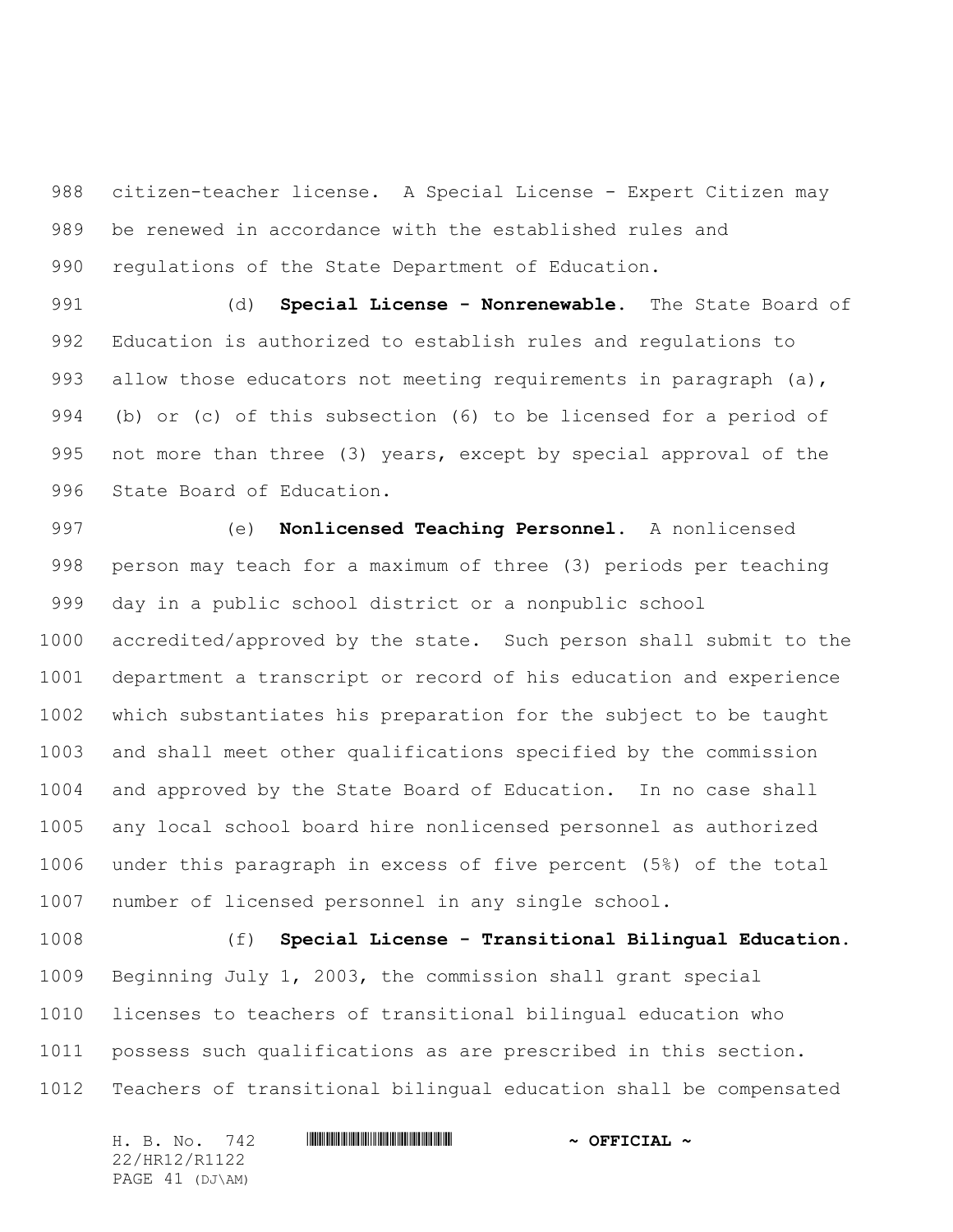by local school boards at not less than one (1) step on the regular salary schedule applicable to permanent teachers licensed under this section. The commission shall grant special licenses to teachers of transitional bilingual education who present the commission with satisfactory evidence that they (i) possess a speaking and reading ability in a language, other than English, in which bilingual education is offered and communicative skills in English; (ii) are in good health and sound moral character; (iii) possess a bachelor's degree or an associate's degree in teacher education from an accredited institution of higher education; (iv) meet such requirements as to courses of study, semester hours therein, experience and training as may be required by the commission; and (v) are legally present in the United States and possess legal authorization for employment. A teacher of transitional bilingual education serving under a special license shall be under an exemption from standard licensure if he achieves the requisite qualifications therefor. Two (2) years of service by a teacher of transitional bilingual education under such an exemption shall be credited to the teacher in acquiring a Standard Educator License. Nothing in this paragraph shall be deemed to prohibit a local school board from employing a teacher licensed in an appropriate field as approved by the State Department of Education to teach in a program in transitional bilingual education.

22/HR12/R1122 PAGE 42 (DJ\AM)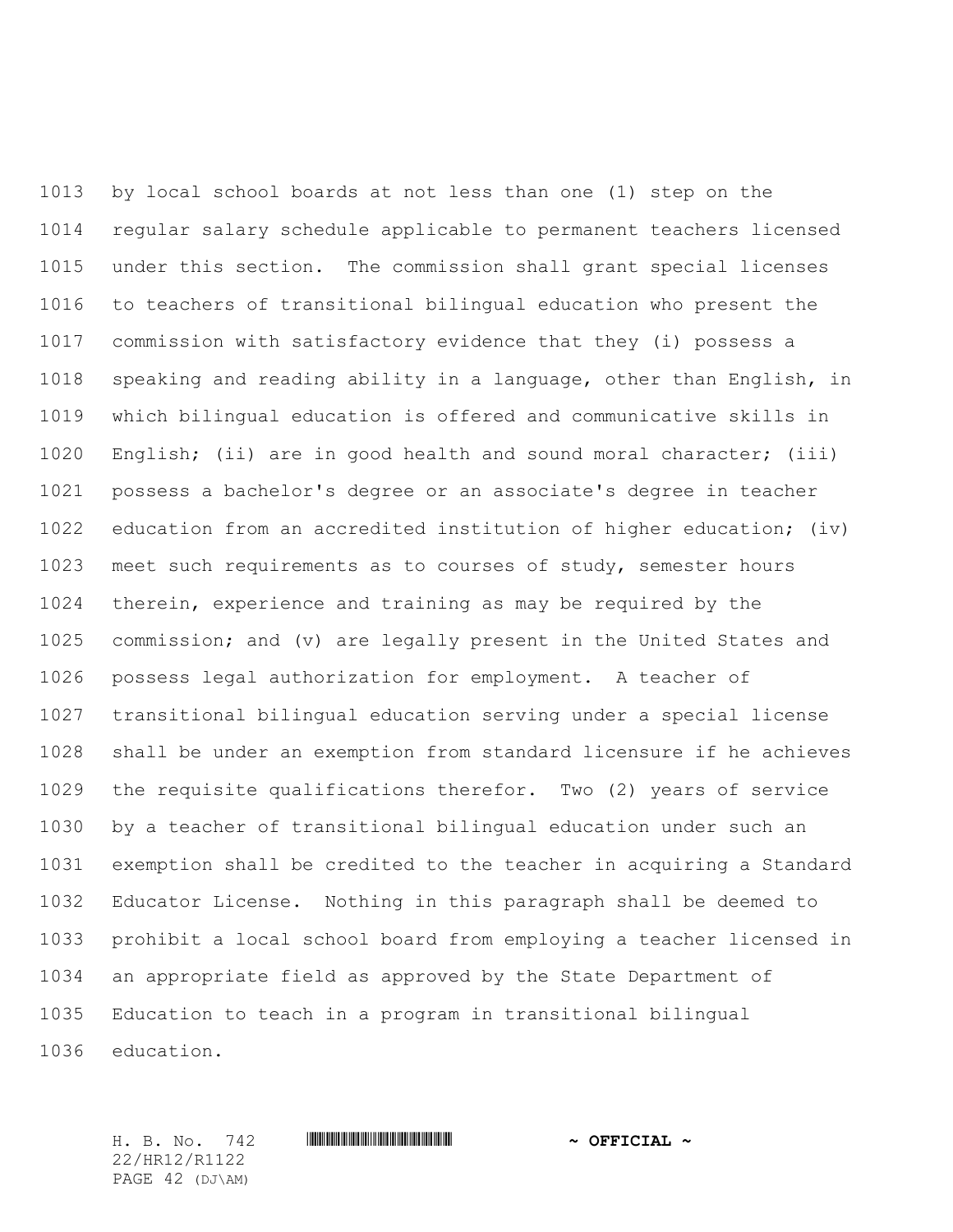(g) In the event any school district meets the highest accreditation standards as defined by the State Board of Education in the accountability system, the State Board of Education, in its discretion, may exempt such school district from any restrictions in paragraph (e) relating to the employment of nonlicensed teaching personnel.

 (h) **Highly Qualified Teachers.** Beginning July 1, 2006, any teacher from any state meeting the federal definition of highly qualified, as described in the No Child Left Behind Act, must be granted a standard five-year license by the State Department of Education.

 (7) **Administrator License.** The State Board of Education is authorized to establish rules and regulations and to administer the licensure process of the school administrators in the State of Mississippi. There will be four (4) categories of administrator licensure with exceptions only through special approval of the State Board of Education.

 (a) **Administrator License - Nonpracticing.** Those educators holding administrative endorsement but having no administrative experience or not serving in an administrative position on January 15, 1997.

 (b) **Administrator License - Entry Level.** Those educators holding administrative endorsement and having met the department's qualifications to be eligible for employment in a

H. B. No. 742 \*HR12/R1122\* **~ OFFICIAL ~** 22/HR12/R1122 PAGE 43 (DJ\AM)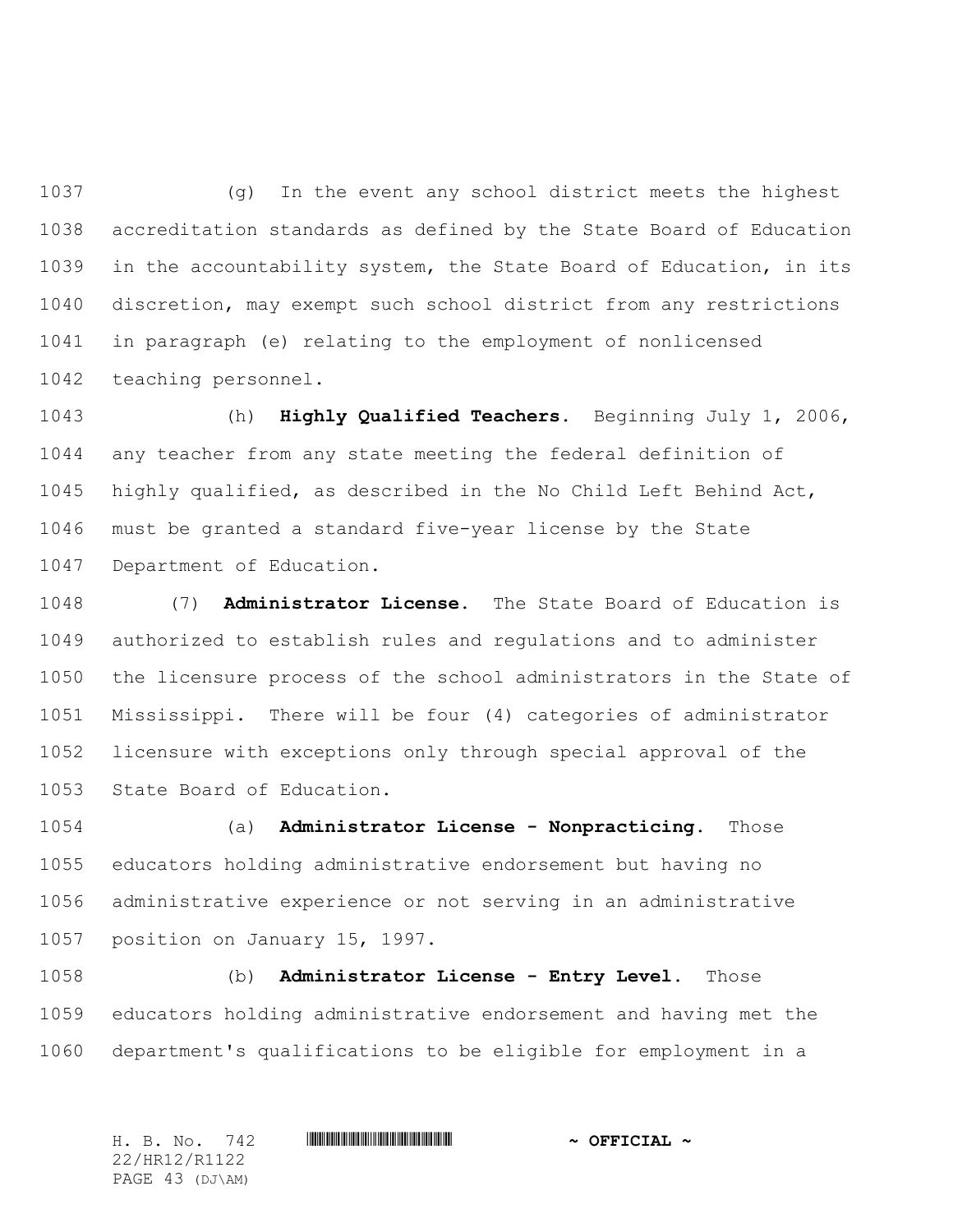Mississippi school district. Administrator License - Entry Level shall be issued for a five-year period and shall be nonrenewable. (c) **Standard Administrator License - Career Level.** An administrator who has met all the requirements of the department for standard administrator licensure.

 (d) **Administrator License - Nontraditional Route.** The board may establish a nontraditional route for licensing administrative personnel. Such nontraditional route for administrative licensure shall be available for persons holding, but not limited to, a master of business administration degree, a master of public administration degree, a master of public planning and policy degree or a doctor of jurisprudence degree from an accredited college or university, with five (5) years of administrative or supervisory experience. Successful completion of the requirements of alternate route licensure for administrators shall qualify the person for a standard administrator license.

 Individuals seeking school administrator licensure under paragraph (b), (c) or (d) shall successfully complete a training program and an assessment process prescribed by the State Board of Education. All applicants for school administrator licensure shall meet all requirements prescribed by the department under paragraph (b), (c) or (d), and the cost of the assessment process required shall be paid by the applicant.

22/HR12/R1122 PAGE 44 (DJ\AM)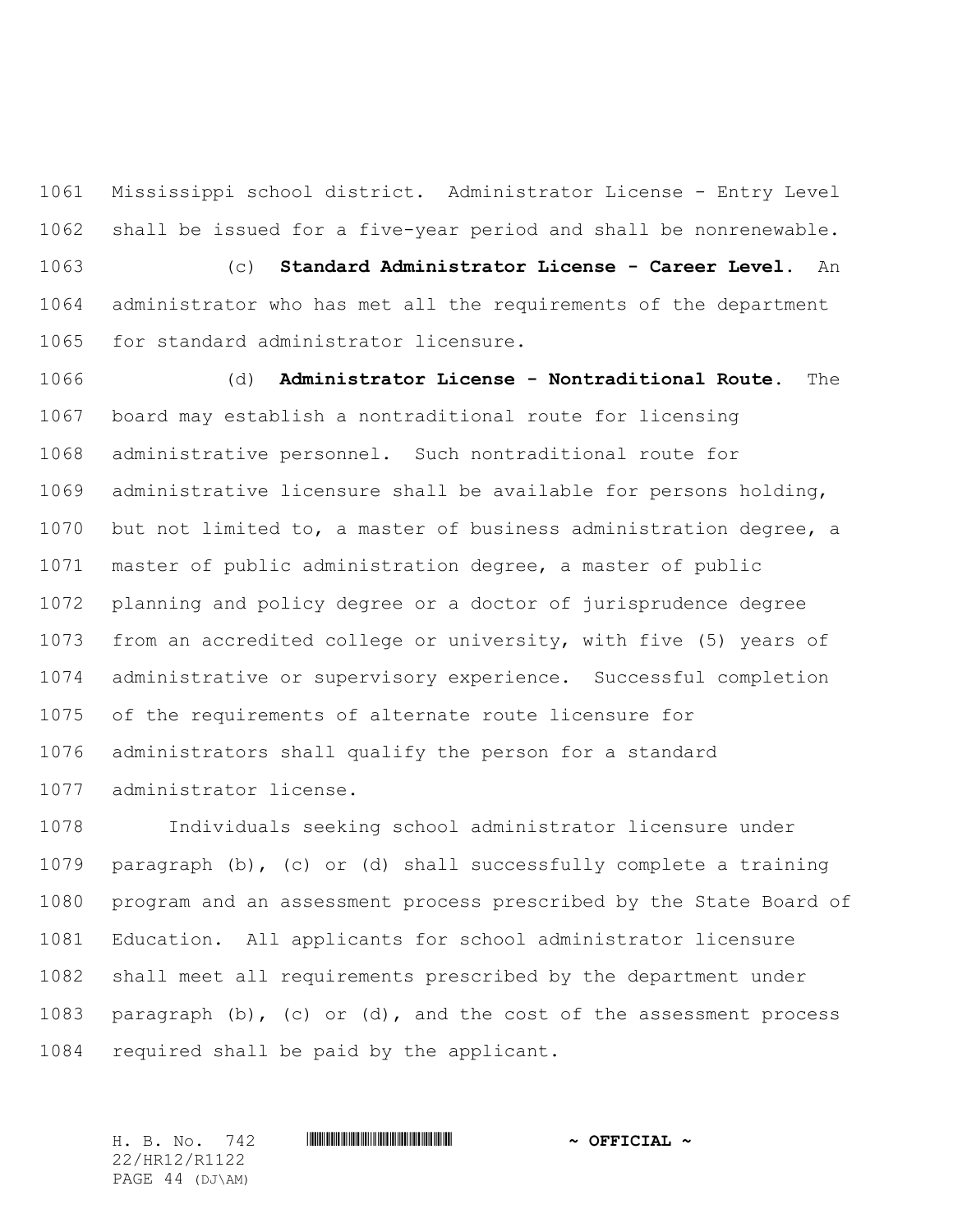(8) **Reciprocity.** The department shall grant a standard five-year license to any individual who possesses a valid standard license from another state within a period of twenty-one (21) days from the date of a completed application. The issuance of a license by reciprocity to a military-trained applicant, military spouse or person who establishes residence in this state shall be subject to the provisions of Section 73-50-1 or 73-50-2, as applicable.

 (9) **Renewal and Reinstatement of Licenses.** The State Board of Education is authorized to establish rules and regulations for the renewal and reinstatement of educator and administrator licenses. Effective May 15, 1997, the valid standard license held by an educator shall be extended five (5) years beyond the expiration date of the license in order to afford the educator adequate time to fulfill new renewal requirements established pursuant to this subsection. An educator completing a master of education, educational specialist or doctor of education degree in May 1997 for the purpose of upgrading the educator's license to a higher class shall be given this extension of five (5) years plus five (5) additional years for completion of a higher degree. For all license types with a current valid expiration date of June 30, 2021, the State Department of Education shall grant a one-year extension to June 30, 2022. Beginning July 1, 2022, and thereafter, applicants for licensure renewal shall meet all

22/HR12/R1122 PAGE 45 (DJ\AM)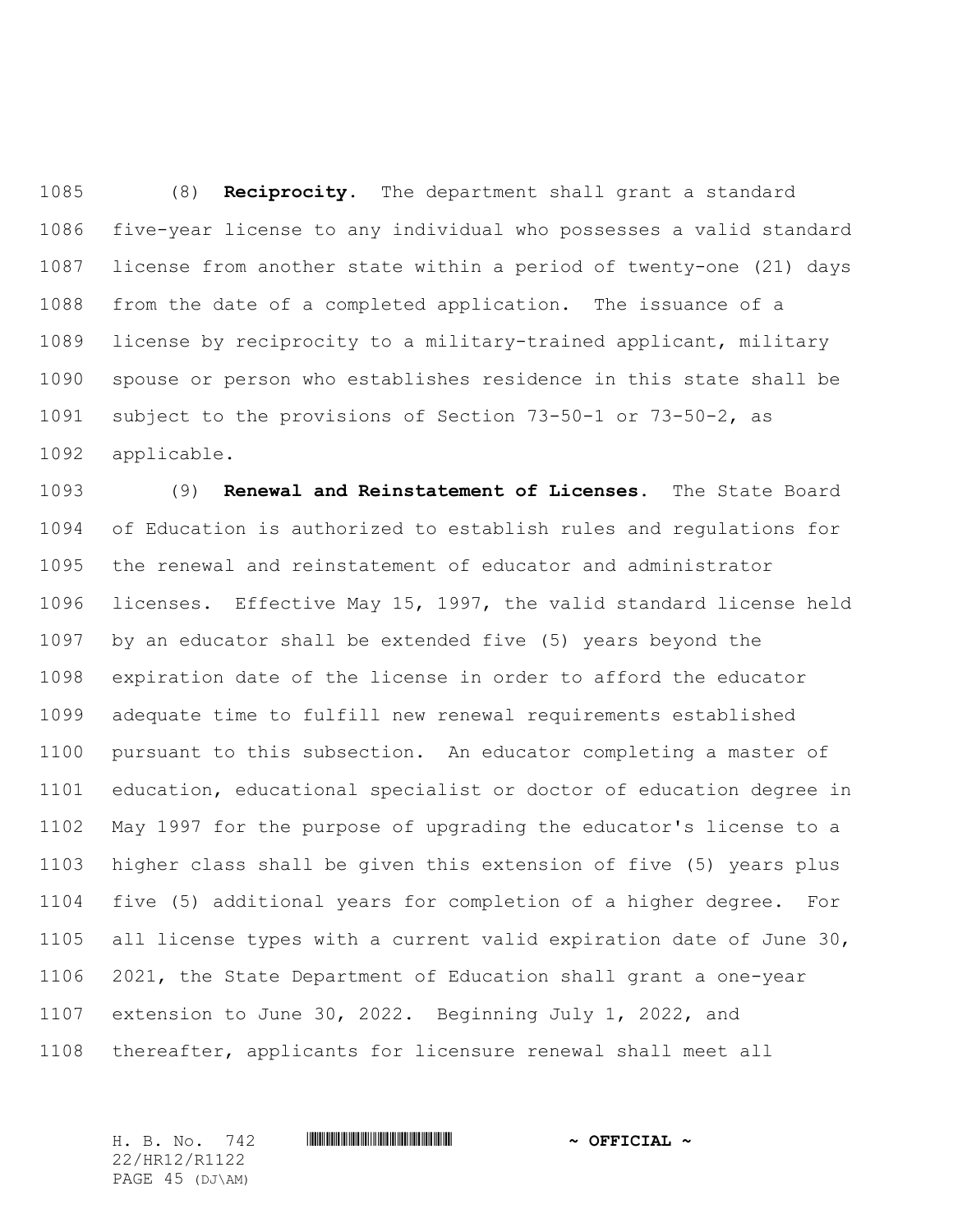requirements in effect on the date that the complete application is received by the State Department of Education.

 (10) All controversies involving the issuance, revocation, suspension or any change whatsoever in the licensure of an educator required to hold a license shall be initially heard in a hearing de novo, by the commission or by a subcommittee established by the commission and composed of commission members, or by a hearing officer retained and appointed by the commission, for the purpose of holding hearings. Any complaint seeking the denial of issuance, revocation or suspension of a license shall be by sworn affidavit filed with the Commission on Teacher and Administrator Education, Certification and Licensure and Development. The decision thereon by the commission, its subcommittee or hearing officer, shall be final, unless the aggrieved party shall appeal to the State Board of Education, within ten (10) days, of the decision of the commission, its subcommittee or hearing officer. An appeal to the State Board of Education shall be perfected upon filing a notice of the appeal and by the prepayment of the costs of the preparation of the record of proceedings by the commission, its subcommittee or hearing officer. An appeal shall be on the record previously made before the commission, its subcommittee or hearing officer, unless otherwise provided by rules and regulations adopted by the board. The decision of the commission, its subcommittee or hearing officer shall not be disturbed on appeal if supported by

22/HR12/R1122 PAGE 46 (DJ\AM)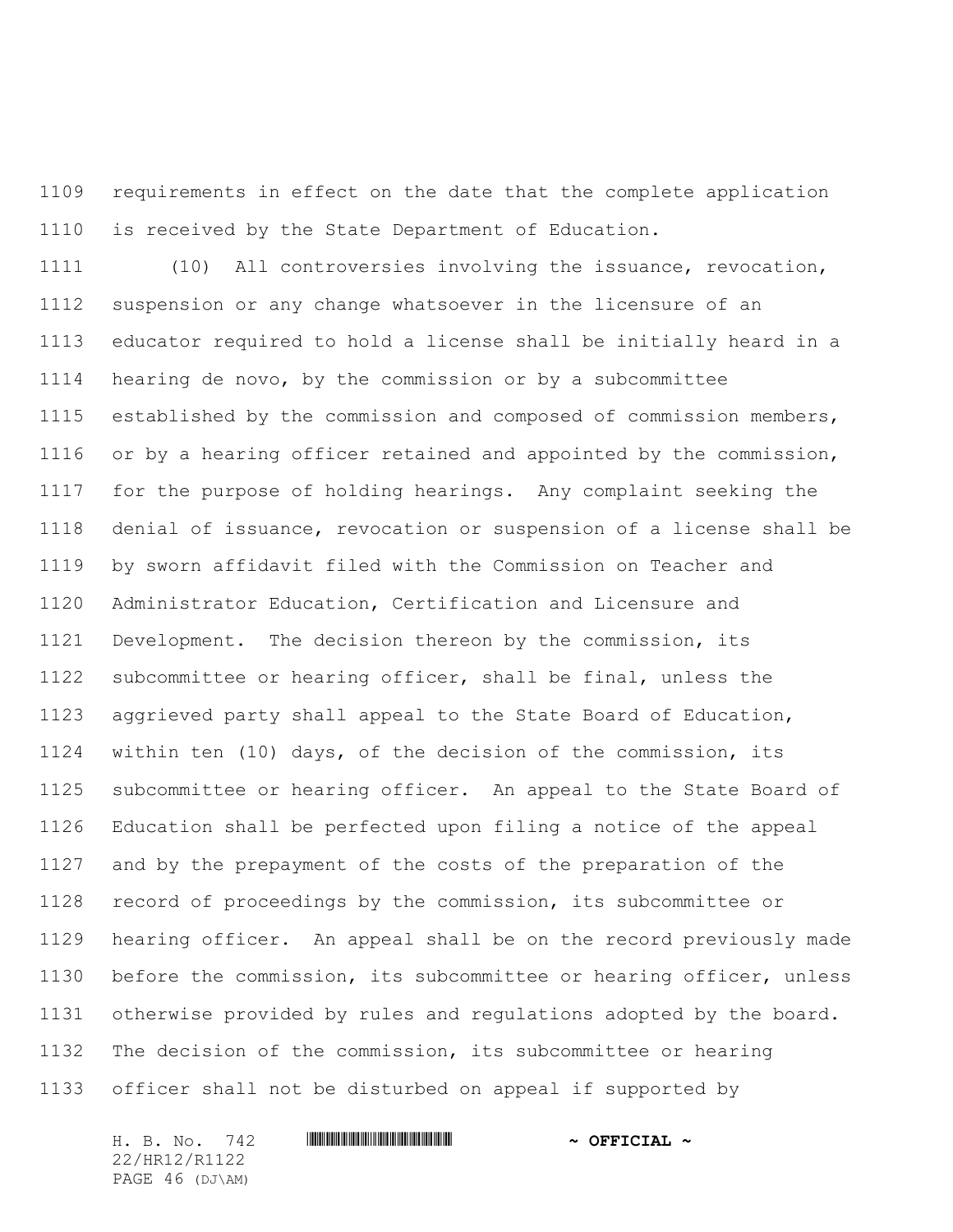substantial evidence, was not arbitrary or capricious, within the authority of the commission, and did not violate some statutory or constitutional right. The State Board of Education in its authority may reverse, or remand with instructions, the decision of the commission, its subcommittee or hearing officer. The decision of the State Board of Education shall be final.

 (11) (a) The State Board of Education, acting through the commission, may deny an application for any teacher or administrator license for one or more of the following:

 (i) Lack of qualifications which are prescribed by law or regulations adopted by the State Board of Education;

 (ii) The applicant has a physical, emotional or mental disability that renders the applicant unfit to perform the duties authorized by the license, as certified by a licensed psychologist or psychiatrist;

 (iii) The applicant is actively addicted to or actively dependent on alcohol or other habit-forming drugs or is a habitual user of narcotics, barbiturates, amphetamines, hallucinogens or other drugs having similar effect, at the time of application for a license;

 (iv) Fraud or deceit committed by the applicant in securing or attempting to secure such certification and license; (v) Failing or refusing to furnish reasonable evidence of identification;

H. B. No. 742 \*HR12/R1122\* **~ OFFICIAL ~** 22/HR12/R1122 PAGE 47 (DJ\AM)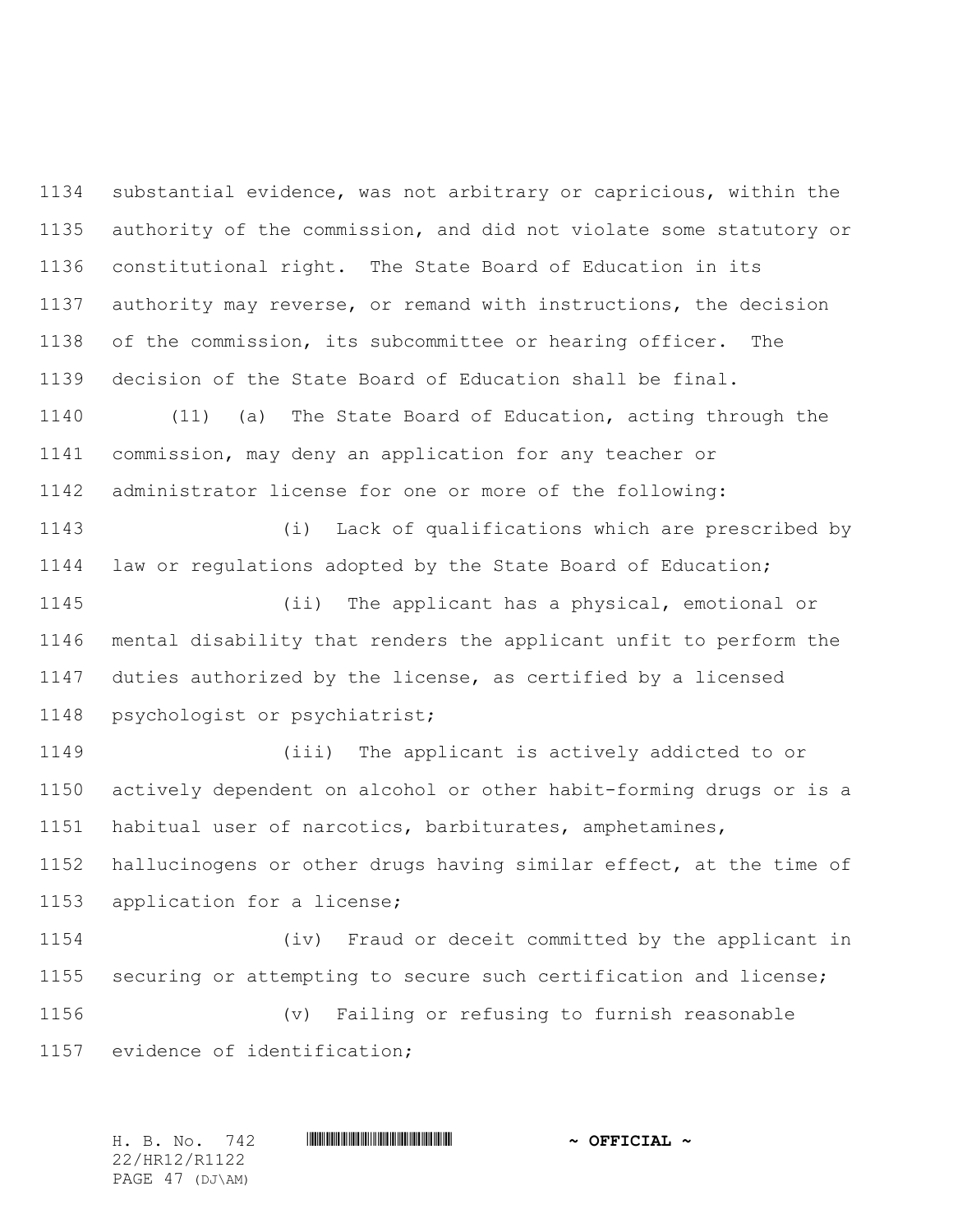(vi) The applicant has been convicted, has pled guilty or entered a plea of nolo contendere to a felony, as defined by federal or state law. For purposes of this subparagraph (vi) of this paragraph (a), a "guilty plea" includes a plea of guilty, entry of a plea of nolo contendere, or entry of an order granting pretrial or judicial diversion;

 (vii) The applicant or licensee is on probation or post-release supervision for a felony or conviction, as defined by federal or state law. However, this disqualification expires upon the end of the probationary or post-release supervision period.

 (b) The State Board of Education, acting through the commission, shall deny an application for any teacher or administrator license, or immediately revoke the current teacher or administrator license, for one or more of the following:

 (i) If the applicant or licensee has been convicted, has pled guilty or entered a plea of nolo contendere to a sex offense as defined by federal or state law. For purposes of this subparagraph (i) of this paragraph (b), a "guilty plea" includes a plea of guilty, entry of a plea of nolo contendere, or entry of an order granting pretrial or judicial diversion;

 (ii) The applicant or licensee is on probation or post-release supervision for a sex offense conviction, as defined by federal or state law;

22/HR12/R1122 PAGE 48 (DJ\AM)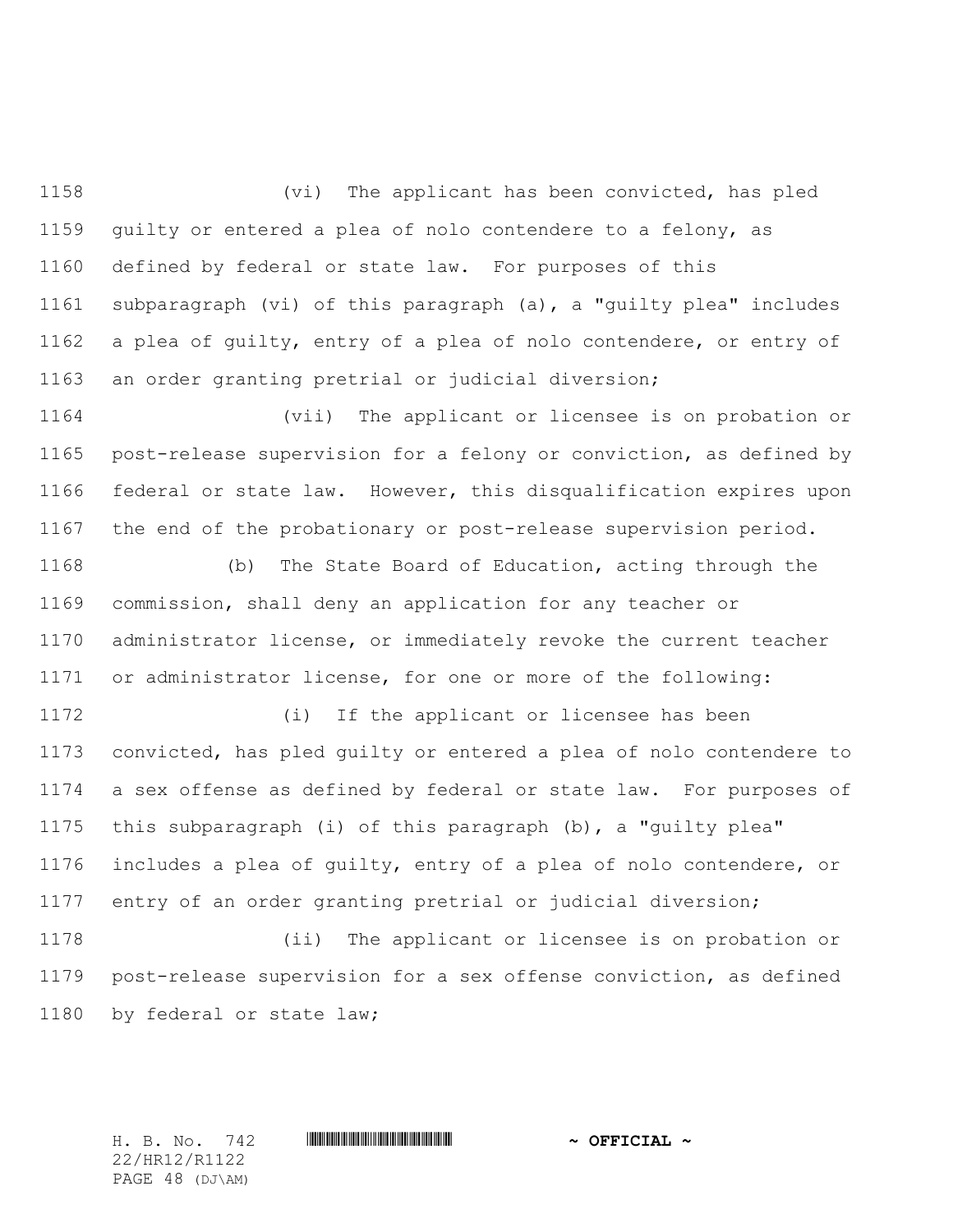(iii) The license holder has fondled a student as described in Section 97-5-23, or had any type of sexual involvement with a student as described in Section 97-3-95; or

 (iv) The license holder has failed to report sexual involvement of a school employee with a student as required by Section 97-5-24.

 (12) The State Board of Education, acting through the commission, may revoke, suspend or refuse to renew any teacher or administrator license for specified periods of time or may place on probation, reprimand a licensee, or take other disciplinary action with regard to any license issued under this chapter for one or more of the following:

 (a) Breach of contract or abandonment of employment may result in the suspension of the license for one (1) school year as provided in Section 37-9-57;

 (b) Obtaining a license by fraudulent means shall result in immediate suspension and continued suspension for one (1) year after correction is made;

 (c) Suspension or revocation of a certificate or license by another state shall result in immediate suspension or revocation and shall continue until records in the prior state have been cleared;

 (d) The license holder has been convicted, has pled guilty or entered a plea of nolo contendere to a felony, as defined by federal or state law. For purposes of this paragraph,

| H. B. No. 742   | $\sim$ OFFICIAL $\sim$ |
|-----------------|------------------------|
| 22/HR12/R1122   |                        |
| PAGE 49 (DJ\AM) |                        |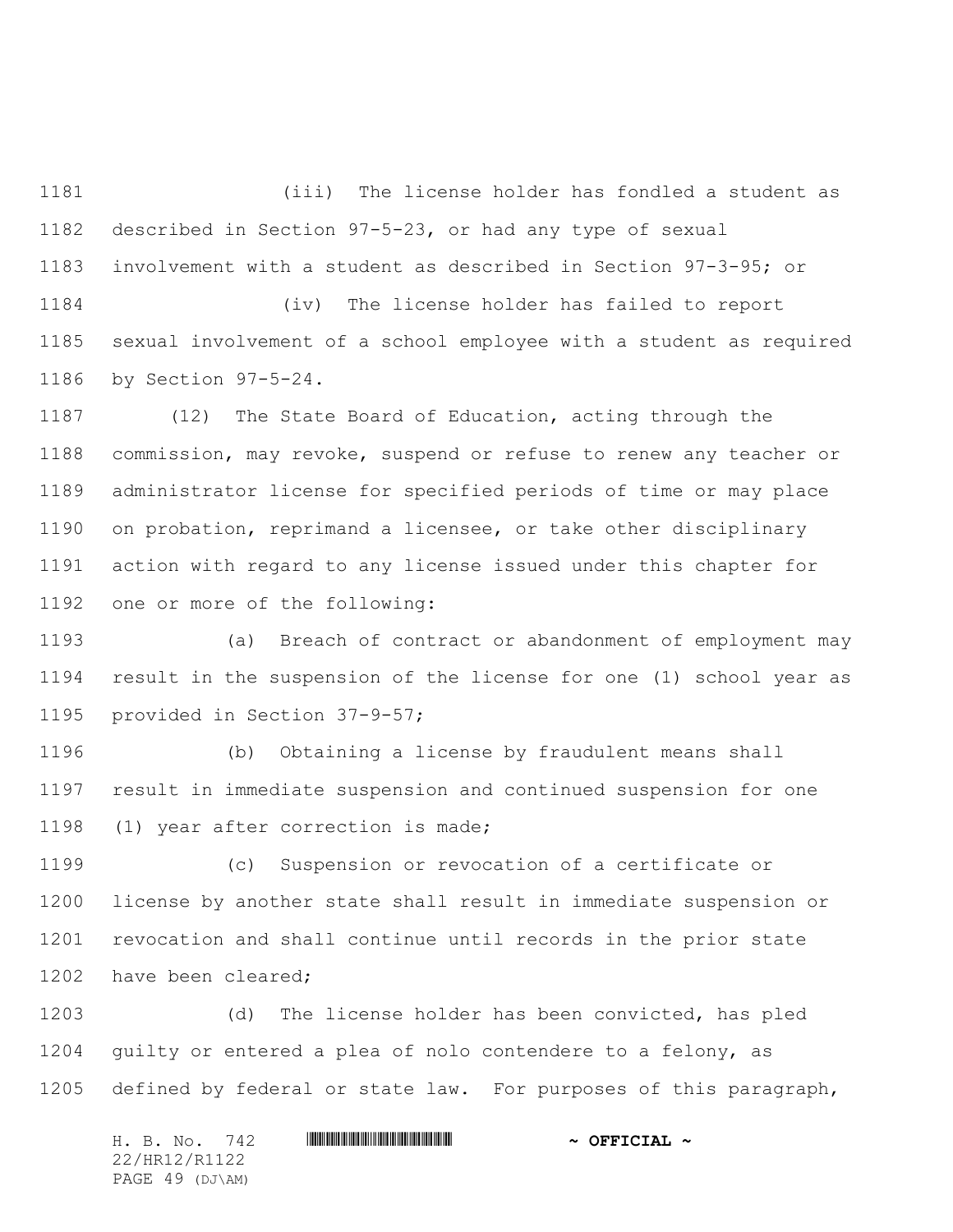a "guilty plea" includes a plea of guilty, entry of a plea of nolo contendere, or entry of an order granting pretrial or judicial diversion;

 (e) The license holder knowingly and willfully committing any of the acts affecting validity of mandatory uniform test results as provided in Section 37-16-4(1);

 (f) The license holder has engaged in unethical conduct relating to an educator/student relationship as identified by the 1214 State Board of Education in its rules;

 (g) The license holder served as superintendent or principal in a school district during the time preceding and/or that resulted in the Governor declaring a state of emergency and the State Board of Education appointing a conservator;

 (h) The license holder submitted a false certification to the State Department of Education that a statewide test was administered in strict accordance with the Requirements of the Mississippi Statewide Assessment System; or

 (i) The license holder has failed to comply with the Procedures for Reporting Infractions as promulgated by the commission and approved by the State Board of Education pursuant to subsection (15) of this section.

 For purposes of this subsection, probation shall be defined as a length of time determined by the commission, its subcommittee 1229 or hearing officer, and based on the severity of the offense in which the license holder shall meet certain requirements as

H. B. No. 742 \*HR12/R1122\* **~ OFFICIAL ~** 22/HR12/R1122 PAGE 50 (DJ\AM)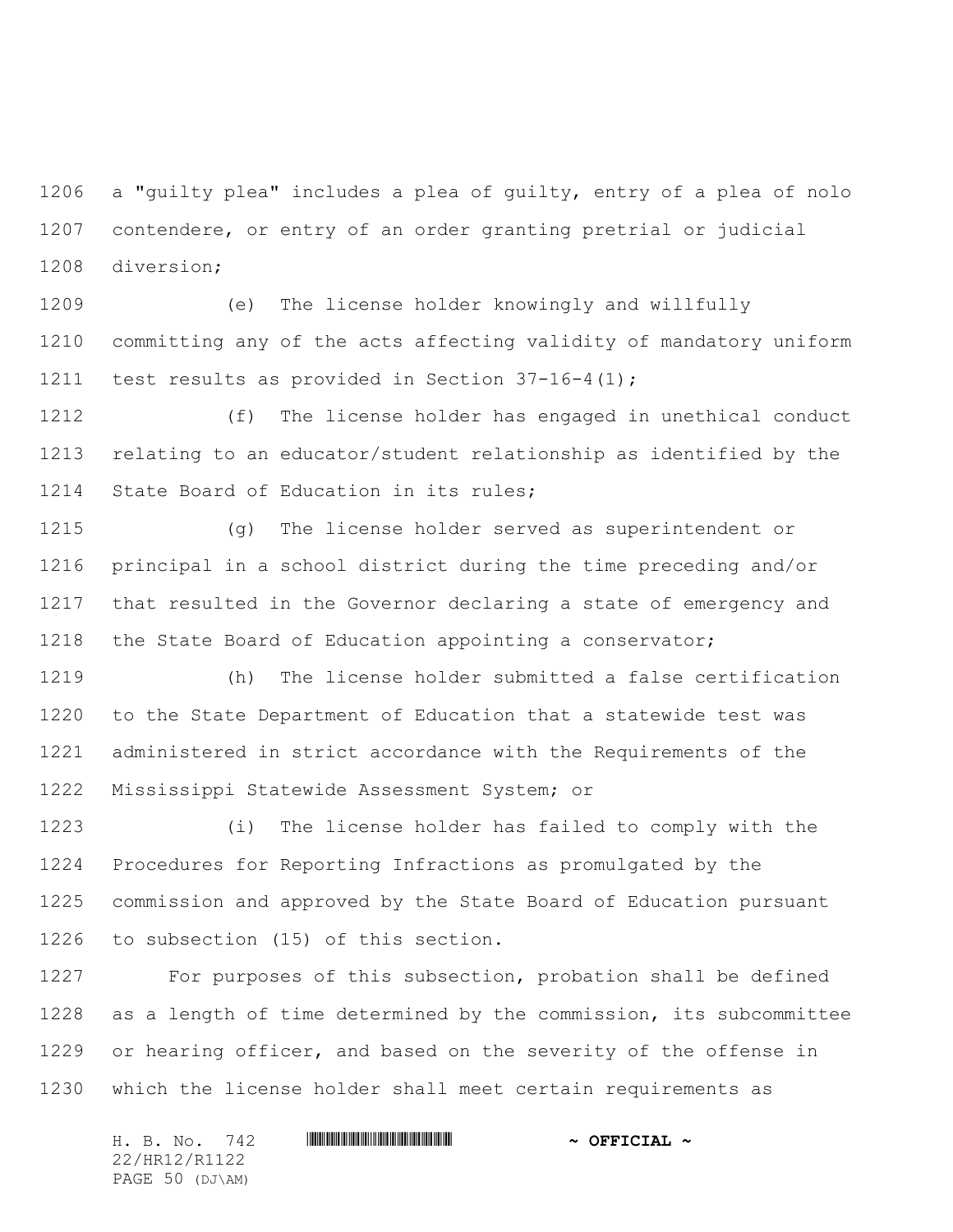prescribed by the commission, its subcommittee or hearing officer. Failure to complete the requirements in the time specified shall result in immediate suspension of the license for one (1) year. (13) (a) Dismissal or suspension of a licensed employee by a local school board pursuant to Section 37-9-59 may result in the suspension or revocation of a license for a length of time which shall be determined by the commission and based upon the severity of the offense.

 (b) Any offense committed or attempted in any other state shall result in the same penalty as if committed or attempted in this state.

 (c) A person may voluntarily surrender a license. The surrender of such license may result in the commission recommending any of the above penalties without the necessity of a hearing. However, any such license which has voluntarily been surrendered by a licensed employee may only be reinstated by a majority vote of all members of the commission present at the meeting called for such purpose.

 (14) (a) A person whose license has been suspended or surrendered on any grounds except criminal grounds may petition for reinstatement of the license after one (1) year from the date of suspension or surrender, or after one-half (1/2) of the 1253 suspended or surrendered time has lapsed, whichever is greater. A person whose license has been suspended or revoked on any grounds or violations under subsection (12) of this section may be

H. B. No. 742 \*HR12/R1122\* **~ OFFICIAL ~** 22/HR12/R1122 PAGE 51 (DJ\AM)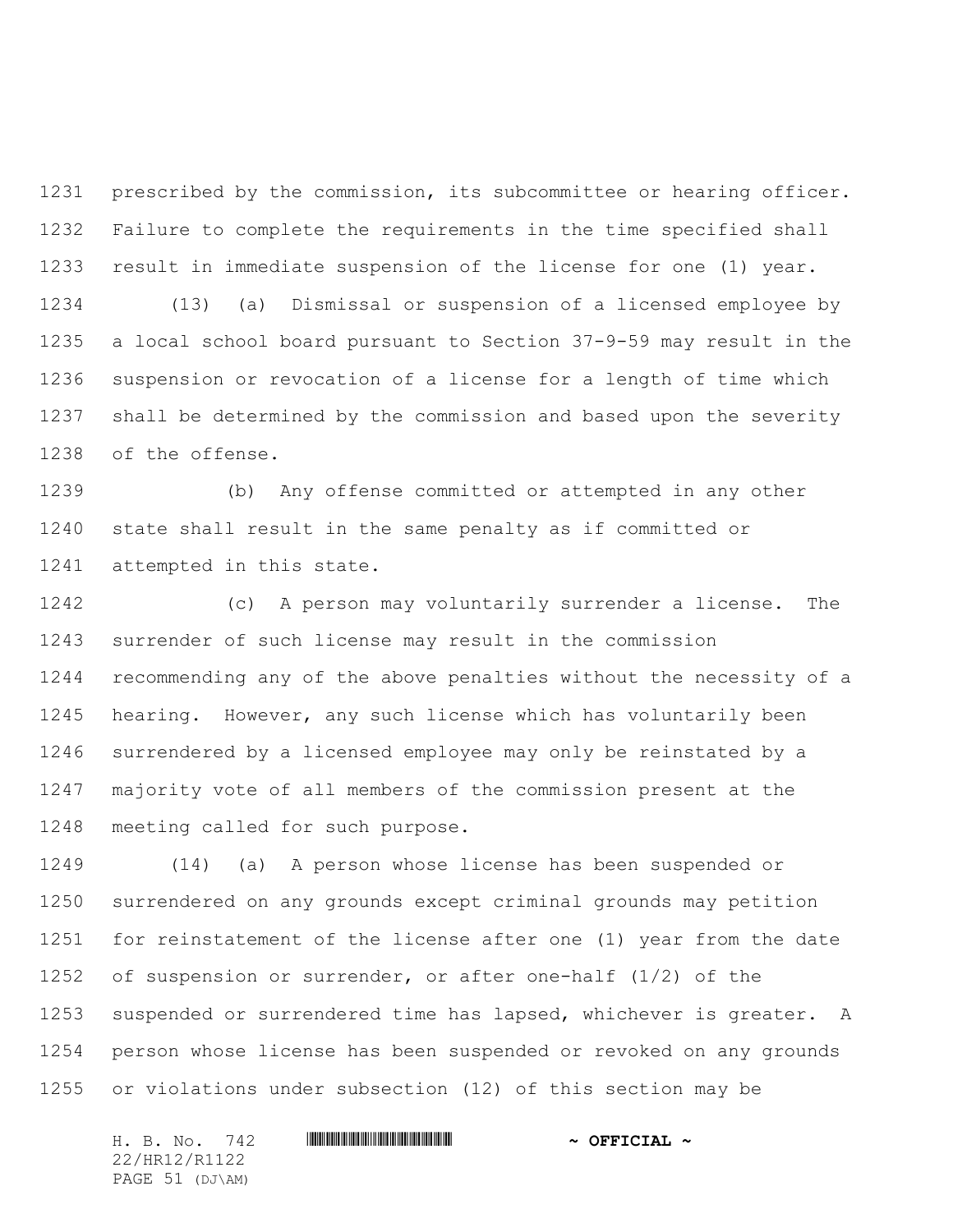reinstated automatically or approved for a reinstatement hearing, upon submission of a written request to the commission. A license suspended, revoked or surrendered on criminal grounds may be reinstated upon petition to the commission filed after expiration of the sentence and parole or probationary period imposed upon conviction. A revoked, suspended or surrendered license may be reinstated upon satisfactory showing of evidence of rehabilitation. The commission shall require all who petition for reinstatement to furnish evidence satisfactory to the commission of good character, good mental, emotional and physical health and such other evidence as the commission may deem necessary to establish the petitioner's rehabilitation and fitness to perform the duties authorized by the license.

 (b) A person whose license expires while under investigation by the Office of Educator Misconduct for an alleged violation may not be reinstated without a hearing before the commission if required based on the results of the investigation.

 (15) Reporting procedures and hearing procedures for dealing with infractions under this section shall be promulgated by the commission, subject to the approval of the State Board of Education. The revocation or suspension of a license shall be effected at the time indicated on the notice of suspension or revocation. The commission shall immediately notify the superintendent of the school district or school board where the teacher or administrator is employed of any disciplinary action

22/HR12/R1122 PAGE 52 (DJ\AM)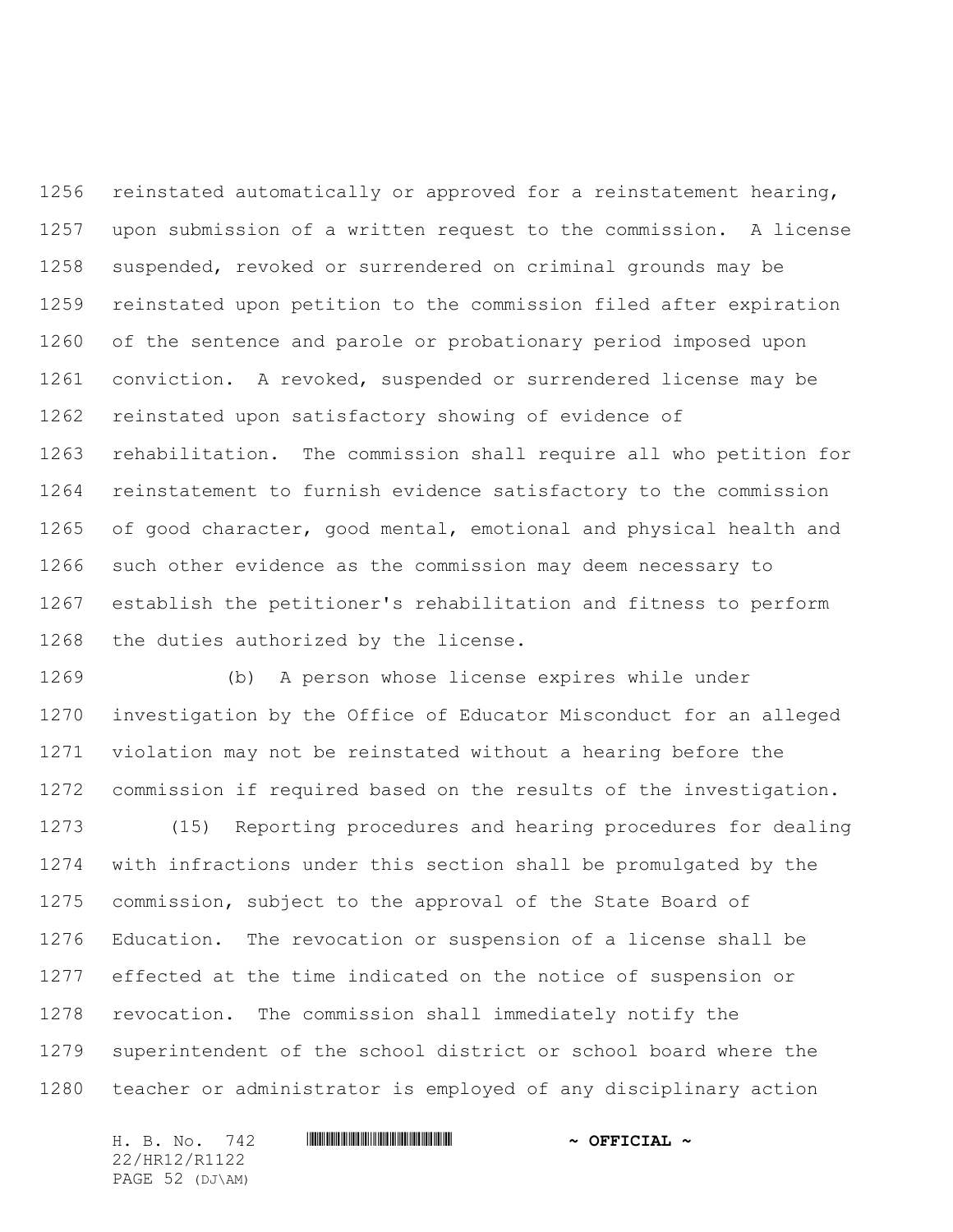and also notify the teacher or administrator of such revocation or suspension and shall maintain records of action taken. The State Board of Education may reverse or remand with instructions any decision of the commission, its subcommittee or hearing officer regarding a petition for reinstatement of a license, and any such decision of the State Board of Education shall be final.

 (16) An appeal from the action of the State Board of Education in denying an application, revoking or suspending a license or otherwise disciplining any person under the provisions of this section shall be filed in the Chancery Court of the First Judicial District of Hinds County, Mississippi, on the record made, including a verbatim transcript of the testimony at the hearing. The appeal shall be filed within thirty (30) days after notification of the action of the board is mailed or served and the proceedings in chancery court shall be conducted as other matters coming before the court. The appeal shall be perfected upon filing notice of the appeal and by the prepayment of all costs, including the cost of preparation of the record of the proceedings by the State Board of Education, and the filing of a bond in the sum of Two Hundred Dollars (\$200.00) conditioned that 1301 if the action of the board be affirmed by the chancery court, the applicant or license holder shall pay the costs of the appeal and the action of the chancery court.

 (17) All such programs, rules, regulations, standards and criteria recommended or authorized by the commission shall become

H. B. No. 742 \*HR12/R1122\* **~ OFFICIAL ~** 22/HR12/R1122 PAGE 53 (DJ\AM)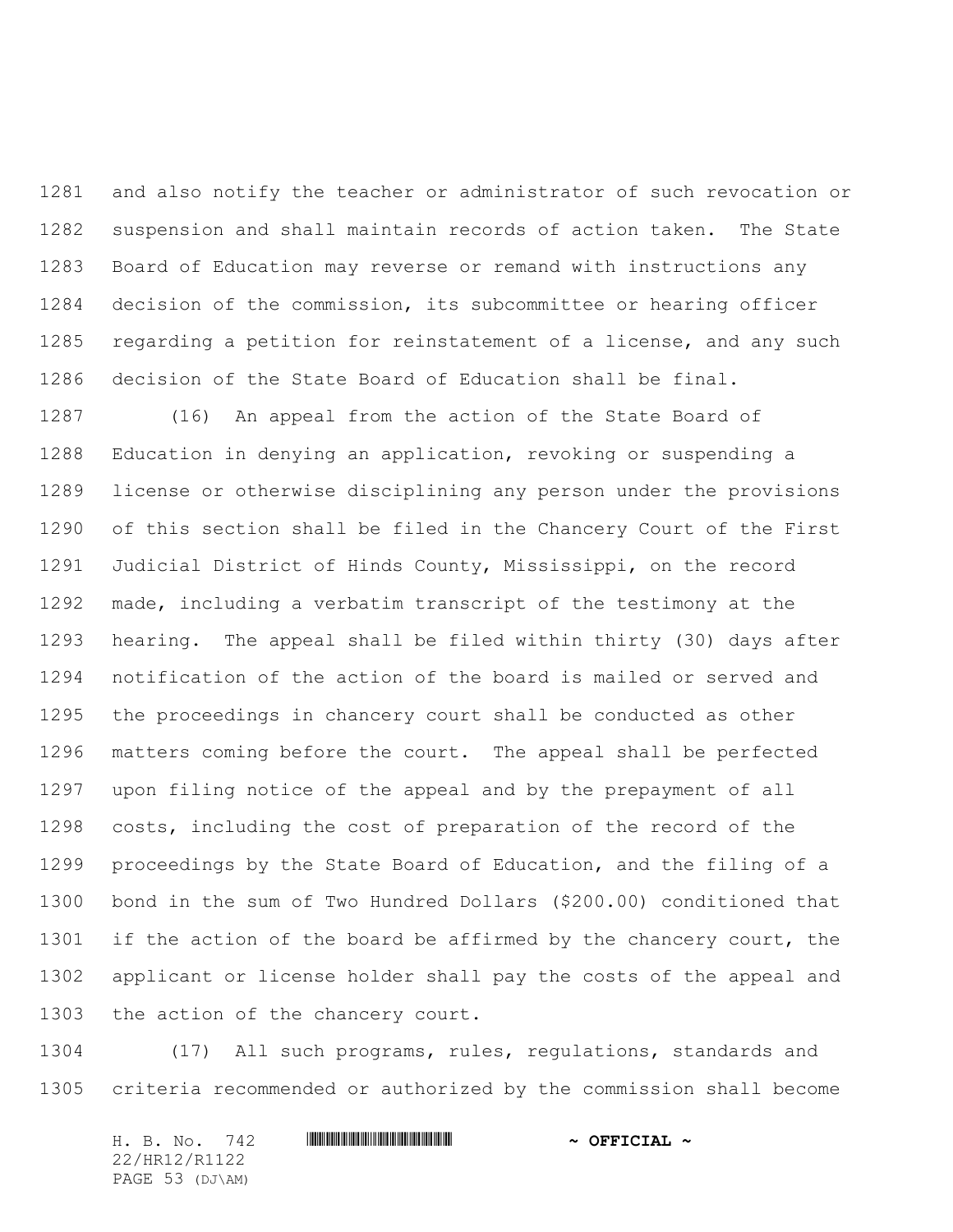effective upon approval by the State Board of Education as designated by appropriate orders entered upon the minutes thereof. (18) The granting of a license shall not be deemed a property right nor a guarantee of employment in any public school district. A license is a privilege indicating minimal eligibility for teaching in the public school districts of Mississippi. This section shall in no way alter or abridge the authority of local school districts to require greater qualifications or standards of performance as a prerequisite of initial or continued employment in such districts.

 (19) In addition to the reasons specified in subsections (12) and (13) of this section, the board shall be authorized to suspend the license of any licensee for being out of compliance with an order for support, as defined in Section 93-11-153. The procedure for suspension of a license for being out of compliance with an order for support, and the procedure for the reissuance or reinstatement of a license suspended for that purpose, and the payment of any fees for the reissuance or reinstatement of a license suspended for that purpose, shall be governed by Section 93-11-157 or 93-11-163, as the case may be. Actions taken by the board in suspending a license when required by Section 93-11-157 or 93-11-163 are not actions from which an appeal may be taken under this section. Any appeal of a license suspension that is required by Section 93-11-157 or 93-11-163 shall be taken in accordance with the appeal procedure specified in Section

22/HR12/R1122 PAGE 54 (DJ\AM)

# H. B. No. 742 **HRININIA RIPLINIA COFFICIAL** ~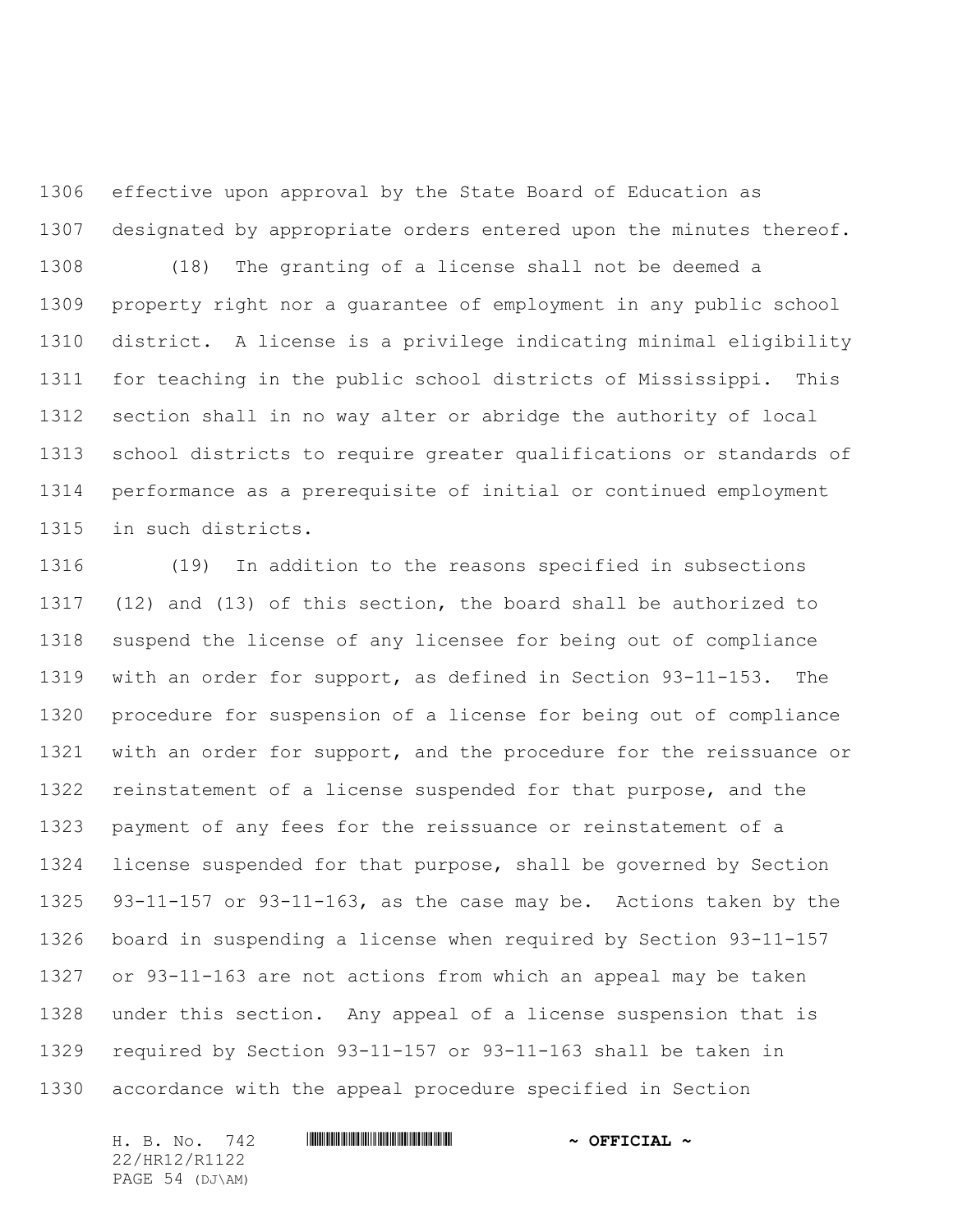93-11-157 or 93-11-163, as the case may be, rather than the procedure specified in this section. If there is any conflict between any provision of Section 93-11-157 or 93-11-163 and any provision of this chapter, the provisions of Section 93-11-157 or 93-11-163, as the case may be, shall control.

 **SECTION 6.** Section 37-19-7, Mississippi Code of 1972, is brought forward as follows:

 37-19-7. (1) The allowance in the Mississippi Adequate Education Program for teachers' salaries in each county and separate school district shall be determined and paid in accordance with the scale for teachers' salaries as provided in this subsection. For teachers holding the following types of licenses or the equivalent as determined by the State Board of Education, and the following number of years of teaching experience, the scale shall be as follows:

# **2021-2022 MINIMUM SALARY SCHEDULE**

1347 Years

| 1348 | Exp.           | AAAA      | AAA        | ΑA        | A          |
|------|----------------|-----------|------------|-----------|------------|
| 1349 | $\Omega$       | 41,608.00 | 40,444.00  | 39,280.00 | 37,000.00  |
| 1350 |                | 41,608.00 | 40,444.00  | 39,280.00 | 37,000.00  |
| 1351 | 2              | 41,608.00 | 40,444.00  | 39,280.00 | 37,000.00  |
| 1352 | 3              | 42,402.00 | 41, 171.00 | 39,940.00 | 37,385.00  |
| 1353 | $\overline{4}$ | 43,196.00 | 41,898.00  | 40,600.00 | 37,880.00  |
| 1354 | 5              | 43,990.00 | 42,625.00  | 41,260.00 | 38, 375.00 |
| 1355 | 6              | 44,784.00 | 43, 352.00 | 41,920.00 | 38,870.00  |

| H. B. No. 742   | $\sim$ OFFICIAL $\sim$ |
|-----------------|------------------------|
| 22/HR12/R1122   |                        |
| PAGE 55 (DJ\AM) |                        |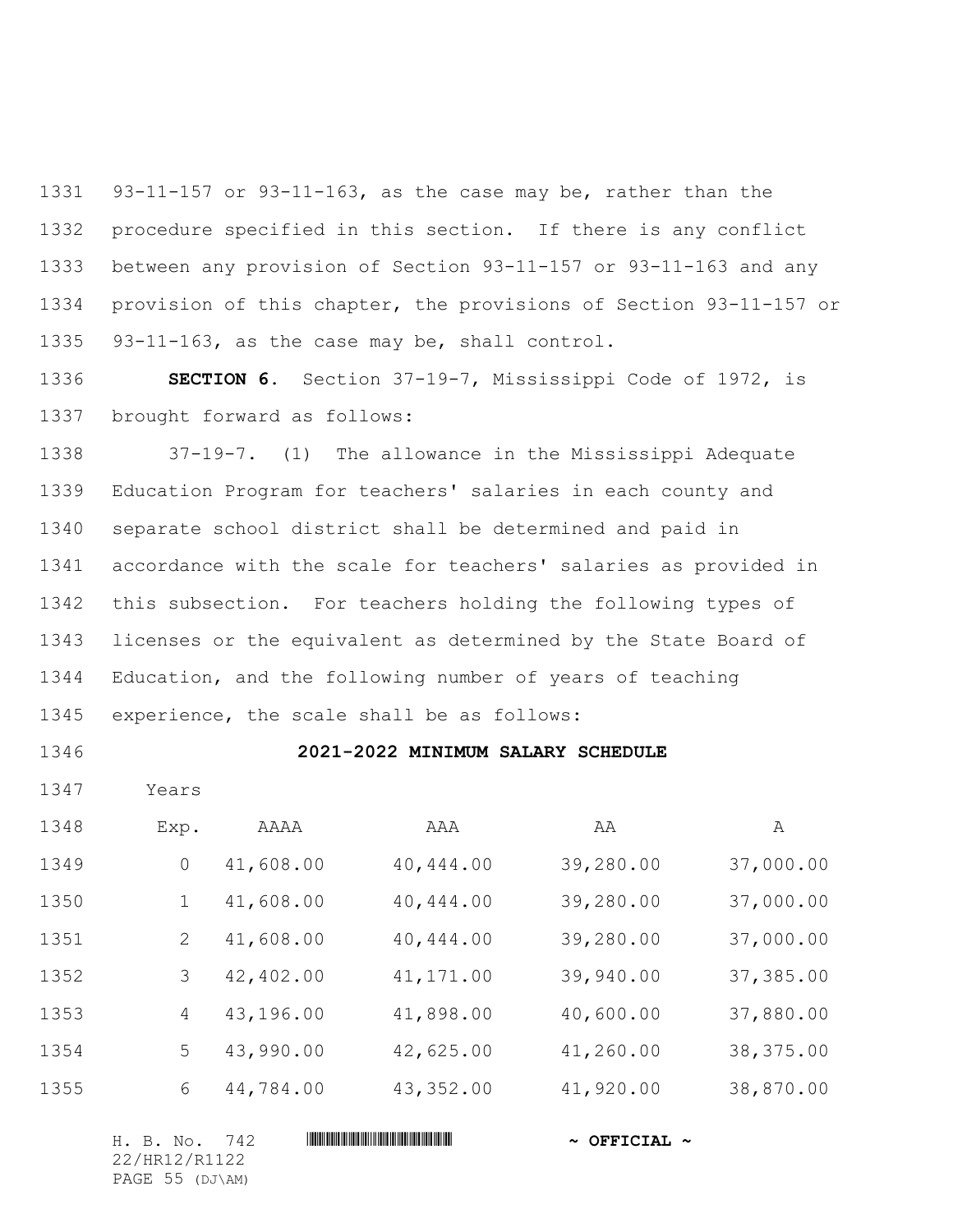| 1356 | $\overline{7}$ | 45,578.00  | 44,079.00  | 42,580.00 | 39,365.00  |
|------|----------------|------------|------------|-----------|------------|
| 1357 | 8              | 46,372.00  | 44,806.00  | 43,240.00 | 39,860.00  |
| 1358 | 9              | 47,166.00  | 45,533.00  | 43,900.00 | 40,355.00  |
| 1359 | 10             | 47,960.00  | 46,260.00  | 44,560.00 | 40,850.00  |
| 1360 | 11             | 48,754.00  | 46,987.00  | 45,220.00 | 41,345.00  |
| 1361 | 12             | 49,548.00  | 47,714.00  | 45,880.00 | 41,840.00  |
| 1362 | $13$           | 50,342.00  | 48, 441.00 | 46,540.00 | 42,335.00  |
| 1363 | 14             | 51,136.00  | 49,168.00  | 47,200.00 | 42,830.00  |
| 1364 | 15             | 51,930.00  | 49,895.00  | 47,860.00 | 43, 325.00 |
| 1365 | 16             | 52,724.00  | 50,622.00  | 48,520.00 | 43,820.00  |
| 1366 | 17             | 53,518.00  | 51,349.00  | 49,180.00 | 44,315.00  |
| 1367 | 18             | 54, 312.00 | 52,076.00  | 49,840.00 | 44,810.00  |
| 1368 | 19             | 55,106.00  | 52,803.00  | 50,500.00 | 45,305.00  |
| 1369 | 20             | 55,900.00  | 53,530.00  | 51,160.00 | 45,800.00  |
| 1370 | 21             | 56,694.00  | 54,257.00  | 51,820.00 | 46,295.00  |
| 1371 | 22             | 57,488.00  | 54,984.00  | 52,480.00 | 46,790.00  |
| 1372 | 23             | 58,282.00  | 55,711.00  | 53,140.00 | 47,285.00  |
| 1373 | 24             | 59,076.00  | 56,438.00  | 53,800.00 | 47,780.00  |
| 1374 | 25             | 61,930.00  | 59,225.00  | 56,520.00 | 50,335.00  |
| 1375 | 26             | 62,724.00  | 59,952.00  | 57,180.00 | 50,830.00  |
| 1376 | 27             | 63,518.00  | 60,679.00  | 57,840.00 | 51,325.00  |
| 1377 | 28             | 64,312.00  | 61,406.00  | 58,500.00 | 51,820.00  |
| 1378 | 29             | 65,106.00  | 62,133.00  | 59,160.00 | 52,315.00  |
| 1379 | 30             | 65,900.00  | 62,860.00  | 59,820.00 | 52,810.00  |
| 1380 | 31             | 66,694.00  | 63,587.00  | 60,480.00 | 53,305.00  |

H. B. No. 742 **HRININIA RIPLINIA \*** OFFICIAL \* 22/HR12/R1122 PAGE 56 (DJ\AM)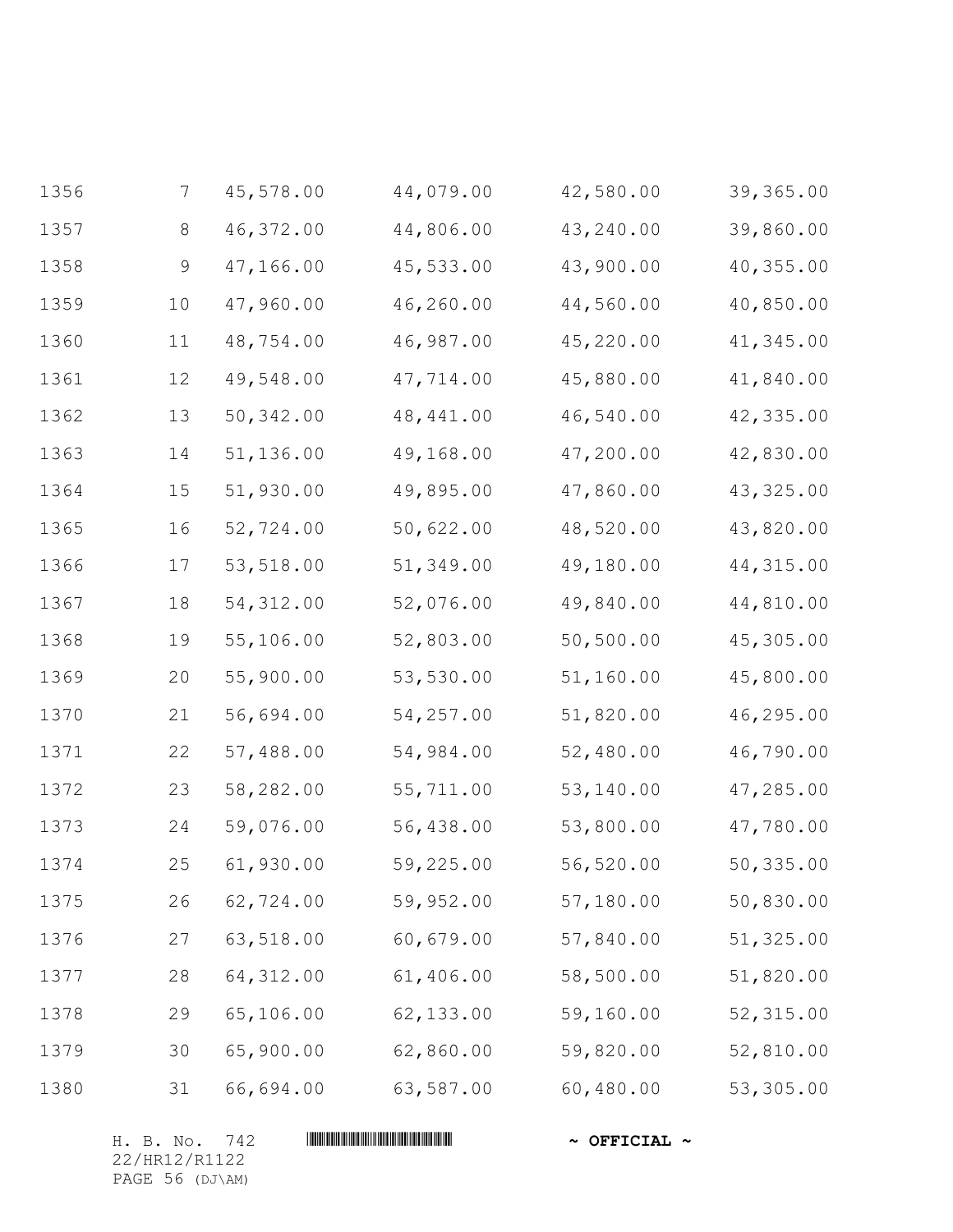32 67,488.00 64,314.00 61,140.00 53,800.00 33 68,282.00 65,041.00 61,800.00 54,295.00 34 69,076.00 65,768.00 62,460.00 54,790.00 1384 35

1385 & above 69,870.00 66,495.00 63,120.00 55,285.00 It is the intent of the Legislature that any state funds made available for salaries of licensed personnel in excess of the funds paid for such salaries for the 1986-1987 school year shall be paid to licensed personnel pursuant to a personnel appraisal and compensation system implemented by the State Board of Education. The State Board of Education shall have the authority to adopt and amend rules and regulations as are necessary to establish, administer and maintain the system.

 All teachers employed on a full-time basis shall be paid a minimum salary in accordance with the above scale. However, no school district shall receive any funds under this section for any school year during which the local supplement paid to any individual teacher shall have been reduced to a sum less than that paid to that individual teacher for performing the same duties from local supplement during the immediately preceding school year. The amount actually spent for the purposes of group health and/or life insurance shall be considered as a part of the aggregate amount of local supplement but shall not be considered a part of the amount of individual local supplement.

22/HR12/R1122 PAGE 57 (DJ\AM)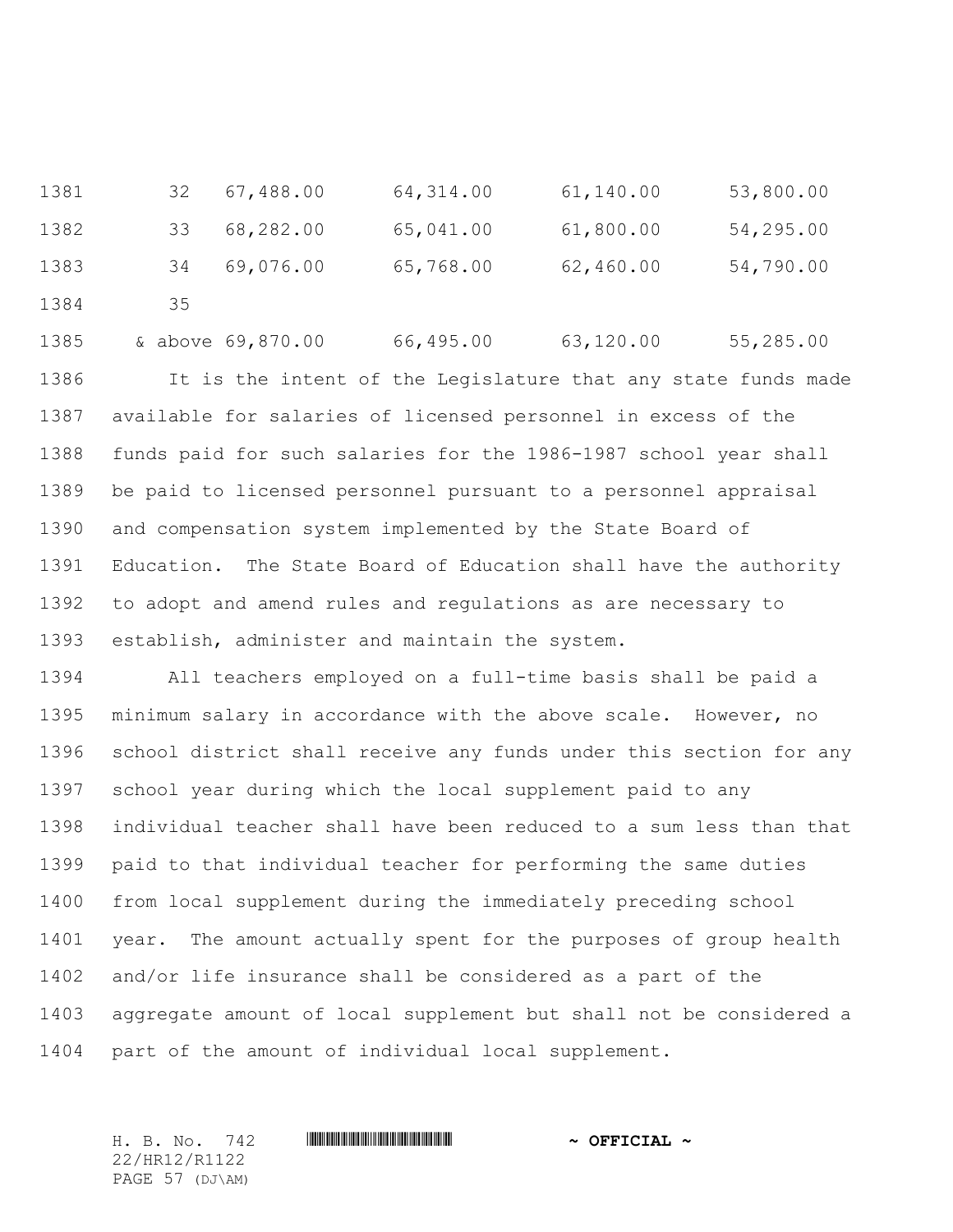The level of professional training of each teacher to be used in establishing the salary allotment for the teachers for each year shall be determined by the type of valid teacher's license issued to those teachers on or before October 1 of the current school year. Provided, however, that school districts are authorized, in their discretion, to negotiate the salary levels applicable to certificated employees who are receiving retirement benefits from the retirement system of another state, and the annual experience increment provided above in Section 37-19-7 shall not be applicable to any such retired certificated employee. (2) (a) The following employees shall receive an annual salary supplement in the amount of Six Thousand Dollars

 (\$6,000.00), plus fringe benefits, in addition to any other compensation to which the employee may be entitled:

 (i) Any licensed teacher who has met the requirements and acquired a Master Teacher certificate from the National Board for Professional Teaching Standards and who is employed by a local school board or the State Board of Education as a teacher and not as an administrator. Such teacher shall submit documentation to the State Department of Education that the certificate was received prior to October 15 in order to be eligible for the full salary supplement in the current school year, or the teacher shall submit such documentation to the State Department of Education prior to February 15 in order to be

22/HR12/R1122 PAGE 58 (DJ\AM)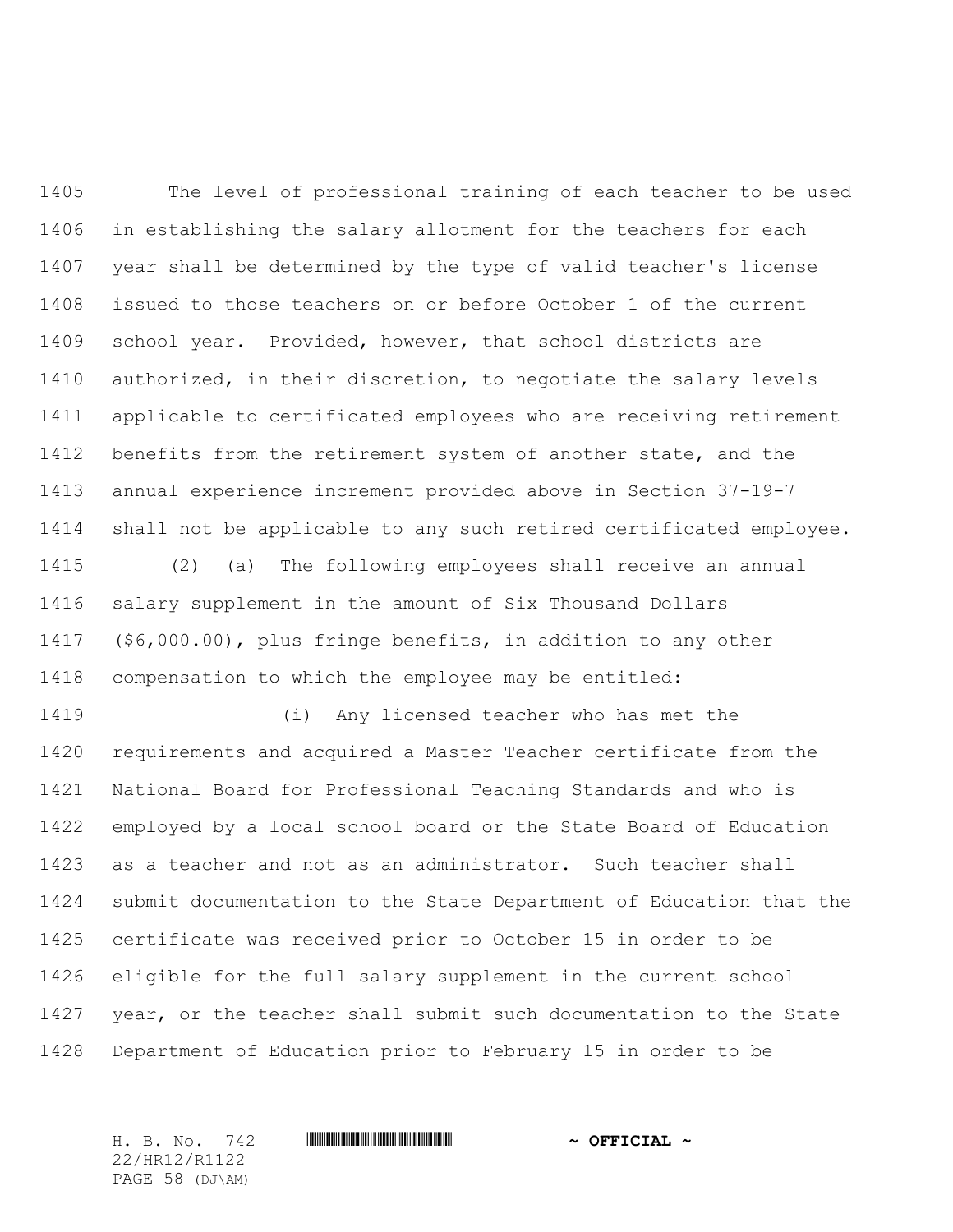eligible for a prorated salary supplement beginning with the second term of the school year.

 (ii) A licensed nurse who has met the requirements and acquired a certificate from the National Board for Certification of School Nurses, Inc., and who is employed by a local school board or the State Board of Education as a school nurse and not as an administrator. The licensed school nurse shall submit documentation to the State Department of Education that the certificate was received before October 15 in order to be eligible for the full salary supplement in the current school year, or the licensed school nurse shall submit the documentation to the State Department of Education before February 15 in order to be eligible for a prorated salary supplement beginning with the 1442 second term of the school year. Provided, however, that the total number of licensed school nurses eligible for a salary supplement under this subparagraph (ii) shall not exceed thirty-five (35).

 (iii) Any licensed school counselor who has met the requirements and acquired a National Certified School Counselor (NCSC) endorsement from the National Board of Certified Counselors and who is employed by a local school board or the State Board of Education as a counselor and not as an administrator. Such licensed school counselor shall submit documentation to the State Department of Education that the endorsement was received prior to October 15 in order to be eligible for the full salary supplement in the current school

H. B. No. 742 \*HR12/R1122\* **~ OFFICIAL ~** 22/HR12/R1122 PAGE 59 (DJ\AM)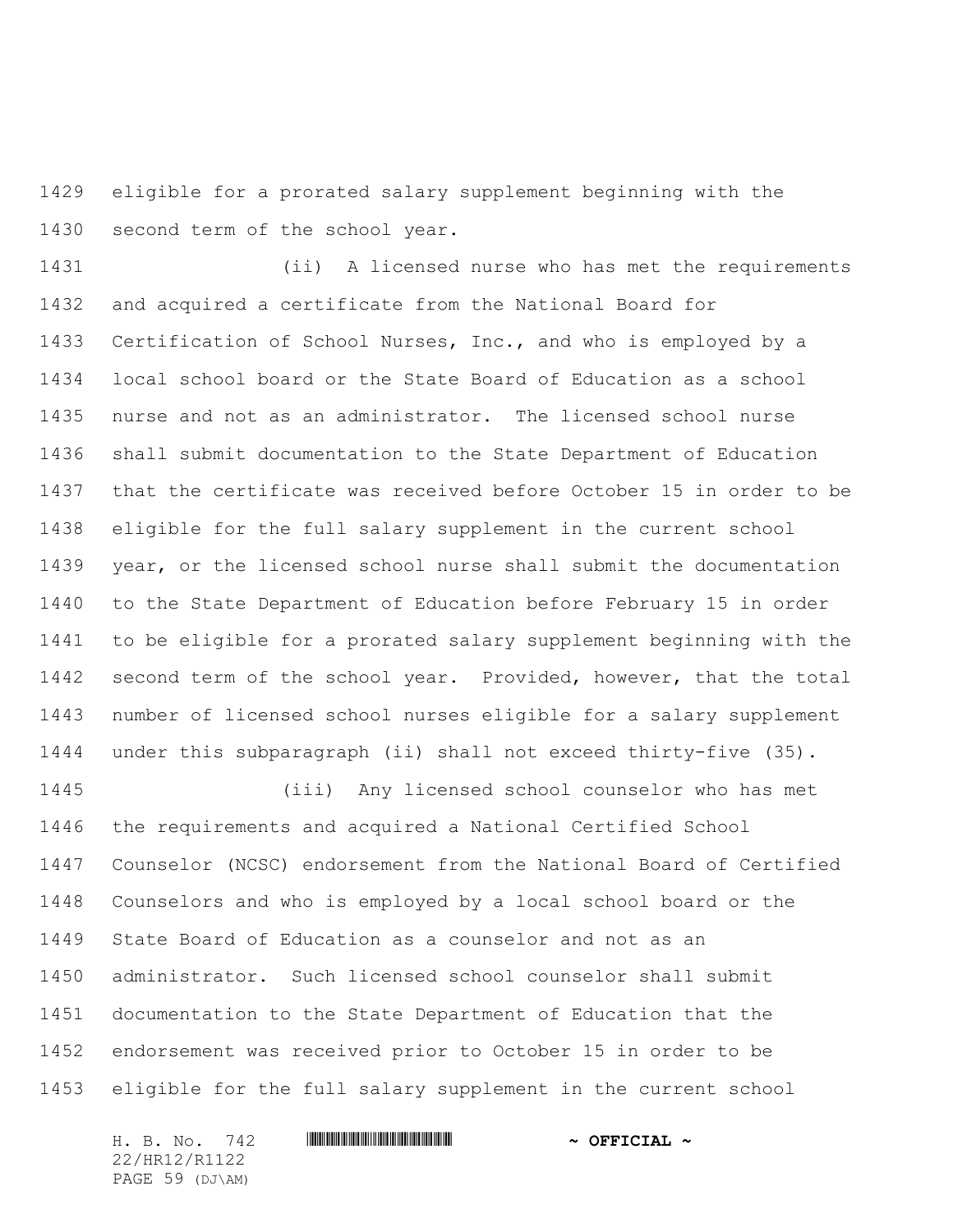year, or the licensed school counselor shall submit such documentation to the State Department of Education prior to February 15 in order to be eligible for a prorated salary supplement beginning with the second term of the school year. However, any school counselor who started the National Board for Professional Teaching Standards process for school counselors between June 1, 2003, and June 30, 2004, and completes the requirements and acquires the Master Teacher certificate shall be entitled to the master teacher supplement, and those counselors who complete the process shall be entitled to a one-time reimbursement for the actual cost of the process as outlined in paragraph (b) of this subsection.

 (iv) Any licensed speech-language pathologist and audiologist who has met the requirements and acquired a Certificate of Clinical Competence from the American Speech-Language-Hearing Association and any certified academic language therapist (CALT) who has met the certification requirements of the Academic Language Therapy Association and who is employed by a local school board or is employed by a state agency under the State Personnel Board. The licensed speech-language pathologist and audiologist and certified academic language therapist shall submit documentation to the State Department of Education that the certificate or endorsement was received before October 15 in order to be eligible for the full salary supplement in the current school year, or the licensed

22/HR12/R1122 PAGE 60 (DJ\AM)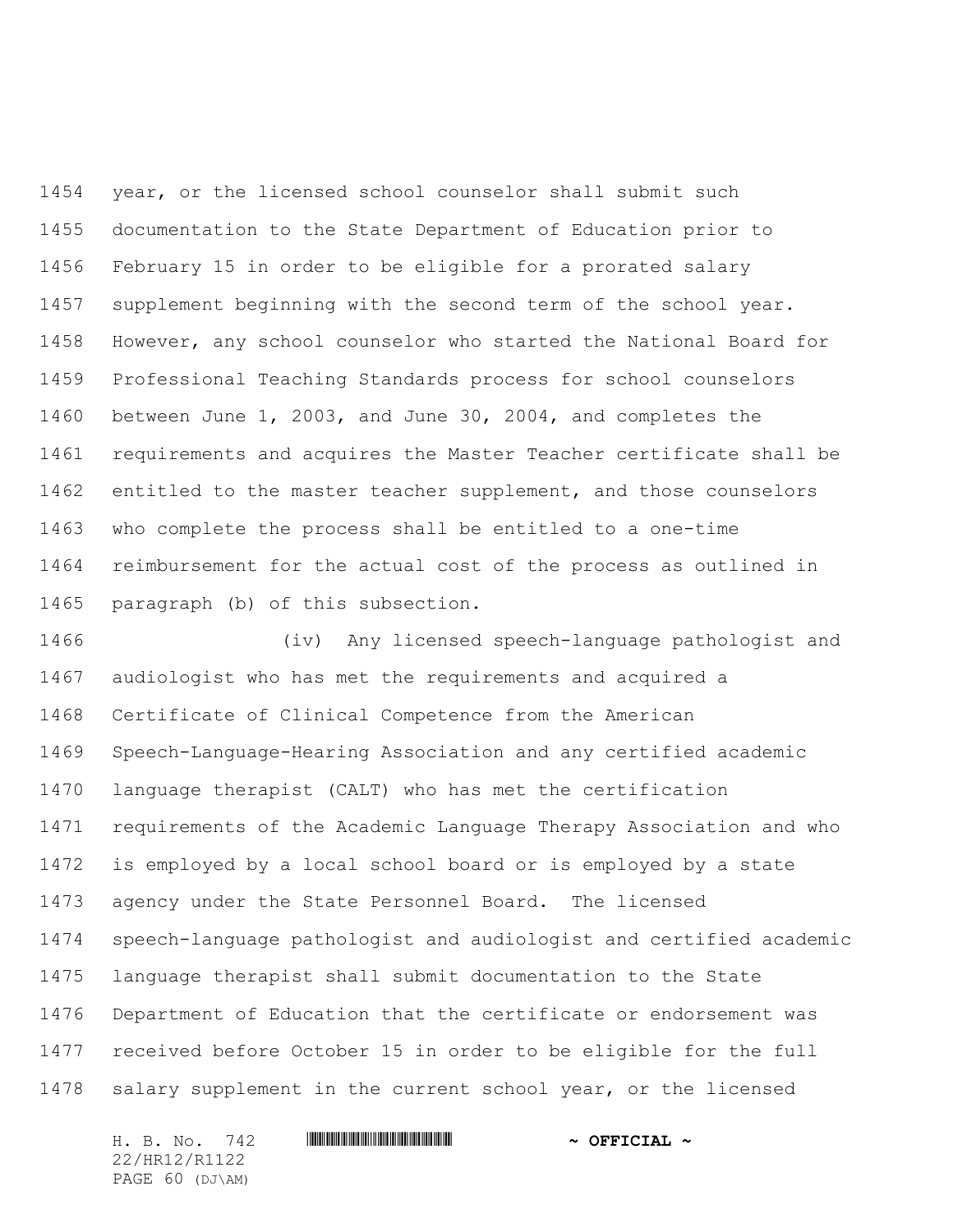speech-language pathologist and audiologist and certified academic language therapist shall submit the documentation to the State Department of Education before February 15 in order to be eligible for a prorated salary supplement beginning with the second term of the school year. However, the total number of certified academic language therapists eligible for a salary supplement under this subparagraph (iv) shall not exceed twenty (20).

 (b) An employee shall be reimbursed for the actual cost of completing each component of acquiring the certificate or endorsement, excluding any costs incurred for postgraduate courses, not to exceed Five Hundred Dollars (\$500.00) for each component, not to exceed four (4) components, for a teacher, school counselor or speech-language pathologist and audiologist, regardless of whether or not the process resulted in the award of the certificate or endorsement. A local school district or any private individual or entity may pay the cost of completing the process of acquiring the certificate or endorsement for any employee of the school district described under paragraph (a), and the State Department of Education shall reimburse the school district for such cost, regardless of whether or not the process resulted in the award of the certificate or endorsement. If a private individual or entity has paid the cost of completing the process of acquiring the certificate or endorsement for an employee, the local school district may agree to directly

22/HR12/R1122 PAGE 61 (DJ\AM)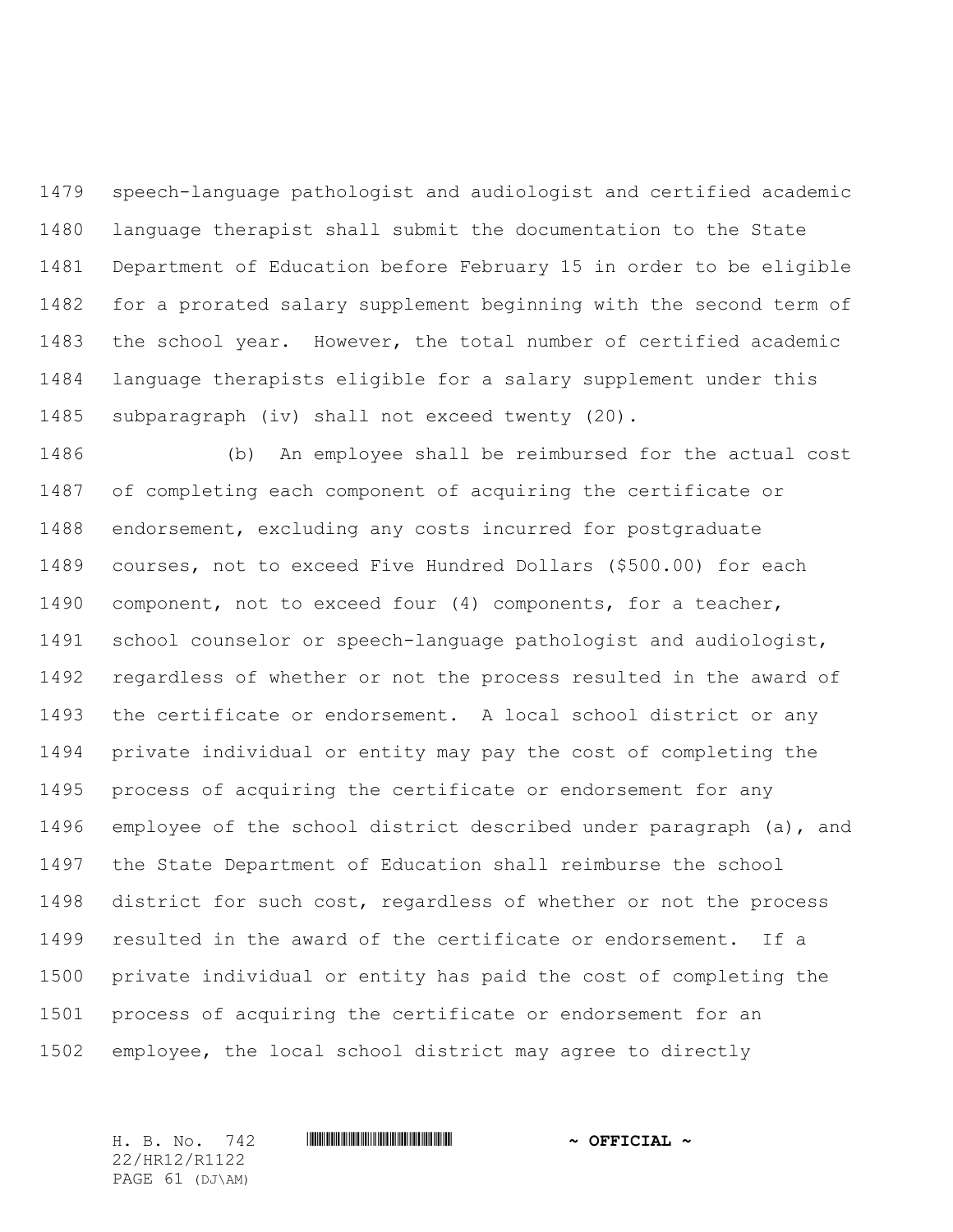reimburse the individual or entity for such cost on behalf of the employee.

 (c) All salary supplements, fringe benefits and process reimbursement authorized under this subsection shall be paid directly by the State Department of Education to the local school district and shall be in addition to its minimum education program allotments and not a part thereof in accordance with regulations promulgated by the State Board of Education. Local school districts shall not reduce the local supplement paid to any employee receiving such salary supplement, and the employee shall receive any local supplement to which employees with similar training and experience otherwise are entitled. However, an educational employee shall receive the salary supplement in the amount of Six Thousand Dollars (\$6,000.00) for only one (1) of the qualifying certifications authorized under paragraph (a) of this subsection. No school district shall provide more than one (1) annual salary supplement under the provisions of this subsection to any one individual employee holding multiple qualifying national certifications.

 (d) If an employee for whom such cost has been paid, in full or in part, by a local school district or private individual or entity fails to complete the certification or endorsement process, the employee shall be liable to the school district or individual or entity for all amounts paid by the school district

22/HR12/R1122 PAGE 62 (DJ\AM)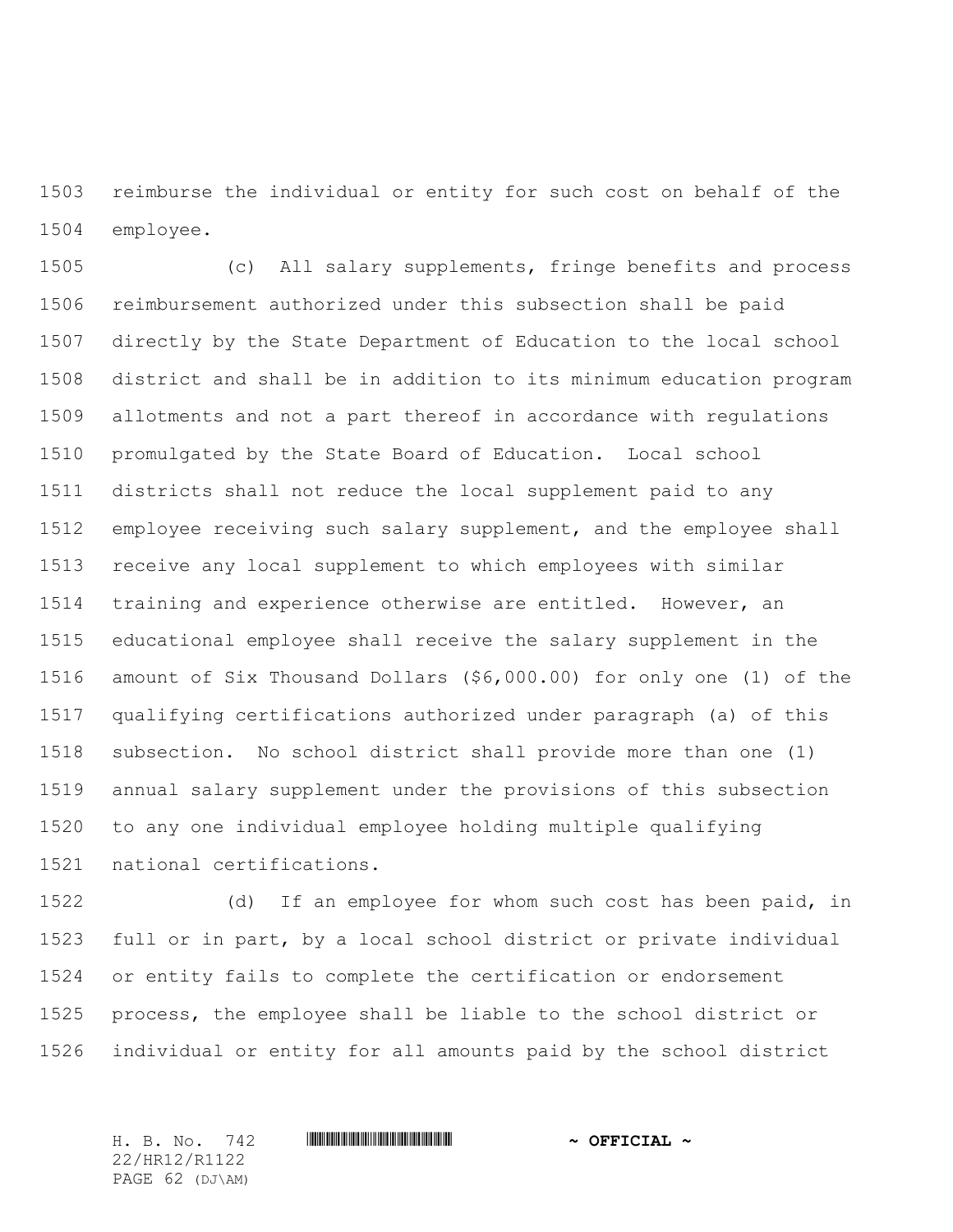or individual or entity on behalf of that employee toward his or her certificate or endorsement.

 (3) The following employees shall receive an annual salary supplement in the amount of Four Thousand Dollars (\$4,000.00), plus fringe benefits, in addition to any other compensation to which the employee may be entitled:

 Effective July 1, 2016, if funds are available for that purpose, any licensed teacher who has met the requirements and acquired a Master Teacher Certificate from the National Board for Professional Teaching Standards and who is employed in a public school district located in one (1) of the following counties: Claiborne, Adams, Jefferson, Wilkinson, Amite, Bolivar, Coahoma, Leflore, Quitman, Sharkey, Issaquena, Sunflower, Washington, Holmes, Yazoo and Tallahatchie. The salary supplement awarded under the provisions of this subsection (3) shall be in addition to the salary supplement awarded under the provisions of subsection (2) of this section.

 Teachers who meet the qualifications for a salary supplement under this subsection (3) who are assigned for less than one (1) full year or less than full time for the school year shall receive 1547 the salary supplement in a prorated manner, with the portion of the teacher's assignment to the critical geographic area to be determined as of June 15th of the school year.

 (4) (a) This section shall be known and may be cited as the "Mississippi Performance-Based Pay (MPBP)" plan. In addition to

| H. B. No. 742   |  | $\sim$ OFFICIAL $\sim$ |
|-----------------|--|------------------------|
| 22/HR12/R1122   |  |                        |
| PAGE 63 (DJ\AM) |  |                        |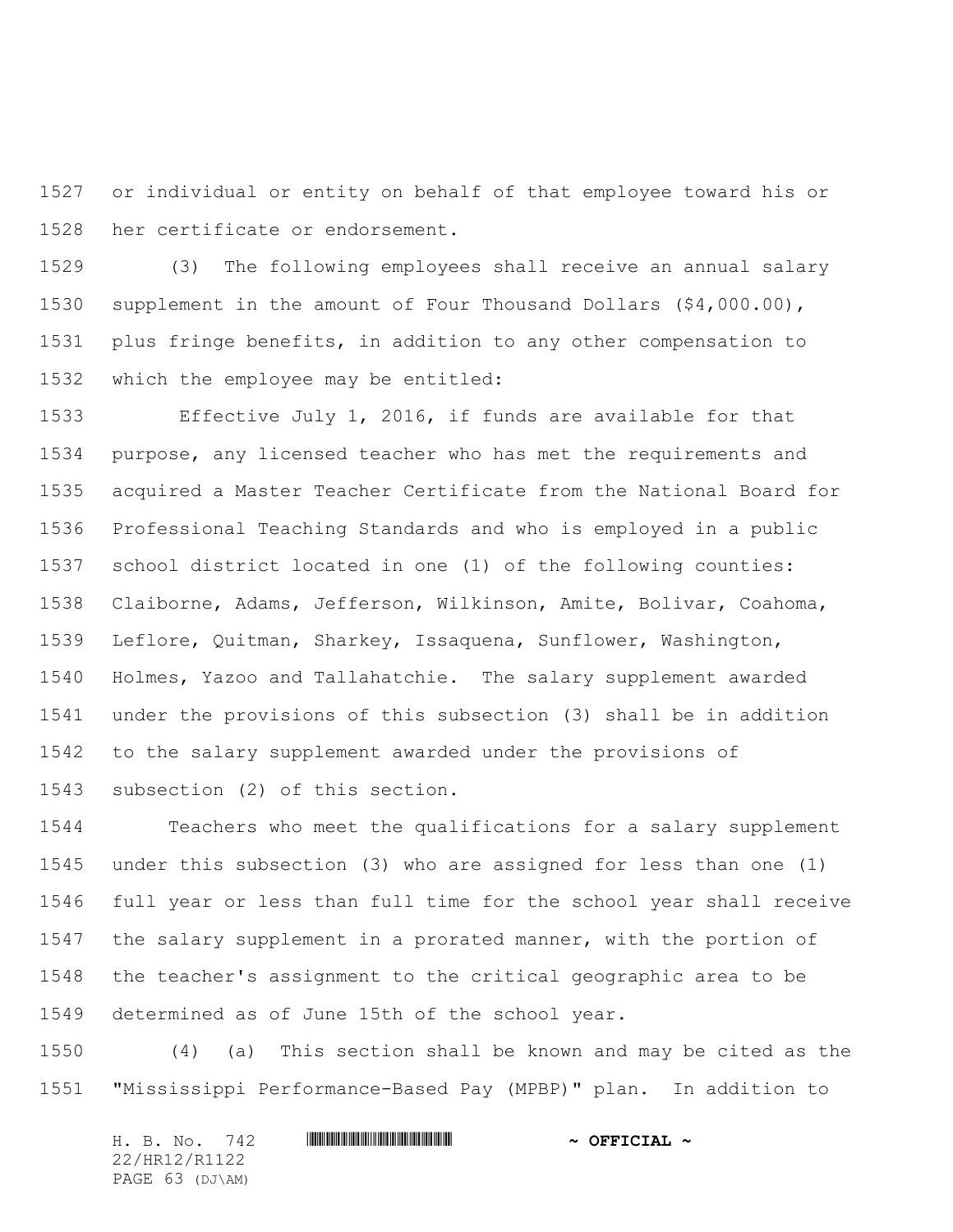the minimum base pay described in this section, only after full funding of MAEP and if funds are available for that purpose, the State of Mississippi may provide monies from state funds to school districts for the purposes of rewarding certified teachers, administrators and nonlicensed personnel at individual schools showing improvement in student test scores. The MPBP plan shall be developed by the State Department of Education based on the following criteria:

 (i) It is the express intent of this legislation that the MPBP plan shall utilize only existing standards of accreditation and assessment as established by the State Board of Education.

 (ii) To ensure that all of Mississippi's teachers, administrators and nonlicensed personnel at all schools have equal access to the monies set aside in this section, the MPBP program shall be designed to calculate each school's performance as determined by the school's increase in scores from the prior school year. The MPBP program shall be based on a standardized scores rating where all levels of schools can be judged in a statistically fair and reasonable way upon implementation. At the end of each year, after all student achievement scores have been standardized, the State Department of Education shall implement the MPBP plan.

 (iii) To ensure all teachers cooperate in the spirit of teamwork, individual schools shall submit a plan to the

|               |  |  | H. B. No. 742   |  |  | $\sim$ OFFICIAL $\sim$ |
|---------------|--|--|-----------------|--|--|------------------------|
| 22/HR12/R1122 |  |  |                 |  |  |                        |
|               |  |  | PAGE 64 (DJ\AM) |  |  |                        |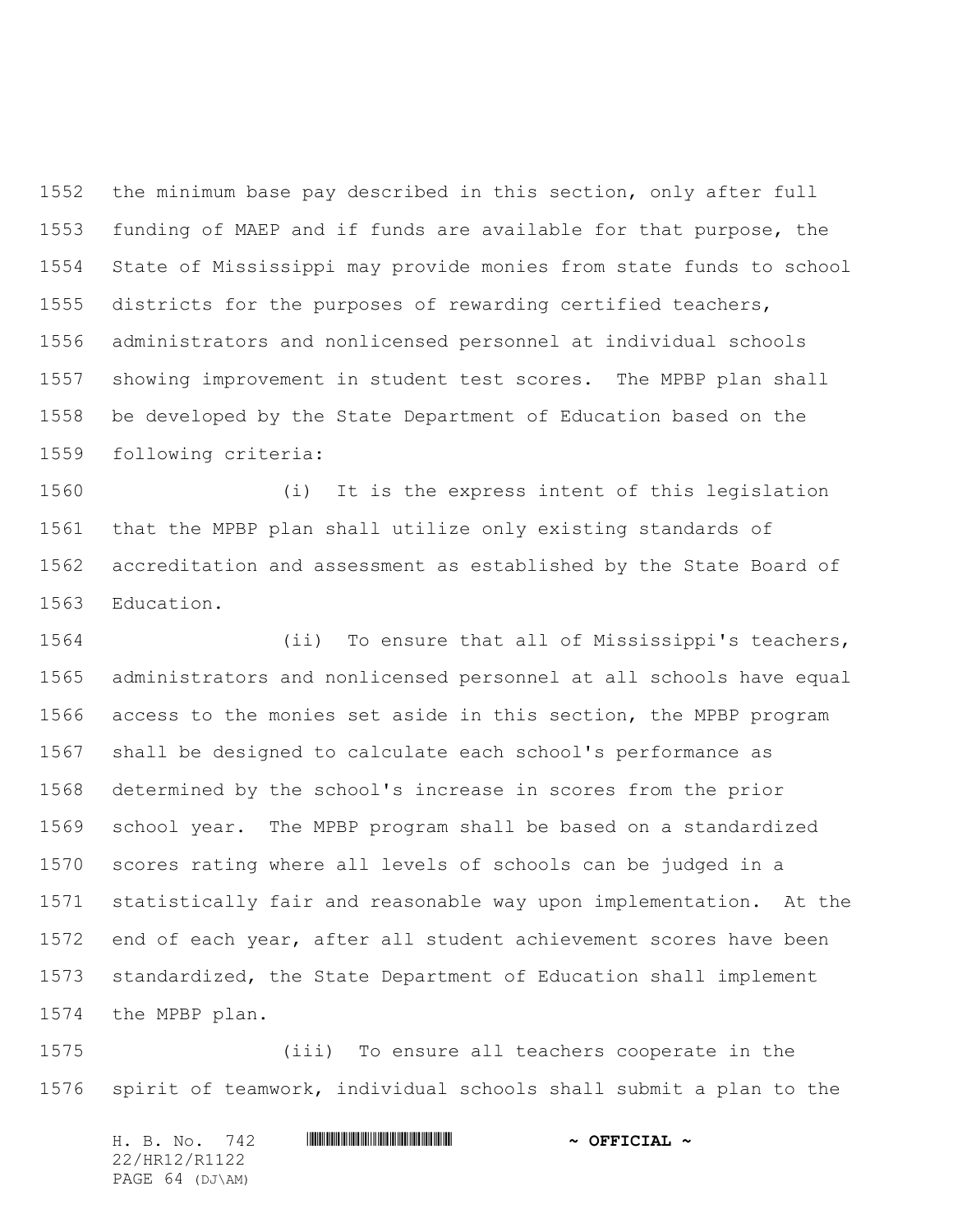local school district to be approved before the beginning of each school year beginning July 1, 2008. The plan shall include, but not be limited to, how all teachers, regardless of subject area, and administrators will be responsible for improving student achievement for their individual school.

 (b) The State Board of Education shall develop the processes and procedures for designating schools eligible to participate in the MPBP. State assessment results, growth in student achievement at individual schools and other measures deemed appropriate in designating successful student achievement shall be used in establishing MPBP criteria. The State Board of Education shall develop the MPBP policies and procedures and report to the Legislature and Governor by December 1, 2006.

 (5) (a) Beginning in the 2008-2009 school year, if funds are available for that purpose, each school in Mississippi shall have mentor teachers, as defined by Sections 37-9-201 through 37-9-213, who shall receive additional base compensation provided for by the State Legislature in the amount of One Thousand Dollars (\$1,000.00) per each beginning teacher that is being mentored. The additional state compensation shall be limited to those mentor teachers that provide mentoring services to beginning teachers. For the purposes of such funding, a beginning teacher shall be defined as any teacher in any school in Mississippi that has less than one (1) year of classroom experience teaching in a public

22/HR12/R1122 PAGE 65 (DJ\AM)